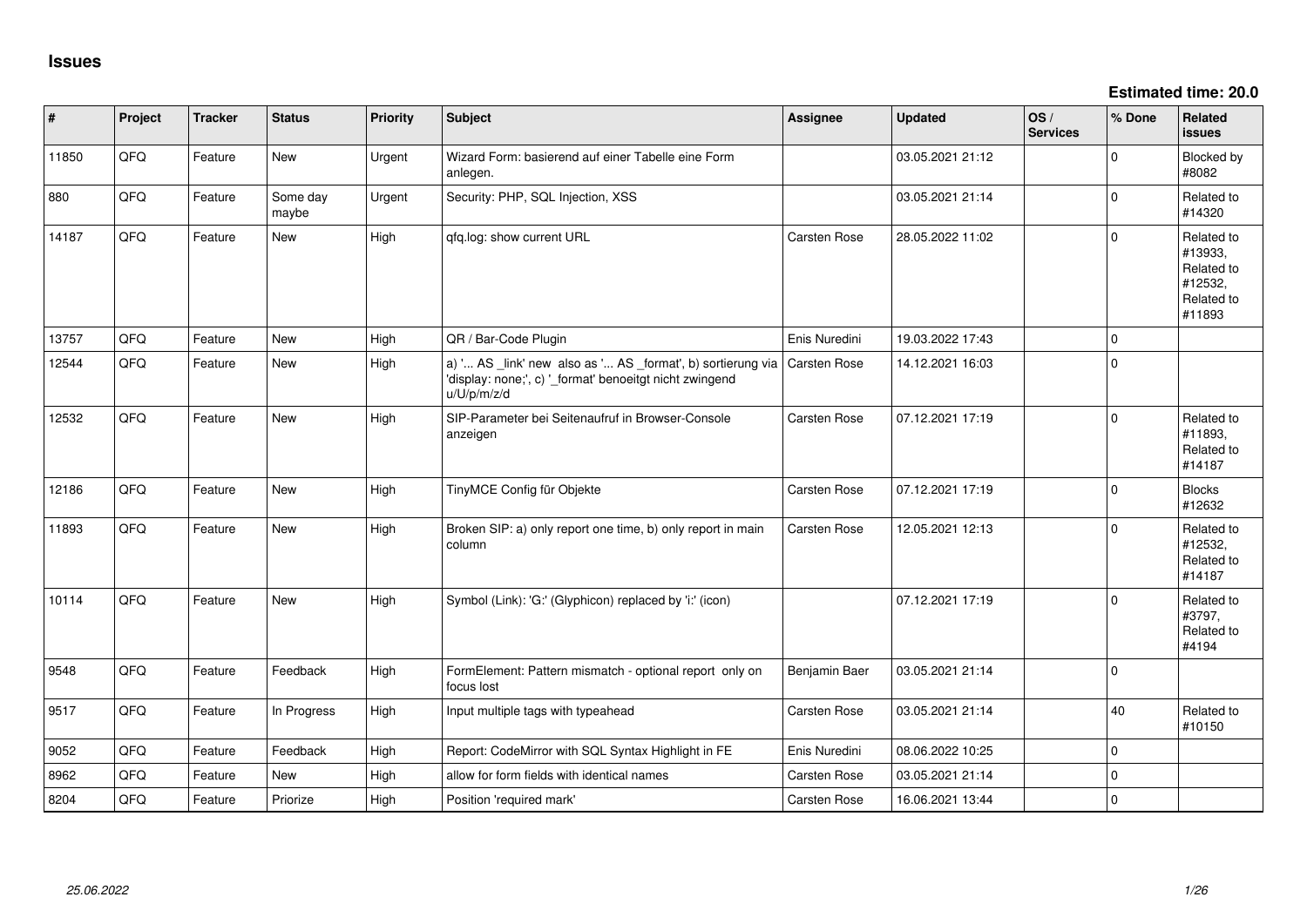| $\vert$ # | Project | <b>Tracker</b> | <b>Status</b>     | <b>Priority</b> | <b>Subject</b>                                                                               | <b>Assignee</b> | <b>Updated</b>   | OS/<br><b>Services</b> | % Done      | Related<br><b>issues</b>                                                                                                                                              |
|-----------|---------|----------------|-------------------|-----------------|----------------------------------------------------------------------------------------------|-----------------|------------------|------------------------|-------------|-----------------------------------------------------------------------------------------------------------------------------------------------------------------------|
| 8082      | QFQ     | Feature        | Priorize          | High            | Contact form without saving record                                                           | Carsten Rose    | 07.12.2021 15:20 |                        | $\Omega$    | Related to<br>#8587.<br><b>Blocks</b><br>#11850                                                                                                                       |
| 7850      | QFQ     | Feature        | <b>New</b>        | High            | Upload records: non 'pathFileName' column                                                    | Carsten Rose    | 03.05.2021 21:14 |                        | $\mathbf 0$ |                                                                                                                                                                       |
| 7602      | QFQ     | Feature        | ToDo              | High            | Multi Select: with checkboxes                                                                | Benjamin Baer   | 22.03.2022 09:07 |                        | $\mathbf 0$ |                                                                                                                                                                       |
| 5715      | QFQ     | Feature        | New               | High            | PDF Caching                                                                                  | Carsten Rose    | 03.05.2021 21:14 |                        | $\mathbf 0$ | Related to<br>#5851,<br>Related to<br>#6357                                                                                                                           |
| 4258      | QFQ     | Feature        | Some day<br>maybe | High            | <b>System Defaults: Forms</b>                                                                | Carsten Rose    | 03.05.2021 21:14 |                        | $\mathbf 0$ |                                                                                                                                                                       |
| 3990      | QFQ     | Feature        | Some day<br>maybe | High            | custom class definition: add space automatically                                             | Carsten Rose    | 03.05.2021 21:14 |                        | $\mathbf 0$ |                                                                                                                                                                       |
| 3967      | QFQ     | Feature        | Some day<br>maybe | High            | Report: Checkbox, Radio, Dropdown, Input welches ohne<br>Submit funktioniert - 'Inline-Form' | Carsten Rose    | 03.05.2021 21:14 |                        | $\Omega$    |                                                                                                                                                                       |
| 3848      | QFQ     | Feature        | Some day<br>maybe | High            | Antivirus check fuer Upload files in qfq?                                                    | Carsten Rose    | 03.05.2021 21:14 |                        | $\mathbf 0$ | Related to<br>#4131                                                                                                                                                   |
| 3727      | QFQ     | Feature        | New               | High            | Security: Session Hijacking erschweren                                                       | Carsten Rose    | 03.05.2021 21:14 |                        | $\mathbf 0$ |                                                                                                                                                                       |
| 14376     | QFQ     | Feature        | New               | Normal          | QFQ Bootstrap: if missing, create stored procedures                                          | Enis Nuredini   | 19.06.2022 16:37 |                        | $\mathbf 0$ |                                                                                                                                                                       |
| 14371     | QFQ     | Feature        | Priorize          | Normal          | <b>LDAP via REPORT</b>                                                                       | Carsten Rose    | 19.06.2022 16:37 |                        | $\mathbf 0$ |                                                                                                                                                                       |
| 14320     | QFQ     | Feature        | ToDo              | Normal          | Allow specific HTML Tags and Attributes: general, TinyMCE                                    | Enis Nuredini   | 17.06.2022 10:44 |                        | $\mathbf 0$ | Related to<br>#12664,<br>Related to<br>#12039,<br>Related to<br>#11702,<br>Related to<br>#7239,<br>Related to<br>#3708,<br>Related to<br>#3646,<br>Related to<br>#880 |
| 14290     | QFQ     | Feature        | Priorize          | Normal          | FormEditor: Show Table Definition                                                            | Carsten Rose    | 19.06.2022 16:37 |                        | $\mathbf 0$ |                                                                                                                                                                       |
| 14227     | QFQ     | Feature        | New               | Normal          | Selenium Konkurrenz: cypress.io                                                              | Enis Nuredini   | 28.05.2022 11:02 |                        | $\mathbf 0$ |                                                                                                                                                                       |
| 14185     | QFQ     | Feature        | New               | Normal          | External/Autocron.php - better suitable directory                                            | Support: System | 28.05.2022 11:03 |                        | $\mathbf 0$ |                                                                                                                                                                       |
| 14090     | QFQ     | Feature        | New               | Normal          | Nützliche _script funktionen                                                                 | Carsten Rose    | 28.05.2022 11:03 |                        | $\pmb{0}$   |                                                                                                                                                                       |
| 14028     | QFQ     | Feature        | New               | Normal          | Required notification: visual nicer                                                          | Enis Nuredini   | 28.05.2022 11:01 |                        | $\mathbf 0$ |                                                                                                                                                                       |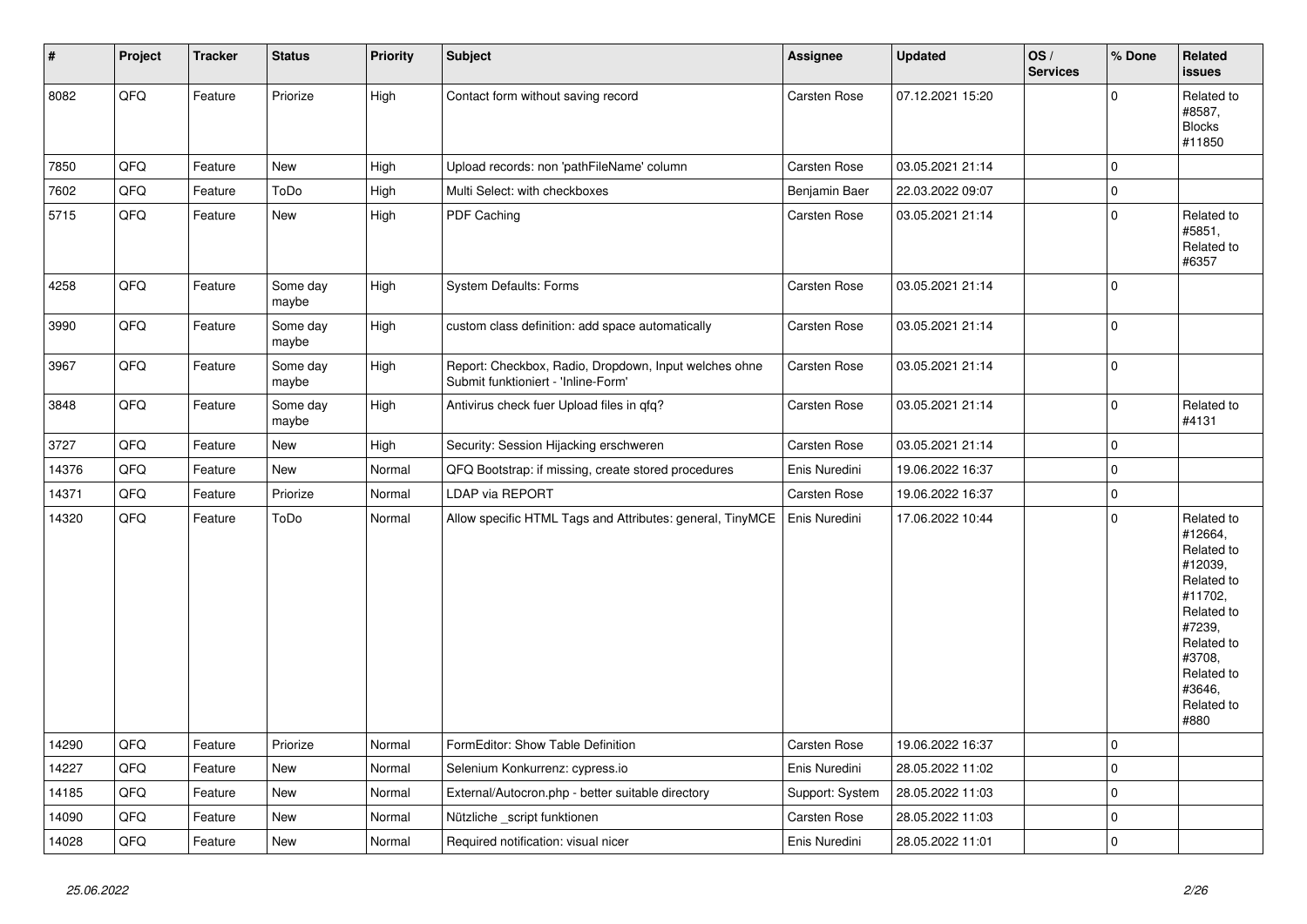| #     | Project | <b>Tracker</b> | <b>Status</b>              | <b>Priority</b> | <b>Subject</b>                                                                       | Assignee               | <b>Updated</b>   | OS/<br><b>Services</b> | % Done      | Related<br><b>issues</b>                                               |
|-------|---------|----------------|----------------------------|-----------------|--------------------------------------------------------------------------------------|------------------------|------------------|------------------------|-------------|------------------------------------------------------------------------|
| 13945 | QFQ     | Feature        | New                        | Normal          | As link: content before/after link                                                   | Enis Nuredini          | 28.05.2022 11:01 |                        | 0           | Related to<br>#12262                                                   |
| 13900 | QFQ     | Feature        | Priorize                   | Normal          | Selenium: Check das Cookie/PDF funktioniert                                          | Enis Nuredini          | 25.03.2022 12:45 |                        | 0           |                                                                        |
| 13843 | QFQ     | Feature        | <b>New</b>                 | Normal          | Create JWT via QFQ                                                                   | Carsten Rose           | 19.03.2022 17:42 |                        | $\Omega$    |                                                                        |
| 13841 | QFQ     | Feature        | <b>New</b>                 | Normal          | Create PDF via iText - evaluate                                                      | Carsten Rose           | 19.03.2022 17:42 |                        | 0           |                                                                        |
| 13700 | QFQ     | Feature        | <b>New</b>                 | Normal          | Redesign gfg.io Seite                                                                | <b>Carsten Rose</b>    | 19.03.2022 17:43 |                        | 0           |                                                                        |
| 13609 | QFQ     | Feature        | <b>New</b>                 | Normal          | QFQ Introduction: Seite aufloesen                                                    | Philipp<br>Gröbelbauer | 28.05.2022 11:02 |                        | 0           |                                                                        |
| 13608 | QFQ     | Feature        | Some day<br>maybe          | Normal          | Automatic Browser Language Redirect                                                  | Enis Nuredini          | 17.06.2022 08:35 |                        | 0           |                                                                        |
| 13572 | QFQ     | Feature        | Feedback                   | Normal          | Form Load: misleading error message on trying to load non<br>existent primary record | Enis Nuredini          | 16.05.2022 23:16 |                        | 100         |                                                                        |
| 13566 | QFQ     | Feature        | Ready to sync<br>(develop) | Normal          | Delete config-example.qfq.php file                                                   | Carsten Rose           | 23.12.2021 09:25 |                        | 0           |                                                                        |
| 13467 | QFQ     | Feature        | New                        | Normal          | ChangeLog Generator                                                                  | <b>Carsten Rose</b>    | 19.03.2022 17:46 |                        | 0           | Related to<br>#11460                                                   |
| 13354 | QFQ     | Feature        | <b>New</b>                 | Normal          | Using Websocket in QFQ                                                               | Carsten Rose           | 10.11.2021 15:47 |                        | $\mathsf 0$ |                                                                        |
| 13330 | QFQ     | Feature        | In Progress                | Normal          | Multi Form: Upload                                                                   | Carsten Rose           | 07.11.2021 12:40 |                        | 50          | Related to<br>#9706                                                    |
| 12679 | QFQ     | Feature        | <b>New</b>                 | Normal          | tablesorter: custom column width                                                     | Carsten Rose           | 16.06.2021 11:10 |                        | 0           |                                                                        |
| 12664 | QFQ     | Feature        | <b>New</b>                 | Normal          | TinyMCE: report/remove malicous HTML/JS Code                                         | <b>Carsten Rose</b>    | 19.03.2022 17:47 |                        | 0           | Related to<br>#14320                                                   |
| 12632 | QFQ     | Feature        | <b>New</b>                 | Normal          | TinyMCE: Prepare CSS classes for images                                              | <b>Carsten Rose</b>    | 04.06.2021 14:35 |                        | 100         | Blocked by<br>#12186                                                   |
| 12630 | QFQ     | Feature        | In Progress                | Normal          | Input: date[time]: min / max values                                                  | Enis Nuredini          | 20.06.2022 18:31 |                        | $\Omega$    | Related to<br>#10096,<br>Related to<br>#14302,<br>Related to<br>#14303 |
| 12611 | QFQ     | Feature        | Some day<br>maybe          | Normal          | Refactoring: Bootstrap with Lazy Loading                                             | Carsten Rose           | 08.06.2022 10:37 |                        | $\Omega$    | Related to<br>#12490,<br>Related to<br>#10013,<br>Related to<br>#7732  |
| 12603 | QFQ     | Feature        | New                        | Normal          | Dropdown (Select), Radio, checkbox:<br>itemListAlways={{!SELECT key, value}}         | Carsten Rose           | 19.03.2022 17:47 |                        | $\Omega$    |                                                                        |
| 12584 | QFQ     | Feature        | Feedback                   | Normal          | T3 v10 migration script: replace alias-patterns (v11)                                | <b>Carsten Rose</b>    | 28.05.2022 11:12 |                        | 100         |                                                                        |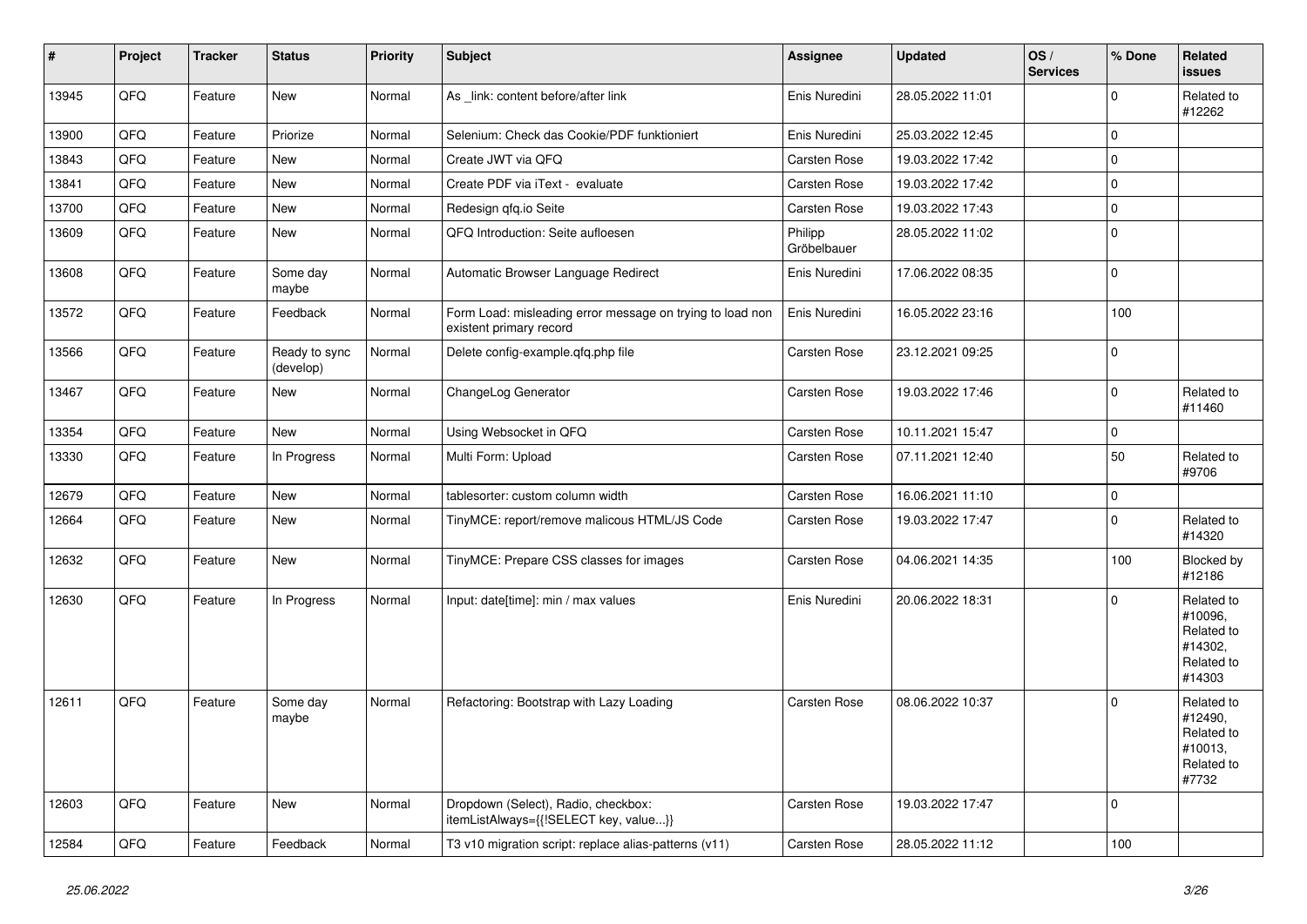| #     | Project | <b>Tracker</b> | <b>Status</b>     | <b>Priority</b> | Subject                                                                                                        | <b>Assignee</b> | <b>Updated</b>   | OS/<br><b>Services</b> | % Done      | Related<br>issues                                                      |
|-------|---------|----------------|-------------------|-----------------|----------------------------------------------------------------------------------------------------------------|-----------------|------------------|------------------------|-------------|------------------------------------------------------------------------|
| 12556 | QFQ     | Feature        | New               | Normal          | Pills Title: colored = static or dynamic on allrequiredgiven                                                   | Benjamin Baer   | 19.03.2022 17:49 |                        | $\mathbf 0$ |                                                                        |
| 12504 | QFQ     | Feature        | Priorize          | Normal          | sql.log: report fe.id                                                                                          | Carsten Rose    | 05.05.2021 22:09 |                        | $\pmb{0}$   |                                                                        |
| 12503 | QFQ     | Feature        | Priorize          | Normal          | Detect dangerous UPDATE statement with missing WHERE                                                           | Carsten Rose    | 05.05.2021 22:09 |                        | $\mathbf 0$ |                                                                        |
| 12490 | QFQ     | Feature        | New               | Normal          | Loading Plugins in QFQ - see what tinymce does. (lazy<br>loading)                                              | Benjamin Baer   | 08.06.2022 10:37 |                        | $\mathbf 0$ | Related to<br>#12611,<br>Related to<br>#10013,<br>Related to<br>#7732  |
| 12480 | QFQ     | Feature        | New               | Normal          | If QFQ upgrade is running, block further request                                                               | Carsten Rose    | 03.05.2021 20:45 |                        | $\mathbf 0$ |                                                                        |
| 12477 | QFQ     | Feature        | New               | Normal          | Support for refactoring: Form, FormElement, diverse<br>Tabellen/Spalten, tt-content Records                    | Carsten Rose    | 03.05.2021 20:45 |                        | $\Omega$    |                                                                        |
| 12476 | QFQ     | Feature        | New               | Normal          | clearMe: a) should trigger 'dirty', b) sticky on textarea resize                                               | Benjamin Baer   | 04.01.2022 08:40 |                        | $\mathbf 0$ | Related to<br>#9528                                                    |
| 12474 | QFQ     | Feature        | New               | Normal          | Check BaseConfigURL if it is given and the the last char is                                                    | Carsten Rose    | 03.05.2021 20:45 |                        | $\mathbf 0$ |                                                                        |
| 12465 | QFQ     | Feature        | New               | Normal          | QFQ Function: use in FE to fill StoreRecord                                                                    | Carsten Rose    | 05.05.2021 21:58 |                        | $\mathbf 0$ |                                                                        |
| 12452 | QFQ     | Feature        | Priorize          | Normal          | BaseURL: alsways with '/' at the end                                                                           | Carsten Rose    | 19.06.2022 13:45 |                        | $\mathbf 0$ | Related to<br>#10782                                                   |
| 12440 | QFQ     | Feature        | In Progress       | Normal          | Typo3 V10 upgrade (durchfuehren und testen)                                                                    | Carsten Rose    | 21.03.2022 09:53 |                        | 50          | Related to<br>#12357,<br>Related to<br>#12067,<br>Related to<br>#10661 |
| 12439 | QFQ     | Feature        | In Progress       | Normal          | TinyMCE Paste from Word & Character Count/Limit                                                                | Carsten Rose    | 05.05.2021 22:15 |                        | $\pmb{0}$   |                                                                        |
| 12413 | QFQ     | Feature        | New               | Normal          | STORE_TYPO3: enhance for {{be_users.email:T}},<br>{{fe users.email:T}}                                         | Carsten Rose    | 03.05.2021 20:45 |                        | $\Omega$    | Related to<br>#12412,<br>Related to<br>#10012                          |
| 12412 | QFQ     | Feature        | New               | Normal          | Action/Escape qualifier 'e' (empty), '0': if given, an empty<br>string (or '0') will be treated as 'not found' | Carsten Rose    | 08.05.2021 09:40 |                        | $\Omega$    | Related to<br>#12413,<br>Related to<br>#10012                          |
| 12400 | QFQ     | Feature        | New               | Normal          | Tutorial ist in QFQ Doku, Wird in der Suche gefunden, es<br>gibt aber kein Menupunkt - Inhalt ueberpruefen     | Carsten Rose    | 03.05.2021 20:45 |                        | 0           |                                                                        |
| 12337 | QFQ     | Feature        | Some day<br>maybe | Normal          | Database.php: better caching                                                                                   | Carsten Rose    | 16.09.2021 15:10 |                        | 0           |                                                                        |
| 12330 | QFQ     | Feature        | New               | Normal          | Copy to input field / text area / TinyMCE                                                                      | Carsten Rose    | 07.04.2021 09:01 |                        | $\mathbf 0$ |                                                                        |
| 12315 | QFQ     | Feature        | Some day<br>maybe | Normal          | Form History (Diffs) / Backups                                                                                 | Carsten Rose    | 16.09.2021 15:10 |                        | $\mathbf 0$ |                                                                        |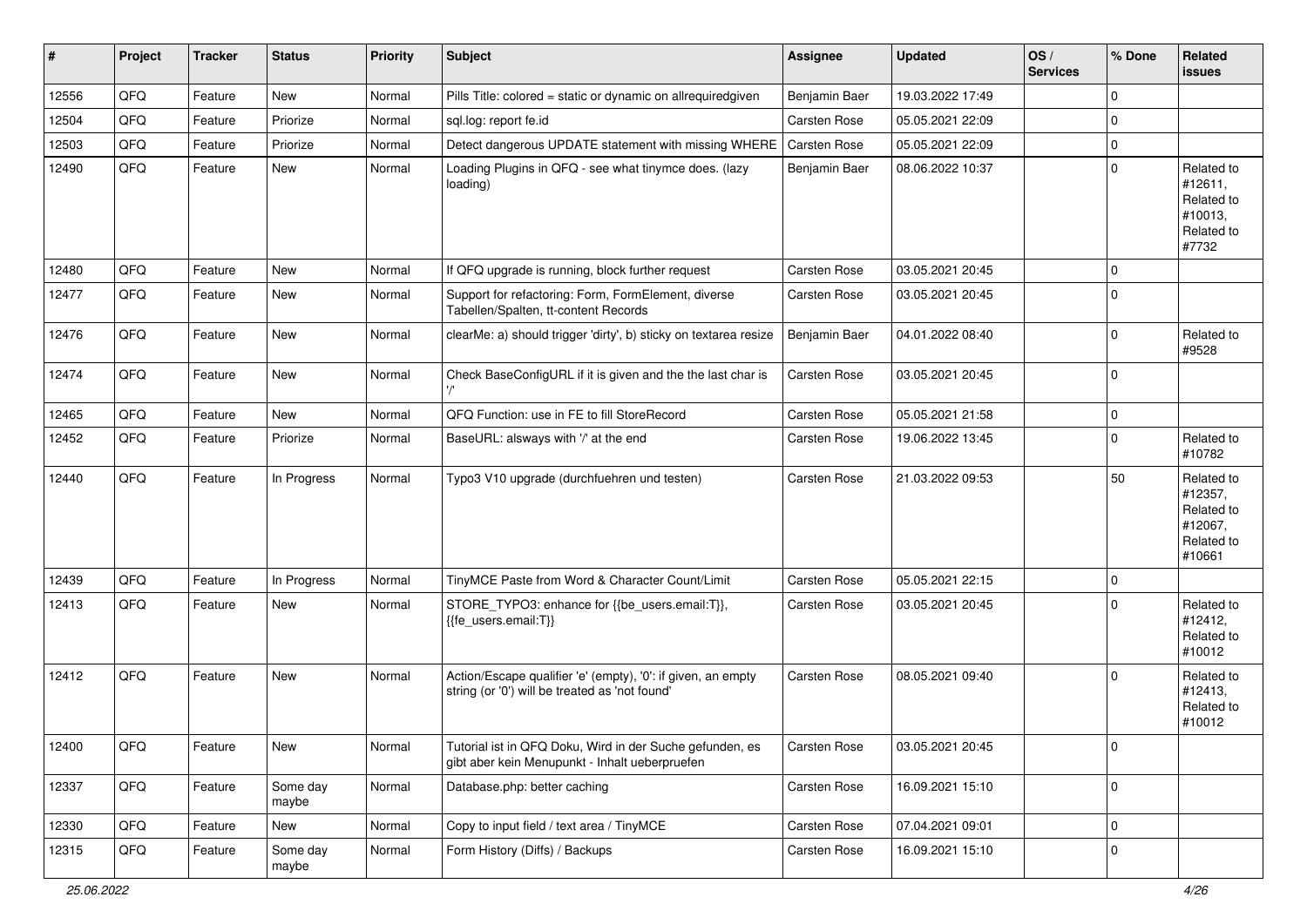| #     | Project | <b>Tracker</b> | <b>Status</b> | <b>Priority</b> | Subject                                                                                              | Assignee                                               | <b>Updated</b>   | OS/<br><b>Services</b> | % Done      | Related<br>issues                                                           |                      |
|-------|---------|----------------|---------------|-----------------|------------------------------------------------------------------------------------------------------|--------------------------------------------------------|------------------|------------------------|-------------|-----------------------------------------------------------------------------|----------------------|
| 12269 | QFQ     | Feature        | <b>New</b>    | Normal          | 2FA - Login                                                                                          | Carsten Rose                                           | 03.05.2021 20:45 |                        | 0           |                                                                             |                      |
| 12262 | QFQ     | Feature        | ToDo          | Normal          | Form buttons on top: more customable                                                                 | Enis Nuredini                                          | 17.06.2022 10:44 |                        | $\Omega$    | Related to<br>#13945, Has<br>duplicate<br>#4046, Has<br>duplicate<br>#10080 |                      |
| 12163 | QFQ     | Feature        | <b>New</b>    | Normal          | Checkbox: table wrap                                                                                 | Carsten Rose                                           | 03.05.2021 20:51 |                        | 0           |                                                                             |                      |
| 12162 | QFQ     | Feature        | <b>New</b>    | Normal          | FE.type=sendmail: personalized mailing (several mails) via<br>template                               | Carsten Rose                                           | 03.05.2021 20:45 |                        | $\Omega$    |                                                                             |                      |
| 12156 | QFQ     | Feature        | <b>New</b>    | Normal          | Form: Optional disable 'leave page'                                                                  |                                                        | 03.05.2021 20:45 |                        | $\Omega$    |                                                                             |                      |
| 12146 | QFQ     | Feature        | <b>New</b>    | Normal          | Autocron Job: Anzeigen wann der naechste Job<br>ausgefuehrt wird, resp das er nicht ausgefuehrt wird | Carsten Rose                                           | 15.03.2021 15:23 |                        | $\Omega$    |                                                                             |                      |
| 12135 | QFQ     | Feature        | <b>New</b>    | Normal          | Subrecord: Notiz                                                                                     |                                                        | 24.04.2021 16:58 |                        | $\mathbf 0$ |                                                                             |                      |
| 12119 | QFQ     | Feature        | <b>New</b>    | Normal          | AS paged: error message missing if there ist no 'r'<br>argument.                                     | Carsten Rose                                           | 03.05.2021 20:51 |                        | $\Omega$    |                                                                             |                      |
| 12109 | QFQ     | Feature        | <b>New</b>    | Normal          | Donwload Link: Plain, SIP, Persistent Link, Peristent SIP -<br>new notation                          | <b>Carsten Rose</b>                                    | 03.05.2021 20:45 |                        | 0           | Related to<br>#12085                                                        |                      |
| 12039 | QFQ     | Feature        | <b>New</b>    | Normal          | Missing htmlSpecialChar() in pre processing on form submit                                           |                                                        | 18.02.2021 00:09 |                        | 0           | Related to<br>#14320                                                        |                      |
| 12038 | QFQ     | Feature        | <b>New</b>    | Normal          | a) STORE_VAR: filenameOnlyStripUniq, b) SP:<br>QSTRIPUNIQ()                                          |                                                        | 17.02.2021 23:55 |                        | $\Omega$    |                                                                             |                      |
| 12024 | QFQ     | Feature        | <b>New</b>    | Normal          | Excel Export: text columns by default decode<br>htmlspeciachar()                                     | Carsten Rose                                           | 17.02.2021 23:55 |                        | $\Omega$    | Related to<br>#12022                                                        |                      |
| 12023 | QFQ     | Feature        | <b>New</b>    | Normal          | MySQL Stored Precdure: QDECODESPECIALCHAR()                                                          | Carsten Rose                                           | 16.02.2021 11:16 |                        | $\Omega$    | Related to<br>#12022                                                        |                      |
| 11980 | QFQ     | Feature        | In Progress   | Normal          | protected verzeichnis MUSS geschützt werden                                                          | <b>Carsten Rose</b>                                    | 07.09.2021 13:30 |                        | 0           |                                                                             |                      |
| 11955 | QFQ     | Feature        | <b>New</b>    | Normal          | subrecord: new title option to set <th> attributes - e.g. to<br/>customize tablesorter options.</th> | attributes - e.g. to<br>customize tablesorter options. | Carsten Rose     | 03.05.2021 20:47       |             | 0                                                                           | Related to<br>#11775 |
| 11892 | QFQ     | Feature        | <b>New</b>    | Normal          | tablesorter: columns with links are hard to order - new<br>qualifier 'Y: <ord>'</ord>                | Enis Nuredini                                          | 23.03.2022 09:22 |                        | 0           |                                                                             |                      |
| 11775 | QFQ     | Feature        | <b>New</b>    | Normal          | Subrecord Tooltip pro Feld                                                                           | <b>Carsten Rose</b>                                    | 18.12.2020 15:22 |                        | $\Omega$    | Related to<br>#11955                                                        |                      |
| 11747 | QFQ     | Feature        | <b>New</b>    | Normal          | Maintenance Page with Redirect                                                                       | Carsten Rose                                           | 03.05.2021 20:47 |                        | $\Omega$    | Related to<br>#11741                                                        |                      |
| 11716 | QFQ     | Feature        | <b>New</b>    | Normal          | Form an beliebiger Stelle im Report anzeigen                                                         |                                                        | 09.12.2020 09:47 |                        | 0           |                                                                             |                      |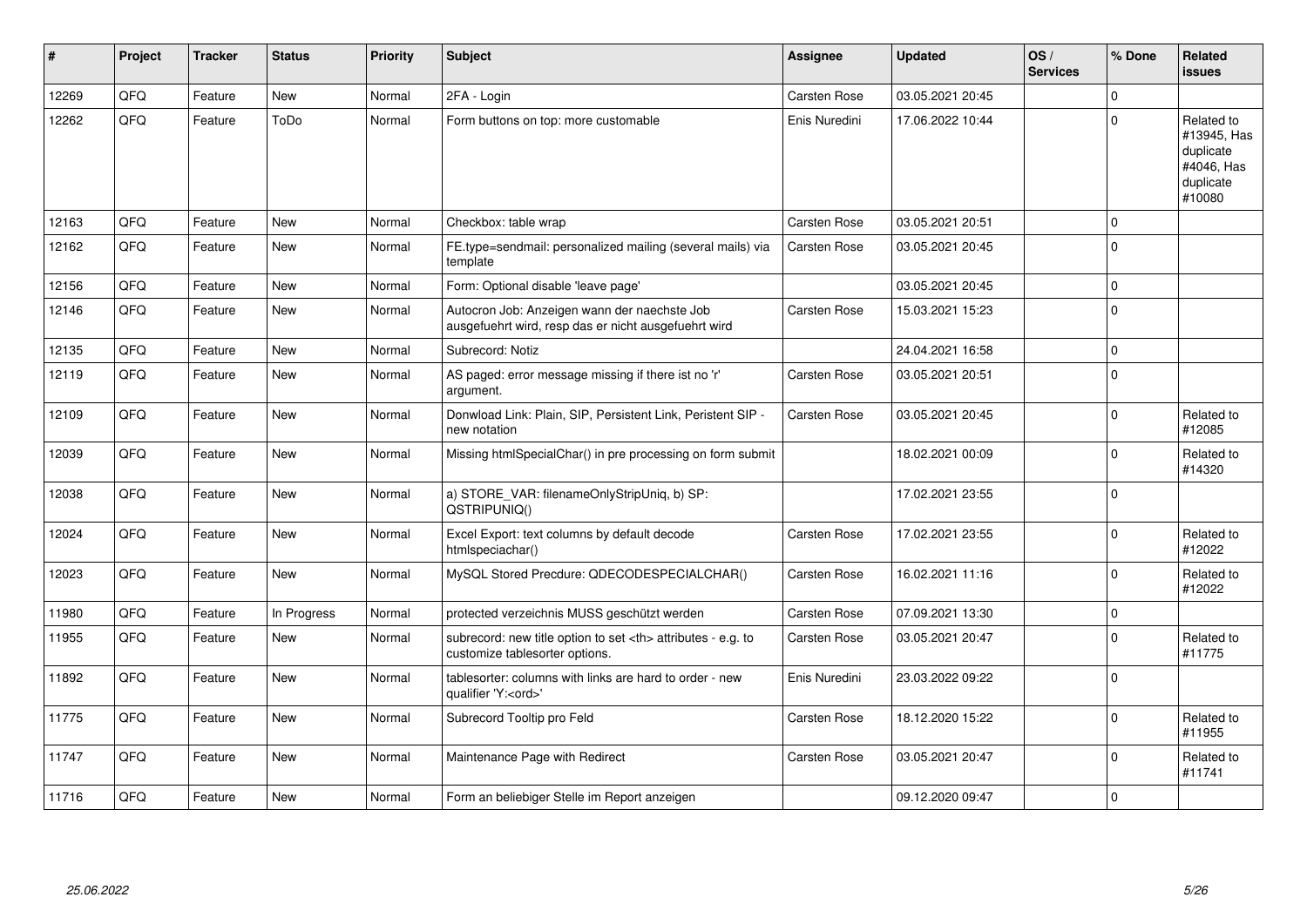| #     | Project | <b>Tracker</b> | <b>Status</b>     | <b>Priority</b> | <b>Subject</b>                                                       | <b>Assignee</b> | <b>Updated</b>   | OS/<br><b>Services</b> | % Done      | Related<br><b>issues</b>                     |
|-------|---------|----------------|-------------------|-----------------|----------------------------------------------------------------------|-----------------|------------------|------------------------|-------------|----------------------------------------------|
| 11702 | QFQ     | Feature        | New               | Normal          | HTML Special Char makes no sense for 'allbut' if '&' is<br>forbidden | Carsten Rose    | 07.12.2021 16:35 |                        | $\Omega$    | Related to<br>#5112,<br>Related to<br>#14320 |
| 11535 | QFQ     | Feature        | <b>New</b>        | Normal          | Ability to create SQL columns in frontend QFQ forms                  |                 | 17.11.2020 12:11 |                        | $\mathbf 0$ |                                              |
| 11534 | QFQ     | Feature        | <b>New</b>        | Normal          | Report: Action on selected rows - Table batchprocessing<br>feature   |                 | 18.11.2020 08:15 |                        | $\mathbf 0$ |                                              |
| 11523 | QFQ     | Feature        | New               | Normal          | Mit dynamic Update erkennen, ob Upload gemacht wurde                 | Carsten Rose    | 13.11.2020 15:07 |                        | $\mathbf 0$ | Related to<br>#9533                          |
| 11516 | QFQ     | Feature        | New               | Normal          | Multi Page Form (Previous/Next Buttons)                              | Carsten Rose    | 16.03.2021 17:52 |                        | $\Omega$    |                                              |
| 11504 | QFQ     | Feature        | New               | Normal          | Dynamic Update: Button text update for 'Save',' Close' &<br>'Delete' | Carsten Rose    | 12.11.2020 23:44 |                        | $\Omega$    |                                              |
| 11460 | QFQ     | Feature        | <b>New</b>        | Normal          | Easier creation of changelog: gitchangelog                           | Carsten Rose    | 12.06.2021 10:20 |                        | $\Omega$    | Related to<br>#13467                         |
| 11323 | QFQ     | Feature        | Some day<br>maybe | Normal          | Report Frontend Editor Modal + Codemirror                            | Carsten Rose    | 16.09.2021 15:10 |                        | $\mathbf 0$ | Related to<br>#11036                         |
| 11322 | QFQ     | Feature        | Some day<br>maybe | Normal          | Form Element JSON - (multiline parameter field)                      | Carsten Rose    | 16.09.2021 15:10 |                        | $\Omega$    |                                              |
| 11320 | QFQ     | Feature        | Priorize          | Normal          | Typo3 Version 10 support                                             | Carsten Rose    | 05.05.2021 22:09 |                        | $\Omega$    |                                              |
| 11217 | QFQ     | Feature        | Some day<br>maybe | Normal          | <b>Extend Script Functionality</b>                                   | Carsten Rose    | 16.09.2021 15:10 |                        | $\Omega$    |                                              |
| 11080 | QFQ     | Feature        | New               | Normal          | Send MQTT messages                                                   | Carsten Rose    | 29.08.2020 19:49 |                        | $\mathbf 0$ |                                              |
| 11076 | QFQ     | Feature        | In Progress       | Normal          | SELECT  AS websocket                                                 | Carsten Rose    | 30.08.2020 17:49 |                        | $\mathbf 0$ |                                              |
| 11036 | QFQ     | Feature        | Some dav<br>maybe | Normal          | inline report editor permissions                                     | Carsten Rose    | 16.09.2021 15:09 |                        | $\mathbf 0$ | Related to<br>#11323                         |
| 10996 | QFQ     | Feature        | New               | Normal          | Download video via sip: no seek                                      | Carsten Rose    | 12.08.2020 14:18 |                        | $\mathbf 0$ |                                              |
| 10979 | QFQ     | Feature        | New               | Normal          | Ajax Calls an API - dataReport                                       | Carsten Rose    | 11.05.2022 12:15 |                        | $\mathbf 0$ |                                              |
| 10976 | QFQ     | Feature        | New               | Normal          | Excel Export Verbesserungen                                          | Carsten Rose    | 06.08.2020 10:56 |                        | $\mathbf 0$ |                                              |
| 10874 | QFQ     | Feature        | New               | Normal          | Erstellen eines Foreign Keys in der Tabelle "FormElement"            |                 | 13.07.2020 10:11 |                        | $\mathbf 0$ |                                              |
| 10819 | QFQ     | Feature        | <b>New</b>        | Normal          | Persistent SIP - second try                                          | Carsten Rose    | 29.06.2020 23:02 |                        | $\Omega$    | Related to<br>#6261                          |
| 10793 | QFQ     | Feature        | In Progress       | Normal          | <b>Update NPM Packages</b>                                           | Carsten Rose    | 07.09.2021 13:25 |                        | 30          |                                              |
| 10782 | QFQ     | Feature        | Feedback          | Normal          | Tiny MCE: Image Upload                                               | Enis Nuredini   | 16.05.2022 23:16 |                        | $\mathbf 0$ | Related to<br>#12452                         |
| 10763 | QFQ     | Feature        | New               | Normal          | form accessed and submitted despite logout?                          |                 | 16.06.2020 11:43 |                        | $\mathbf 0$ |                                              |
| 10745 | QFQ     | Feature        | Some day<br>maybe | Normal          | <b>Tablesorter Excel Export</b>                                      | Carsten Rose    | 16.09.2021 15:09 |                        | $\Omega$    |                                              |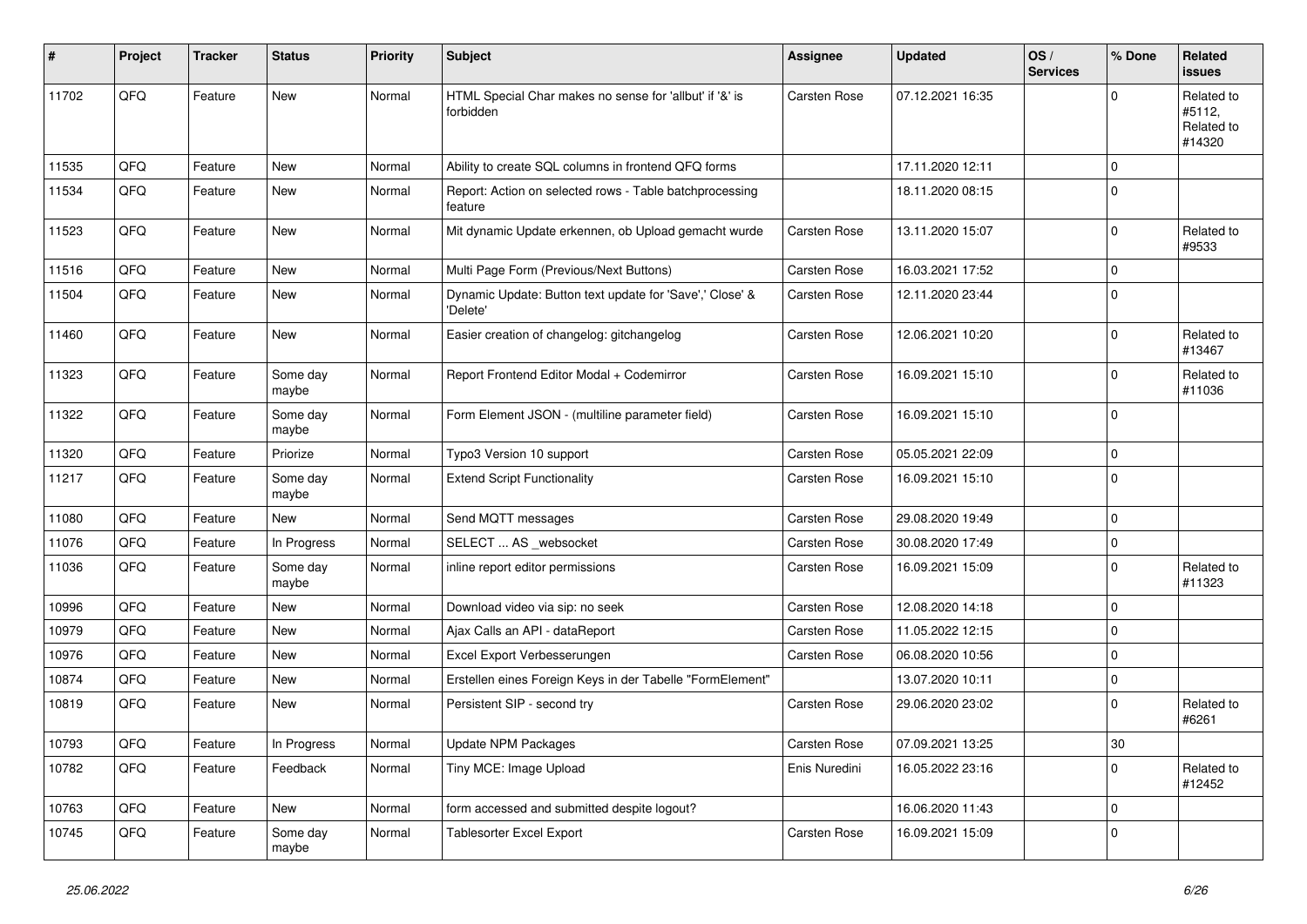| $\vert$ # | Project | <b>Tracker</b> | <b>Status</b>     | <b>Priority</b> | Subject                                                                                  | <b>Assignee</b> | <b>Updated</b>   | OS/<br><b>Services</b> | % Done      | Related<br><b>issues</b>                                               |
|-----------|---------|----------------|-------------------|-----------------|------------------------------------------------------------------------------------------|-----------------|------------------|------------------------|-------------|------------------------------------------------------------------------|
| 10738     | QFQ     | Feature        | Some day<br>maybe | Normal          | CORS headers for external API requests                                                   |                 | 10.06.2020 14:00 |                        | $\Omega$    |                                                                        |
| 10716     | QFQ     | Feature        | Some day<br>maybe | Normal          | Business Logic mit Externen Skripten                                                     | Carsten Rose    | 16.09.2021 15:10 |                        | $\Omega$    | Related to<br>#10713,<br>Related to<br>#8217                           |
| 10714     | QFQ     | Feature        | <b>New</b>        | Normal          | multi Table Form                                                                         | Carsten Rose    | 16.03.2021 18:44 |                        | $\mathbf 0$ |                                                                        |
| 10593     | QFQ     | Feature        | New               | Normal          | label2: text behind input element                                                        | Carsten Rose    | 16.05.2020 10:57 |                        | $\mathbf 0$ |                                                                        |
| 10569     | QFQ     | Feature        | Priorize          | Normal          | link _blank more safe                                                                    | Enis Nuredini   | 25.03.2022 12:44 |                        | $\mathbf 0$ |                                                                        |
| 10463     | QFQ     | Feature        | New               | Normal          | Report_link: expliztes setzen von HTML Tags (Bedarf fuer<br>'data-selenium' & 'id')      | Enis Nuredini   | 23.03.2022 09:23 |                        | $\mathbf 0$ | Related to<br>#7648                                                    |
| 10443     | QFQ     | Feature        | In Progress       | Normal          | Konzept_api / _live                                                                      | Carsten Rose    | 07.05.2020 09:39 |                        | $\mathbf 0$ |                                                                        |
| 10384     | QFQ     | Feature        | New               | Normal          | Parameter Exchange QFQ Instances                                                         |                 | 07.05.2020 09:38 |                        | $\pmb{0}$   |                                                                        |
| 10345     | QFQ     | Feature        | New               | Normal          | Templates - Patterns QFQ Style                                                           |                 | 03.05.2021 21:01 |                        | $\mathbf 0$ | Related to<br>#10713                                                   |
| 10124     | QFQ     | Feature        | Feedback          | Normal          | qfq AAI-Login                                                                            | Karin Niffeler  | 07.05.2020 09:36 |                        | $\mathbf 0$ |                                                                        |
| 10119     | QFQ     | Feature        | New               | Normal          | Dropdown (selectlist) & TypeAhead: format and catagorize<br>list                         | Carsten Rose    | 07.05.2020 09:36 |                        | $\mathbf 0$ |                                                                        |
| 10116     | QFQ     | Feature        | Some day<br>maybe | Normal          | TypeAhead: Tag - show inside 'input' element                                             | Carsten Rose    | 16.09.2021 15:09 |                        | $\mathbf 0$ |                                                                        |
| 10115     | QFQ     | Feature        | New               | Normal          | TypeAhead: static list                                                                   | Carsten Rose    | 26.02.2020 16:42 |                        | 100         |                                                                        |
| 10095     | QFQ     | Feature        | Some day<br>maybe | Normal          | Generic Gitlab Integration into QFQ                                                      | Carsten Rose    | 16.09.2021 15:10 |                        | $\Omega$    |                                                                        |
| 10080     | QFQ     | Feature        | New               | Normal          | Popup on 'save' / 'close': configure dialog (answer<br>yes/no/cancle/)                   | Carsten Rose    | 28.03.2021 20:52 |                        | $\mathbf 0$ | Is duplicate<br>of #12262                                              |
| 10015     | QFQ     | Feature        | Priorize          | Normal          | Monospace in Textarea                                                                    | Carsten Rose    | 03.02.2020 13:40 |                        | $\mathbf 0$ |                                                                        |
| 10014     | QFQ     | Feature        | New               | Normal          | Manual.rst: describe behaviour and process order of<br>fillStoreVar, slaveId, sqlBefore, | Carsten Rose    | 01.02.2020 22:31 |                        | $\Omega$    |                                                                        |
| 10013     | QFQ     | Feature        | Some day<br>maybe | Normal          | FE.typ=editor: CodeMirror                                                                | Carsten Rose    | 08.06.2022 10:37 |                        | $\mathbf 0$ | Related to<br>#12611,<br>Related to<br>#12490,<br>Related to<br>#7732  |
| 10012     | QFQ     | Feature        | Priorize          | Normal          | redirectAllMailTo: {{beEmail:T}}                                                         | Carsten Rose    | 08.05.2021 09:54 |                        | $\mathbf 0$ | Related to<br>#12412,<br>Related to<br>#12413,<br>Related to<br>#10011 |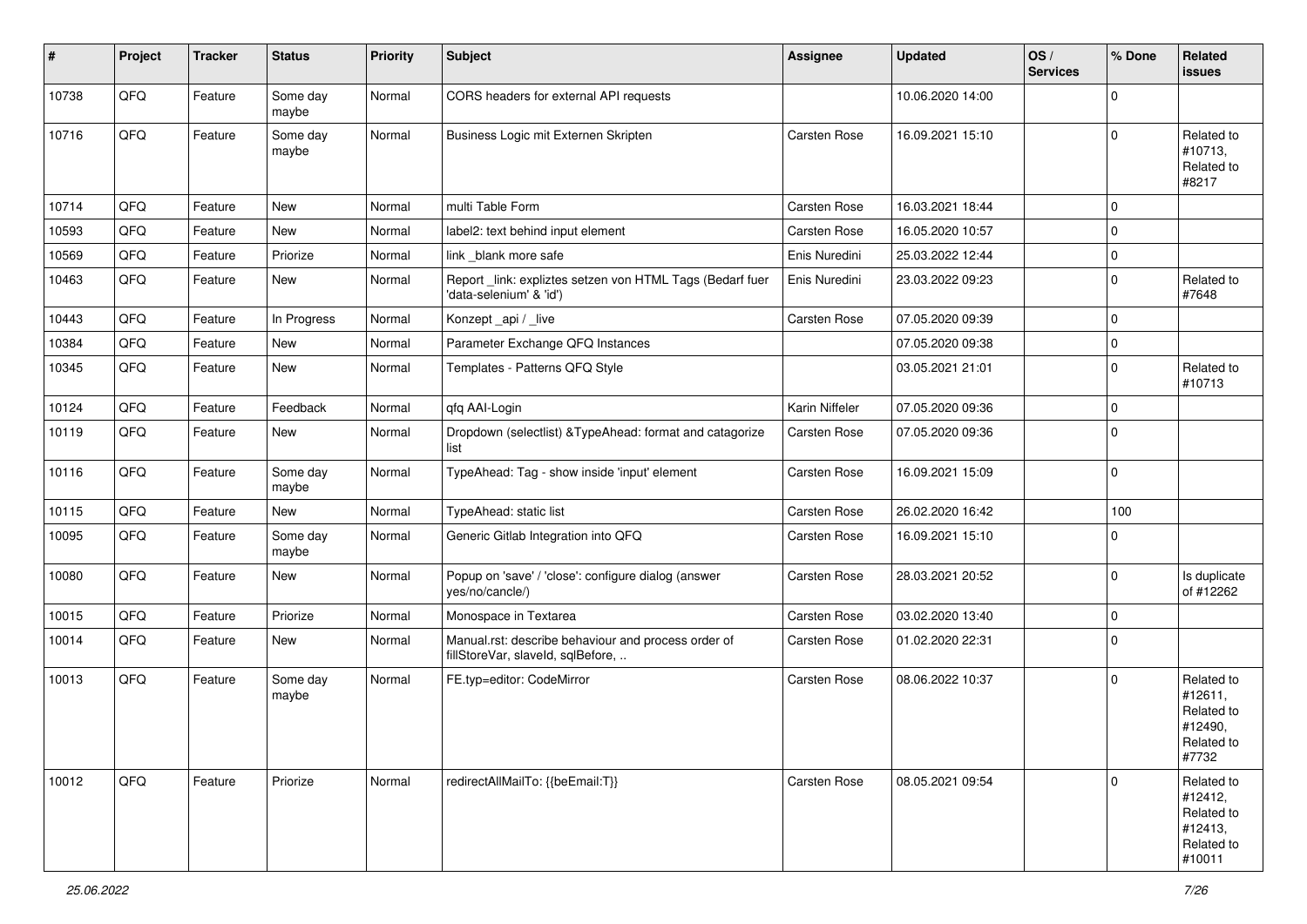| #     | Project | <b>Tracker</b> | <b>Status</b>     | <b>Priority</b> | <b>Subject</b>                                                                                                                        | Assignee      | <b>Updated</b>   | OS/<br><b>Services</b> | % Done      | Related<br>issues                                                    |
|-------|---------|----------------|-------------------|-----------------|---------------------------------------------------------------------------------------------------------------------------------------|---------------|------------------|------------------------|-------------|----------------------------------------------------------------------|
| 10011 | QFQ     | Feature        | Priorize          | Normal          | Offer new STORE_TYPO3 Variable 'beUser', 'beEmail'                                                                                    | Carsten Rose  | 08.05.2021 09:51 |                        | $\Omega$    | Related to<br>#10012,<br>Related to<br>#12511                        |
| 10005 | QFQ     | Feature        | Priorize          | Normal          | Report / special column name:  AS _calendar                                                                                           | Carsten Rose  | 03.06.2020 17:28 |                        | 0           |                                                                      |
| 10003 | QFQ     | Feature        | Priorize          | Normal          | fieldset: stronger visualize group                                                                                                    | Benjamin Baer | 12.02.2020 08:13 |                        | $\mathbf 0$ |                                                                      |
| 9983  | QFQ     | Feature        | New               | Normal          | Report Notation: new keyword 'range'                                                                                                  | Carsten Rose  | 01.02.2020 15:55 |                        | 0           |                                                                      |
| 9968  | QFQ     | Feature        | Priorize          | Normal          | Tooltip in Links for Developer                                                                                                        | Carsten Rose  | 01.02.2020 23:17 |                        | $\mathbf 0$ |                                                                      |
| 9928  | QFQ     | Feature        | Priorize          | Normal          | SpecialColumnName: a) Deprecated: ' AS "_+tag " ', b)<br>New: ' AS "_ <tag1><tag2>"'</tag2></tag1>                                    | Carsten Rose  | 01.02.2020 23:17 |                        | $\Omega$    | Related to<br>#9929                                                  |
| 9927  | QFQ     | Feature        | New               | Normal          | QFQ Update: a) Update nur machen wenn BE User<br>eingeloggt ist., b) Bei Fehler genaue Meldung welcher<br>Updateschritt Probleme hat. | Carsten Rose  | 22.01.2020 12:59 |                        | 0           |                                                                      |
| 9900  | QFQ     | Feature        | Priorize          | Normal          | Generic API Call: tt-content record >> JSON                                                                                           | Carsten Rose  | 01.02.2020 10:13 |                        | $\mathbf 0$ |                                                                      |
| 9853  | QFQ     | Feature        | <b>New</b>        | Normal          | Check das SQL / QFQ / Mail Logfile geschrieben wird                                                                                   |               | 09.01.2020 11:15 |                        | 0           |                                                                      |
| 9811  | QFQ     | Feature        | New               | Normal          | Report: tag every n'th row                                                                                                            | Carsten Rose  | 01.02.2020 23:22 |                        | $\mathbf 0$ |                                                                      |
| 9781  | QFQ     | Feature        | New               | Normal          | Button: CSS class to make buttons smaller                                                                                             | Carsten Rose  | 01.02.2020 23:22 |                        | $\mathbf 0$ |                                                                      |
| 9777  | QFQ     | Feature        | New               | Normal          | Logging QFQ Variables                                                                                                                 | Carsten Rose  | 16.12.2019 17:17 |                        | 0           |                                                                      |
| 9707  | QFQ     | Feature        | New               | Normal          | SIP security: encode pageld and check pageld on decode                                                                                | Carsten Rose  | 01.02.2020 23:22 |                        | $\mathbf 0$ |                                                                      |
| 9706  | QFQ     | Feature        | New               | Normal          | Multi File Upload (hidden template group)                                                                                             | Carsten Rose  | 01.02.2020 23:22 |                        | $\Omega$    | Related to<br>#7521,<br>Related to<br>#5562,<br>Related to<br>#13330 |
| 9704  | QFQ     | Feature        | Some day<br>maybe | Normal          | Thumbnails Generieren beim Splitten von PDF Files                                                                                     | Carsten Rose  | 11.12.2019 16:01 |                        | $\Omega$    |                                                                      |
| 9668  | QFQ     | Feature        | Priorize          | Normal          | Form.mode: rename 'hidden' to 'hide'                                                                                                  | Carsten Rose  | 05.05.2021 22:14 |                        | $\mathbf 0$ | Related to<br>#6437                                                  |
| 9602  | QFQ     | Feature        | New               | Normal          | Form definition as JSON                                                                                                               | Carsten Rose  | 01.02.2020 23:21 |                        | $\Omega$    | Related to<br>#9600                                                  |
| 9579  | QFQ     | Feature        | Some day<br>maybe | Normal          | Multiform with Process Row                                                                                                            | Carsten Rose  | 11.12.2019 16:01 |                        | $\mathbf 0$ |                                                                      |
| 9537  | QFQ     | Feature        | New               | Normal          | FormEditor: Edit fieldset in FrontEnd                                                                                                 | Carsten Rose  | 01.02.2020 23:22 |                        | $\pmb{0}$   |                                                                      |
| 9394  | QFQ     | Feature        | Priorize          | Normal          | REST: allow for non numerical ids in get requests                                                                                     | Carsten Rose  | 05.05.2021 22:10 |                        | $\pmb{0}$   |                                                                      |
| 9352  | QFQ     | Feature        | New               | Normal          | FE 'Native' fire slaveld, sqlAfter, sqlIns                                                                                            | Carsten Rose  | 01.02.2020 23:22 |                        | $\pmb{0}$   |                                                                      |
| 9348  | QFQ     | Feature        | New               | Normal          | defaultThumbnailSize: pre render thumbnails                                                                                           | Carsten Rose  | 12.06.2021 09:05 |                        | $\pmb{0}$   |                                                                      |
| 9346  | QFG     | Feature        | Priorize          | Normal          | beforeSave: check if an upload is given                                                                                               | Carsten Rose  | 11.06.2021 21:18 |                        | $\pmb{0}$   |                                                                      |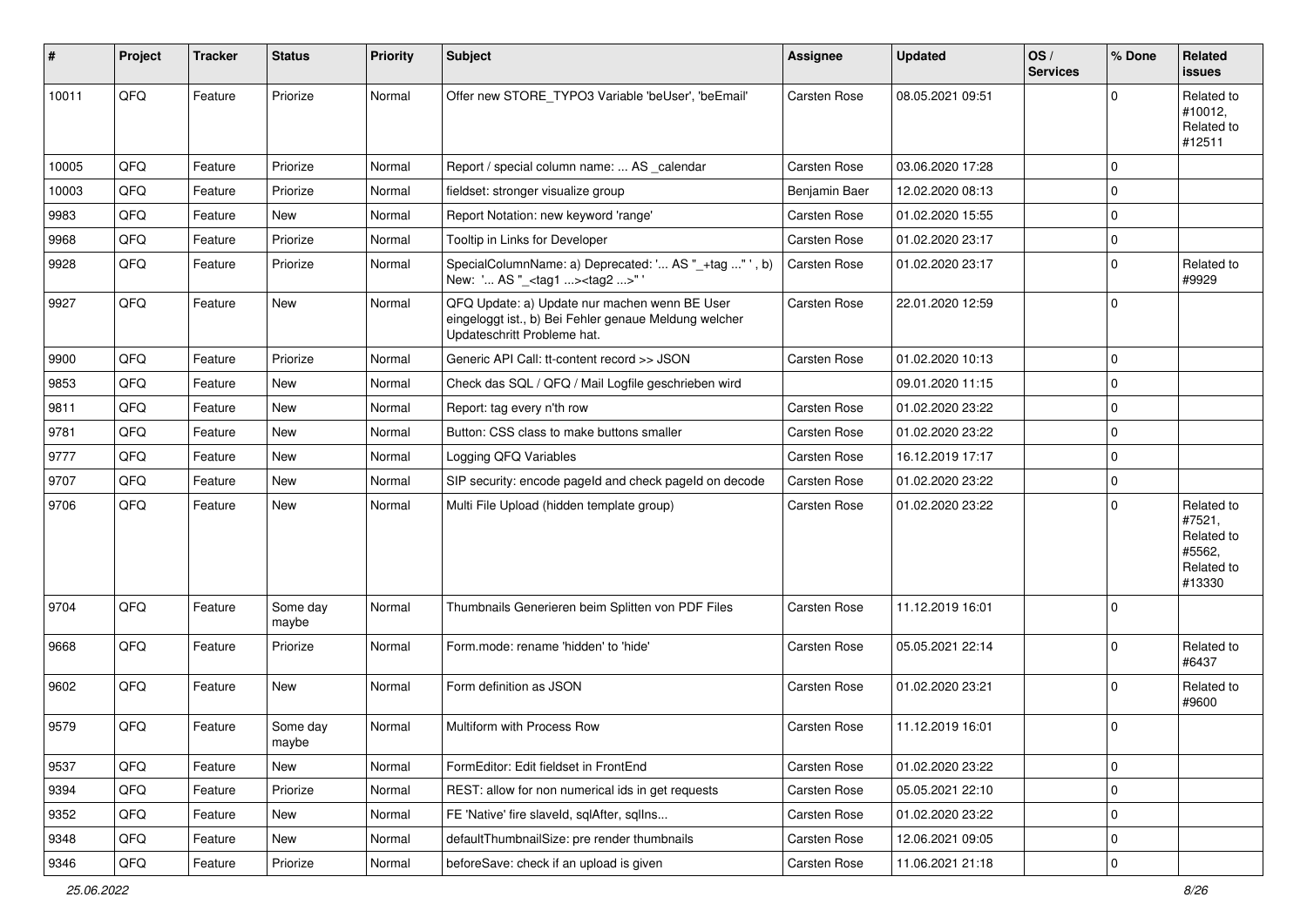| #    | Project | <b>Tracker</b> | <b>Status</b>     | <b>Priority</b> | <b>Subject</b>                                                                                         | <b>Assignee</b> | <b>Updated</b>   | OS/<br><b>Services</b> | % Done      | Related<br><b>issues</b> |
|------|---------|----------------|-------------------|-----------------|--------------------------------------------------------------------------------------------------------|-----------------|------------------|------------------------|-------------|--------------------------|
| 9221 | QFQ     | Feature        | New               | Normal          | typeAhead: Zeichenlimite ausschalten                                                                   | Carsten Rose    | 08.05.2021 17:06 |                        | $\mathbf 0$ |                          |
| 9208 | QFQ     | Feature        | <b>New</b>        | Normal          | Manage 'recent' records                                                                                | Carsten Rose    | 01.02.2020 23:22 |                        | $\mathbf 0$ |                          |
| 9136 | QFQ     | Feature        | New               | Normal          | Create ZIP files with dynamic PDFs                                                                     | Carsten Rose    | 01.02.2020 23:22 |                        | $\mathbf 0$ |                          |
| 9135 | QFQ     | Feature        | Priorize          | Normal          | Progress Bar generic / replace old hourglass download<br>popup                                         | Benjamin Baer   | 03.01.2022 07:43 |                        | $\mathbf 0$ |                          |
| 9130 | QFQ     | Feature        | Some day<br>maybe | Normal          | tablesorter: Automatic Row numbering / Zeilenummer                                                     | Benjamin Baer   | 01.02.2020 23:22 |                        | $\mathbf 0$ |                          |
| 9129 | QFQ     | Feature        | New               | Normal          | sqlValidate: Message as notification, not as error                                                     | Carsten Rose    | 01.02.2020 23:22 |                        | $\mathbf 0$ | Related to<br>#9128      |
| 9128 | QFQ     | Feature        | New               | Normal          | Error Message: not replaced variables- a) replace back to<br>'{{', b) underline                        | Carsten Rose    | 01.02.2020 23:22 |                        | $\mathbf 0$ | Related to<br>#9129      |
| 8975 | QFQ     | Feature        | New               | Normal          | Report Notation: 2.0                                                                                   | Carsten Rose    | 01.02.2020 23:22 |                        | $\mathbf 0$ | Related to<br>#8963      |
| 8963 | QFQ     | Feature        | Priorize          | Normal          | Setting values in a store: flexible way                                                                | Carsten Rose    | 05.05.2021 22:10 |                        | $\mathbf 0$ | Related to<br>#8975      |
| 8894 | QFQ     | Feature        | Some day<br>maybe | Normal          | Documentation Tags Usable in QFQ Application                                                           | Carsten Rose    | 11.12.2019 16:01 |                        | $\mathbf 0$ |                          |
| 8892 | QFQ     | Feature        | Some day<br>maybe | Normal          | Display and Edit SQL Comments in Form Editor                                                           | Carsten Rose    | 11.12.2019 16:01 |                        | $\mathbf 0$ |                          |
| 8806 | QFQ     | Feature        | <b>New</b>        | Normal          | SQL Function nl2br                                                                                     | Carsten Rose    | 01.02.2020 23:22 |                        | $\mathbf 0$ |                          |
| 8719 | QFQ     | Feature        | New               | Normal          | extraButtonLock: add support for 0/1                                                                   | Carsten Rose    | 01.02.2020 23:22 |                        | $\mathbf 0$ |                          |
| 8702 | QFQ     | Feature        | New               | Normal          | Load Record which is locked: missing user info                                                         | Carsten Rose    | 11.12.2019 16:16 |                        | $\mathbf 0$ | Related to<br>#9789      |
| 8586 | QFQ     | Feature        | Some day<br>maybe | Normal          | QFQ: Enhance Error message for 'record not found'                                                      | Carsten Rose    | 16.09.2021 15:10 |                        | $\mathbf 0$ |                          |
| 8585 | QFQ     | Feature        | Priorize          | Normal          | Enhance Error message for 'unknown form'                                                               | Carsten Rose    | 01.02.2020 10:13 |                        | $\mathbf 0$ |                          |
| 8584 | QFQ     | Feature        | Priorize          | Normal          | FE 'Action' - never assign to Container (except Template<br>Group)                                     | Carsten Rose    | 01.02.2020 10:13 |                        | $\mathbf 0$ |                          |
| 8522 | QFQ     | Feature        | Some day<br>maybe | Normal          | build QFQ - npm warnings                                                                               | Benjamin Baer   | 01.02.2020 23:19 |                        | 50          |                          |
| 8520 | QFQ     | Feature        | Some day<br>maybe | Normal          | Bring QFQ to Composer                                                                                  | Carsten Rose    | 16.09.2021 15:10 |                        | 0           |                          |
| 8336 | QFQ     | Feature        | New               | Normal          | Form > modified > Close New: a) Optional disable popup, b)<br>custom text, c) mode on save: close stay | Carsten Rose    | 01.02.2020 23:22 |                        | $\mathbf 0$ | Related to<br>#8335      |
| 8277 | QFQ     | Feature        | Priorize          | Normal          | fe.parameter.default=                                                                                  | Carsten Rose    | 01.02.2020 23:17 |                        | $\mathbf 0$ | Related to<br>#8113      |
| 8217 | QFQ     | Feature        | New               | Normal          | if-elseif-else construct                                                                               | Carsten Rose    | 16.03.2021 18:41 |                        | $\mathbf 0$ | Related to<br>#10716     |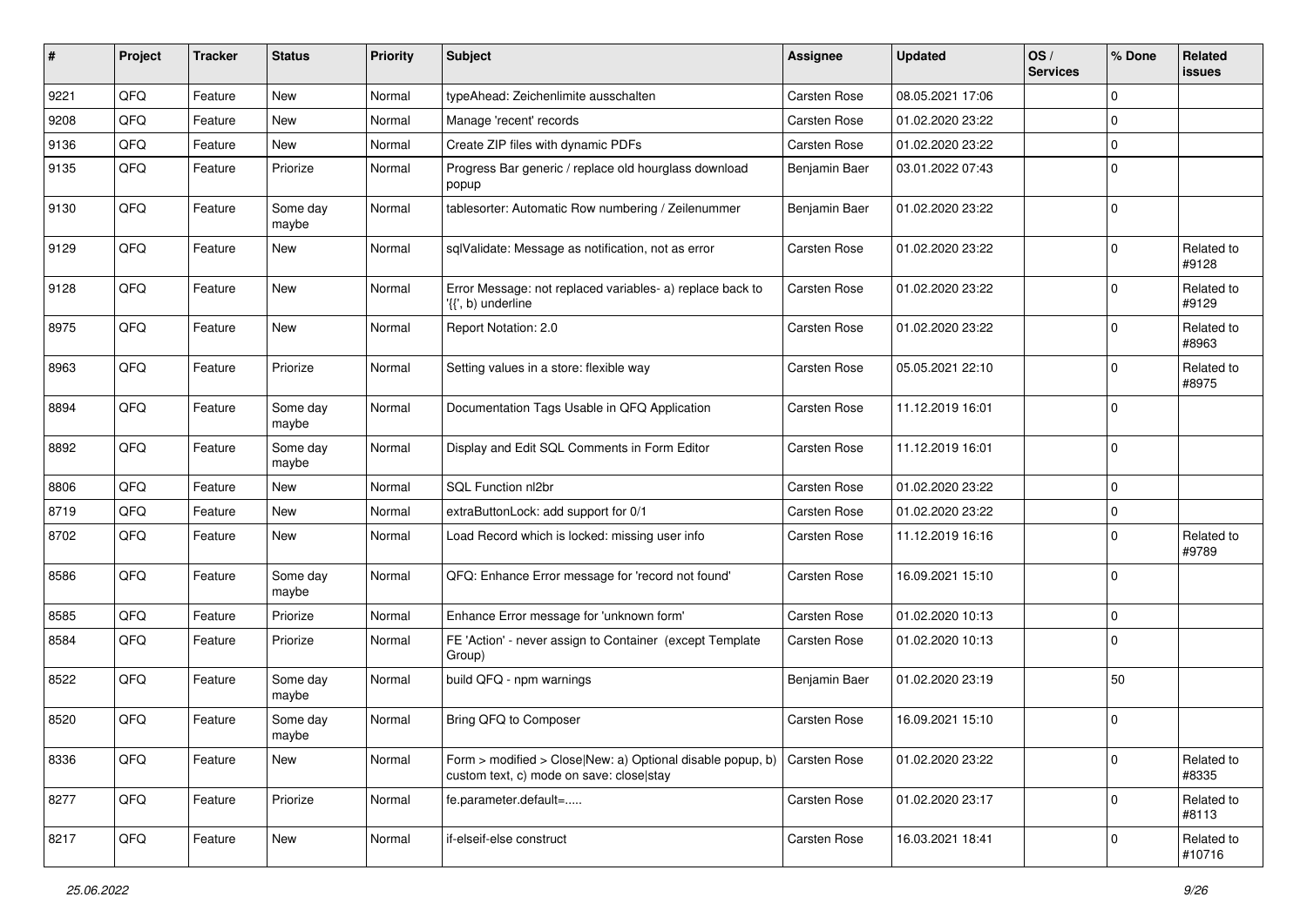| #    | Project | <b>Tracker</b> | <b>Status</b>     | <b>Priority</b> | <b>Subject</b>                                                             | Assignee      | <b>Updated</b>   | OS/<br><b>Services</b> | % Done      | Related<br>issues                                                      |
|------|---------|----------------|-------------------|-----------------|----------------------------------------------------------------------------|---------------|------------------|------------------------|-------------|------------------------------------------------------------------------|
| 8187 | QFQ     | Feature        | <b>New</b>        | Normal          | Subrecord: enable/hide new button - make new/edit/delete<br>customizeable. | Carsten Rose  | 06.03.2021 18:44 |                        | $\mathbf 0$ | Related to<br>#11326                                                   |
| 8101 | QFQ     | Feature        | Some day<br>maybe | Normal          | Password hash: support further hashing methods                             | Carsten Rose  | 16.09.2021 15:10 |                        | $\mathbf 0$ |                                                                        |
| 8089 | QFQ     | Feature        | New               | Normal          | Copy/Paste for FormElements                                                | Carsten Rose  | 01.02.2020 23:22 |                        | 0           |                                                                        |
| 8056 | QFQ     | Feature        | Some day<br>maybe | Normal          | Termin Organisation (Reservation)                                          |               | 01.02.2020 23:19 |                        | $\mathbf 0$ | Related to<br>#8658                                                    |
| 8044 | QFQ     | Feature        | Priorize          | Normal          | Transaction: a) Form, b) Report                                            | Carsten Rose  | 05.05.2021 22:14 |                        | $\mathbf 0$ | Related to<br>#8043                                                    |
| 8034 | QFQ     | Feature        | Priorize          | Normal          | FormElement 'data': 22.22.2222 should not be accepted                      | Carsten Rose  | 01.02.2020 10:13 |                        | 0           |                                                                        |
| 7965 | QFQ     | Feature        | Priorize          | Normal          | Input type 'text' with visual format - currency                            | Benjamin Baer | 03.01.2022 07:45 |                        | $\mathbf 0$ |                                                                        |
| 7924 | QFQ     | Feature        | New               | Normal          | Radio/Checkbox with Tooltip                                                | Carsten Rose  | 01.02.2020 23:22 |                        | 0           |                                                                        |
| 7921 | QFQ     | Feature        | Some day<br>maybe | Normal          | Rest API Export: URL kuerzer machen                                        |               | 01.02.2020 23:19 |                        | $\mathbf 0$ |                                                                        |
| 7920 | QFQ     | Feature        | New               | Normal          | FE: Syntax Highlight, Zeinlenumbruch                                       | Carsten Rose  | 01.02.2020 10:03 |                        | 0           |                                                                        |
| 7812 | QFQ     | Feature        | New               | Normal          | FE 'Subrecord' - new option 'subrecordShowFilter',<br>'subrecordPaging'    | Carsten Rose  | 01.02.2020 23:22 |                        | $\Omega$    |                                                                        |
| 7732 | QFQ     | Feature        | Some day<br>maybe | Normal          | Javascript: Lazy Loading der add on libs                                   | Benjamin Baer | 08.06.2022 10:38 |                        | $\mathbf 0$ | Related to<br>#12611,<br>Related to<br>#12490,<br>Related to<br>#10013 |
| 7730 | QFQ     | Feature        | Priorize          | Normal          | SELECT Box: title in between                                               | Benjamin Baer | 01.02.2020 23:22 |                        | $\Omega$    |                                                                        |
| 7683 | QFQ     | Feature        | New               | Normal          | Special column names in '{{ SELECT  AS _link }}' should<br>be detected     | Carsten Rose  | 01.02.2020 23:21 |                        | $\mathbf 0$ |                                                                        |
| 7681 | QFQ     | Feature        | New               | Normal          | Optional switch off 'check for modified record'                            | Carsten Rose  | 01.02.2020 23:21 |                        | $\mathbf 0$ |                                                                        |
| 7660 | QFQ     | Feature        | New               | Normal          | IMAP: import mails to DB, move / delete mails                              | Carsten Rose  | 01.02.2020 09:52 |                        | $\mathbf 0$ |                                                                        |
| 7630 | QFQ     | Feature        | Priorize          | Normal          | detailed error message for simple upload                                   | Carsten Rose  | 01.02.2020 10:13 |                        | 0           |                                                                        |
| 7522 | QFQ     | Feature        | Priorize          | Normal          | Inserting default index.html to folder (Avoid Apache<br>Indexing)          | Carsten Rose  | 01.02.2020 10:13 |                        | $\mathbf 0$ |                                                                        |
| 7521 | QFQ     | Feature        | New               | Normal          | TemplateGroup: fe.type=upload                                              | Carsten Rose  | 01.02.2020 23:21 |                        | $\pmb{0}$   | Related to<br>#9706                                                    |
| 7520 | QFQ     | Feature        | New               | Normal          | QR Code:  AS _qr ( AS _link)                                               | Carsten Rose  | 01.02.2020 23:22 |                        | $\pmb{0}$   |                                                                        |
| 7519 | QFQ     | Feature        | New               | Normal          | Select: Multi                                                              | Carsten Rose  | 01.02.2020 23:22 |                        | 0           |                                                                        |
| 7481 | QFQ     | Feature        | New               | Normal          | Detect 'BaseUrl' automatically                                             | Carsten Rose  | 01.02.2020 23:21 |                        | $\pmb{0}$   |                                                                        |
| 7480 | QFQ     | Feature        | New               | Normal          | Record History (Undo / Redo)                                               | Carsten Rose  | 11.12.2019 16:16 |                        | 0           | Related to<br>#2361                                                    |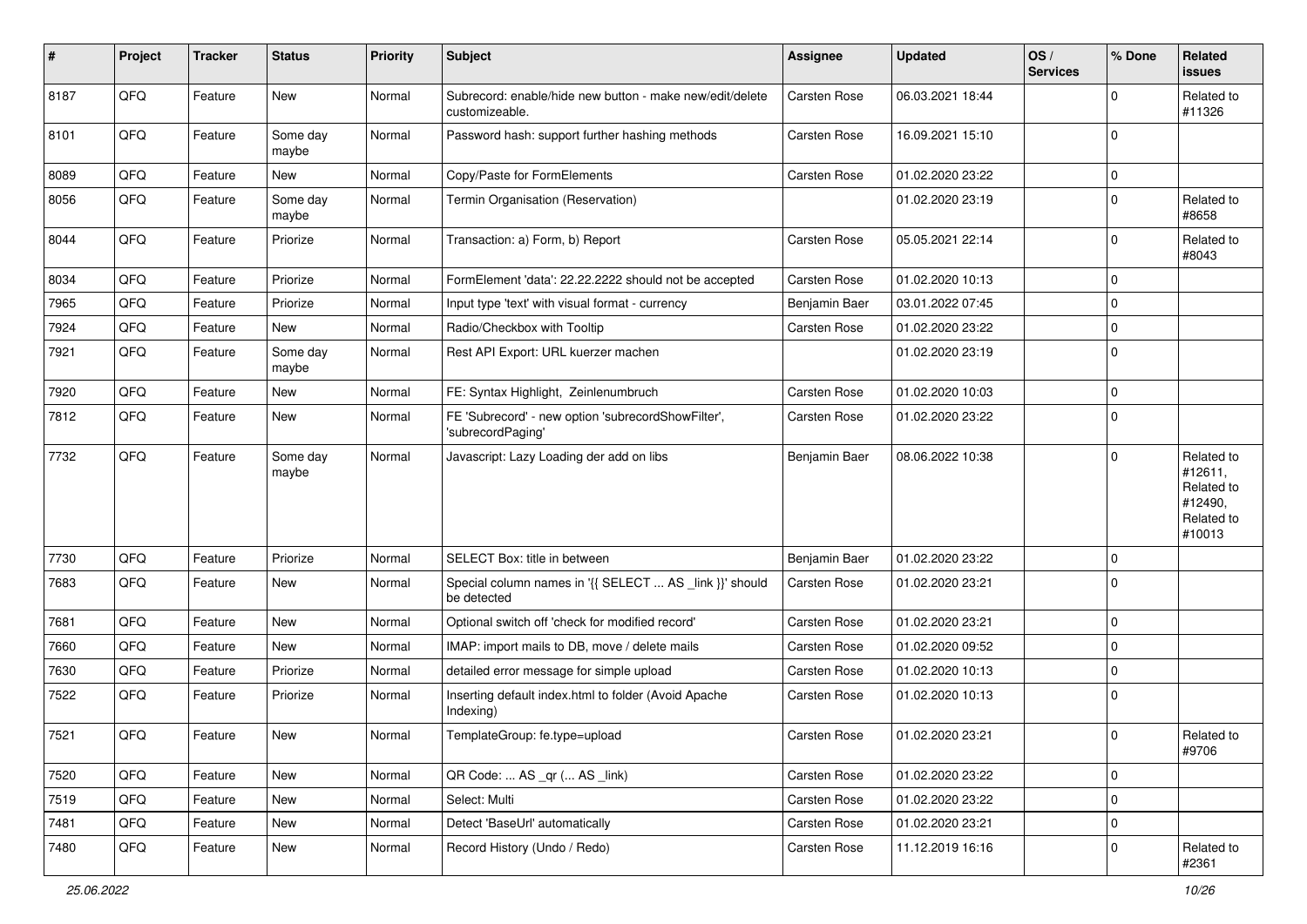| $\pmb{\#}$ | Project | <b>Tracker</b> | <b>Status</b>     | <b>Priority</b> | <b>Subject</b>                                                                                 | Assignee     | <b>Updated</b>   | OS/<br><b>Services</b> | % Done   | Related<br><b>issues</b> |
|------------|---------|----------------|-------------------|-----------------|------------------------------------------------------------------------------------------------|--------------|------------------|------------------------|----------|--------------------------|
| 7453       | QFQ     | Feature        | Some day<br>maybe | Normal          | import / export forms QFQ                                                                      | Carsten Rose | 16.09.2021 15:10 |                        | $\Omega$ |                          |
| 7452       | QFQ     | Feature        | Some day<br>maybe | Normal          | automate deployment new QFQ version                                                            | Carsten Rose | 16.09.2021 15:10 |                        | $\Omega$ |                          |
| 7342       | QFQ     | Feature        | New               | Normal          | add content $=$ hide this                                                                      | Carsten Rose | 01.02.2020 23:21 |                        | $\Omega$ |                          |
| 7336       | QFQ     | Feature        | Some day<br>maybe | Normal          | PDF Upload: disallow PDFs with specific Meta information                                       | Carsten Rose | 11.12.2019 16:01 |                        | $\Omega$ |                          |
| 7290       | QFQ     | Feature        | Priorize          | Normal          | FormEditor: title as textarea if LEN(title)>60                                                 | Carsten Rose | 01.02.2020 10:13 |                        | $\Omega$ | Blocked by<br>#7682      |
| 7280       | QFQ     | Feature        | <b>New</b>        | Normal          | recently used table                                                                            | Carsten Rose | 01.02.2020 23:21 |                        | $\Omega$ |                          |
| 7278       | QFQ     | Feature        | Some day<br>maybe | Normal          | Form: Wert vordefinieren der immer gesetzt wird                                                |              | 02.05.2021 09:27 |                        | $\Omega$ |                          |
| 7239       | QFQ     | Feature        | New               | Normal          | TinyMCE: html tag whitelist                                                                    | Carsten Rose | 01.02.2020 23:21 |                        | $\Omega$ | Related to<br>#14320     |
| 7229       | QFQ     | Feature        | Some day<br>maybe | Normal          | New FormElement.type: Button                                                                   |              | 01.02.2021 12:32 |                        | $\Omega$ |                          |
| 7217       | QFQ     | Feature        | Priorize          | Normal          | Download: notice User if ` sip=?` is missing                                                   | Carsten Rose | 01.02.2020 10:13 |                        | $\Omega$ |                          |
| 7175       | QFQ     | Feature        | <b>New</b>        | Normal          | Upload: md5 hash as filename                                                                   | Carsten Rose | 01.02.2020 23:21 |                        | $\Omega$ |                          |
| 7119       | QFQ     | Feature        | <b>New</b>        | Normal          | Upload: scaleDownWidth, scaleDownHeight                                                        | Carsten Rose | 01.02.2020 23:21 |                        | $\Omega$ |                          |
| 7109       | QFQ     | Feature        | New               | Normal          | Dynamic Updates: row/element hide                                                              | Carsten Rose | 01.02.2020 23:22 |                        | $\Omega$ | Has duplicate<br>#4081   |
| 7108       | QFQ     | Feature        | Some day<br>maybe | Normal          | QFQ Wrap Elements                                                                              |              | 11.12.2019 16:01 |                        | $\Omega$ |                          |
| 7107       | QFQ     | Feature        | Some dav<br>maybe | Normal          | Showcase Registration Tool: Anmeldung / Administration :<br>Liste Anmeldungen / Emaileinaldung | Carsten Rose | 11.12.2019 16:01 |                        | $\Omega$ |                          |
| 7106       | QFQ     | Feature        | Some day<br>maybe | Normal          | Beispiel Nummerierung von Rows in Report                                                       |              | 11.12.2019 16:01 |                        | $\Omega$ |                          |
| 7105       | QFQ     | Feature        | Some day<br>maybe | Normal          | Beispiel wie man in einer zweiten Tabelle speichert.                                           |              | 11.12.2019 16:01 |                        | $\Omega$ |                          |
| 7104       | QFQ     | Feature        | Some day<br>maybe | Normal          | Manual: hint about escaping if '\r' appears in mail body                                       |              | 11.12.2019 16:01 |                        | $\Omega$ |                          |
| 7102       | QFQ     | Feature        | New               | Normal          | Comment sign in report: '#' and '--'                                                           | Carsten Rose | 01.02.2020 23:21 |                        | $\Omega$ |                          |
| 7100       | QFQ     | Feature        | Some day<br>maybe | Normal          | Download: log access, max downloads, time limit                                                |              | 01.02.2020 23:19 |                        | $\Omega$ |                          |
| 7099       | QFQ     | Feature        | <b>New</b>        | Normal          | Redesign FormEditor                                                                            | Carsten Rose | 01.02.2020 23:21 |                        | $\Omega$ |                          |
| 6998       | QFQ     | Feature        | Priorize          | Normal          | Form: with debug=on show column information as tooltip of<br>column label                      | Carsten Rose | 01.02.2020 10:13 |                        | $\Omega$ |                          |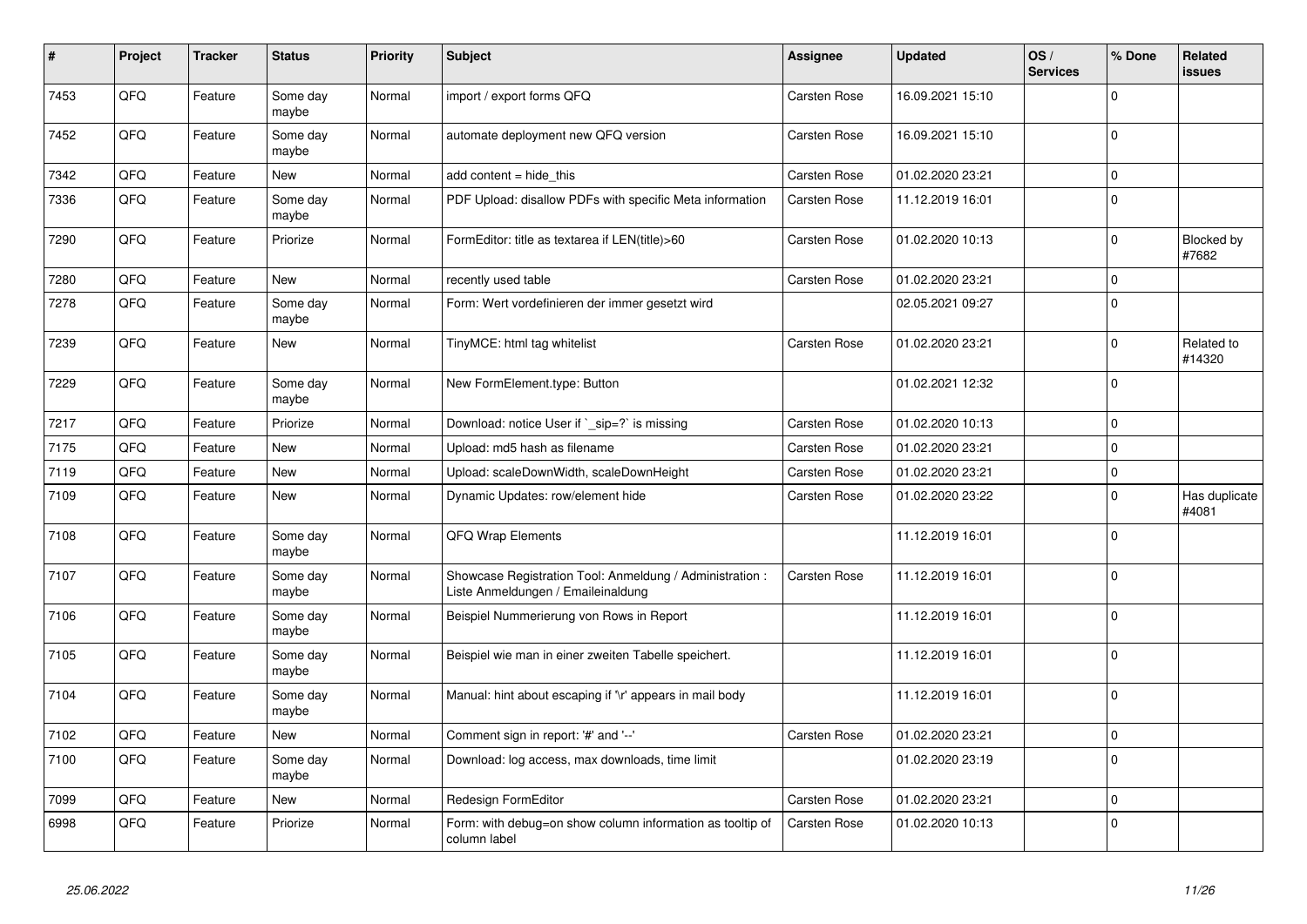| ∦    | Project        | <b>Tracker</b> | <b>Status</b>     | <b>Priority</b> | <b>Subject</b>                                                                                                               | Assignee      | <b>Updated</b>   | OS/<br><b>Services</b> | % Done      | Related<br><b>issues</b>                    |
|------|----------------|----------------|-------------------|-----------------|------------------------------------------------------------------------------------------------------------------------------|---------------|------------------|------------------------|-------------|---------------------------------------------|
| 6992 | QFQ            | Feature        | Some day<br>maybe | Normal          | DB exception: Syntax Highlight                                                                                               |               | 11.12.2019 16:01 |                        | $\Omega$    | Related to<br>#5450                         |
| 6972 | QFQ            | Feature        | Some day<br>maybe | Normal          | Fabric Clipboard / cross browser tab                                                                                         | Benjamin Baer | 01.02.2020 23:21 |                        | $\Omega$    |                                             |
| 6970 | QFQ            | Feature        | Some day<br>maybe | Normal          | tablesorter: default fuer 'sortReset' aendern von 'Ctrl' zu 'Alt'                                                            | Benjamin Baer | 01.02.2020 23:21 |                        | $\Omega$    |                                             |
| 6870 | QFQ            | Feature        | Priorize          | Normal          | Click on '_link' triggers an API call                                                                                        | Benjamin Baer | 03.01.2022 08:25 |                        | 0           |                                             |
| 6855 | QFQ            | Feature        | New               | Normal          | With {{feUser:U}}!={{feUser:T}}: Save / Delete: only<br>possible with {{feUserSave:U}}='yes' and<br>'{feUserDelete:U}}='yes' | Carsten Rose  | 01.02.2020 23:21 |                        | $\Omega$    |                                             |
| 6801 | QFQ            | Feature        | Priorize          | Normal          | Fabric: Maximize / FullIscreen                                                                                               | Benjamin Baer | 21.03.2022 09:56 |                        | $\Omega$    |                                             |
| 6765 | QFQ            | Feature        | <b>New</b>        | Normal          | Moeglichkeit via QFQ eigene Logs zu schreiben                                                                                | Carsten Rose  | 01.02.2020 23:21 |                        | $\Omega$    |                                             |
| 6723 | QFQ            | Feature        | New               | Normal          | Report QFQ Installation and Version                                                                                          | Carsten Rose  | 12.06.2021 09:07 |                        | $\Omega$    |                                             |
| 6715 | QFQ            | Feature        | Some day<br>maybe | Normal          | Code-Refactoring: dbArray vereinheitlichen                                                                                   | Carsten Rose  | 11.12.2019 16:02 |                        | $\Omega$    |                                             |
| 6704 | QFQ            | Feature        | Some day<br>maybe | Normal          | Upload Mode: Bilder in Notizen rechts sollen aktuellen<br>Upload repräsentieren.                                             |               | 01.02.2020 23:19 |                        | $\Omega$    | Related to<br>#3264                         |
| 6609 | QFQ            | Feature        | New               | Normal          | Formlet: JSON API erweitern                                                                                                  | Carsten Rose  | 01.02.2020 23:21 |                        | 50          |                                             |
| 6602 | QFQ            | Feature        | New               | Normal          | Formlet: in Report auf Mausklick ein mini-form oeffnen                                                                       | Carsten Rose  | 11.12.2019 16:16 |                        | $\Omega$    |                                             |
| 6594 | QFQ            | Feature        | <b>New</b>        | Normal          | Excel: on download, check if there is a valid sip                                                                            | Carsten Rose  | 01.02.2020 23:21 |                        | $\Omega$    |                                             |
| 6515 | QFQ            | Feature        | Some day<br>maybe | Normal          | Formular: Felder dynamisch ein/ausblenden                                                                                    |               | 11.12.2019 16:02 |                        | $\Omega$    |                                             |
| 6437 | QFQ            | Feature        | <b>New</b>        | Normal          | Neuer Mode Button bei FormElementen                                                                                          | Carsten Rose  | 01.02.2020 23:21 |                        | $\Omega$    | Related to<br>#9668,<br>Blocked by<br>#9678 |
| 6299 | QFQ            | Feature        | Some day<br>maybe | Normal          | Attack detection: log table with invalid SIP access                                                                          |               | 11.12.2019 16:02 |                        | $\Omega$    | Related to<br>#3947                         |
| 6292 | QFQ            | Feature        | New               | Normal          | Download: File speichern mit Hash aber original Filename in Carsten Rose<br>der Datenbank vermerken fuer Downloads           |               | 01.02.2020 23:21 |                        | $\Omega$    |                                             |
| 6289 | QFQ            | Feature        | <b>New</b>        | Normal          | Form: Log                                                                                                                    | Carsten Rose  | 01.02.2020 23:21 |                        | $\mathbf 0$ |                                             |
| 6288 | QFQ            | Feature        | Some day<br>maybe | Normal          | Best Practice: Erklaeren wie man ein Formular ganz in<br>'weiss' erstellen kann                                              |               | 11.12.2019 16:02 |                        | $\Omega$    |                                             |
| 6261 | QFQ            | Feature        | New               | Normal          | Persistent SIP                                                                                                               | Carsten Rose  | 12.06.2021 09:07 |                        | $\pmb{0}$   | Related to<br>#10819                        |
| 6250 | QFQ            | Feature        | In Progress       | Normal          | Enhance layout: a) Subrecord, b) Subrecord-Title                                                                             | Carsten Rose  | 01.02.2020 23:22 |                        | $\mathbf 0$ | Related to<br>#5391                         |
| 6224 | $\mathsf{QFQ}$ | Feature        | Priorize          | Normal          | Dynamic update: fade in/out fields                                                                                           | Benjamin Baer | 21.03.2022 09:50 |                        | $\pmb{0}$   |                                             |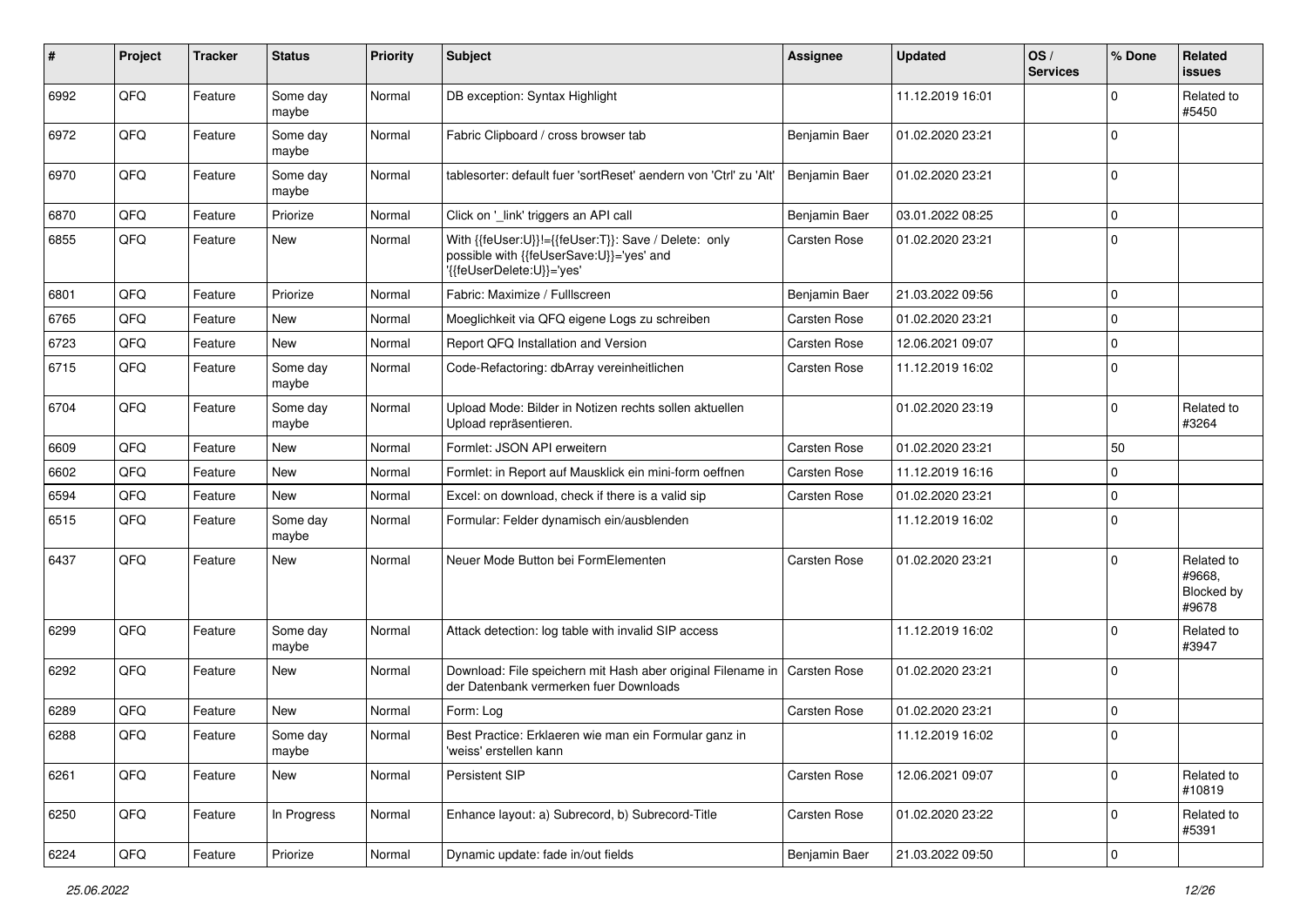| #    | Project | <b>Tracker</b> | <b>Status</b>     | <b>Priority</b> | <b>Subject</b>                                                                    | Assignee      | <b>Updated</b>   | OS/<br><b>Services</b> | % Done      | Related<br><b>issues</b>                    |
|------|---------|----------------|-------------------|-----------------|-----------------------------------------------------------------------------------|---------------|------------------|------------------------|-------------|---------------------------------------------|
| 6084 | QFQ     | Feature        | Some day<br>maybe | Normal          | New escape type: 'D' - convert date                                               |               | 01.02.2020 23:19 |                        | $\Omega$    |                                             |
| 6083 | QFQ     | Feature        | Some day<br>maybe | Normal          | Dynamic Update: Value Check via SQL                                               |               | 11.12.2019 16:02 |                        | $\Omega$    |                                             |
| 5983 | QFQ     | Feature        | Some day<br>maybe | Normal          | Form Submit (save & update): normalize date/-time FE                              | Carsten Rose  | 01.02.2020 23:19 |                        | $\Omega$    |                                             |
| 5942 | QFQ     | Feature        | Priorize          | Normal          | 'L' and 'type': append to links, generate via '_link' by using<br>'u:' .          | Carsten Rose  | 01.02.2020 10:13 |                        | $\Omega$    |                                             |
| 5923 | QFQ     | Feature        | Some day<br>maybe | Normal          | fillStoreSystemBySqlLate                                                          |               | 01.02.2020 23:19 |                        | $\Omega$    |                                             |
| 5895 | QFQ     | Feature        | Some day<br>maybe | Normal          | Tutorial: List of all QFQ Features                                                |               | 01.02.2020 23:19 |                        | $\Omega$    |                                             |
| 5894 | QFQ     | Feature        | Feedback          | Normal          | Typeahead in Report: show/hide rows dynamically                                   | Carsten Rose  | 18.02.2022 08:50 |                        | $\Omega$    | Related to<br>#5893,<br>Related to<br>#5885 |
| 5893 | QFQ     | Feature        | Some day<br>maybe | Normal          | Edit on double-click                                                              |               | 01.02.2020 23:19 |                        | $\Omega$    | Related to<br>#5894                         |
| 5892 | QFQ     | Feature        | Some day<br>maybe | Normal          | QFQ should use T3 API to manipulate FE GROUP<br>membership                        |               | 01.02.2020 23:20 |                        | $\Omega$    |                                             |
| 5852 | QFQ     | Feature        | Some day<br>maybe | Normal          | Logging: mail.log / sql.log - im FE anzeigen und via AJAX<br>aktualisieren        | Carsten Rose  | 01.02.2020 23:19 |                        | $\Omega$    | Related to<br>#5885                         |
| 5851 | QFQ     | Feature        | Some day<br>maybe | Normal          | Queue System implementieren: MQTT, RabbitMQ                                       |               | 01.02.2020 23:20 |                        | $\Omega$    | Related to<br>#5715                         |
| 5850 | QFQ     | Feature        | Some day<br>maybe | Normal          | Deployment: In QFQ Doc best practice fuer zeitgemaesses<br>Deployment beschreiben |               | 01.02.2020 23:20 |                        | $\Omega$    |                                             |
| 5805 | QFQ     | Feature        | Some day<br>maybe | Normal          | TypeAHead SQL value instead of key stored                                         |               | 01.02.2020 23:19 |                        | $\Omega$    | Related to<br>#5444                         |
| 5783 | QFQ     | Feature        | Some day<br>maybe | Normal          | <b>BPMN View/Edit</b>                                                             |               | 11.12.2019 16:02 |                        | $\Omega$    |                                             |
| 5782 | QFQ     | Feature        | New               | Normal          | NextCloud API                                                                     | Carsten Rose  | 01.02.2020 10:02 |                        | $\Omega$    |                                             |
| 5695 | QFQ     | Feature        | In Progress       | Normal          | Multiform                                                                         | Carsten Rose  | 02.01.2021 18:38 |                        | $\Omega$    |                                             |
| 5665 | QFQ     | Feature        | Some day<br>maybe | Normal          | Versuch das '{{!' nicht mehr noetig ist.                                          | Carsten Rose  | 01.02.2020 23:20 |                        | $\mathbf 0$ | Related to<br>#7432,<br>Related to<br>#7434 |
| 5579 | QFQ     | Feature        | Some day<br>maybe | Normal          | Enhance Doc / Presentation: variable type 'link column type'                      | Carsten Rose  | 01.02.2020 23:19 |                        | $\mathbf 0$ |                                             |
| 5562 | QFQ     | Feature        | Priorize          | Normal          | Drag'n'Drop fuer Uploads                                                          | Benjamin Baer | 21.03.2022 09:52 |                        | $\mathbf 0$ | Related to<br>#9706                         |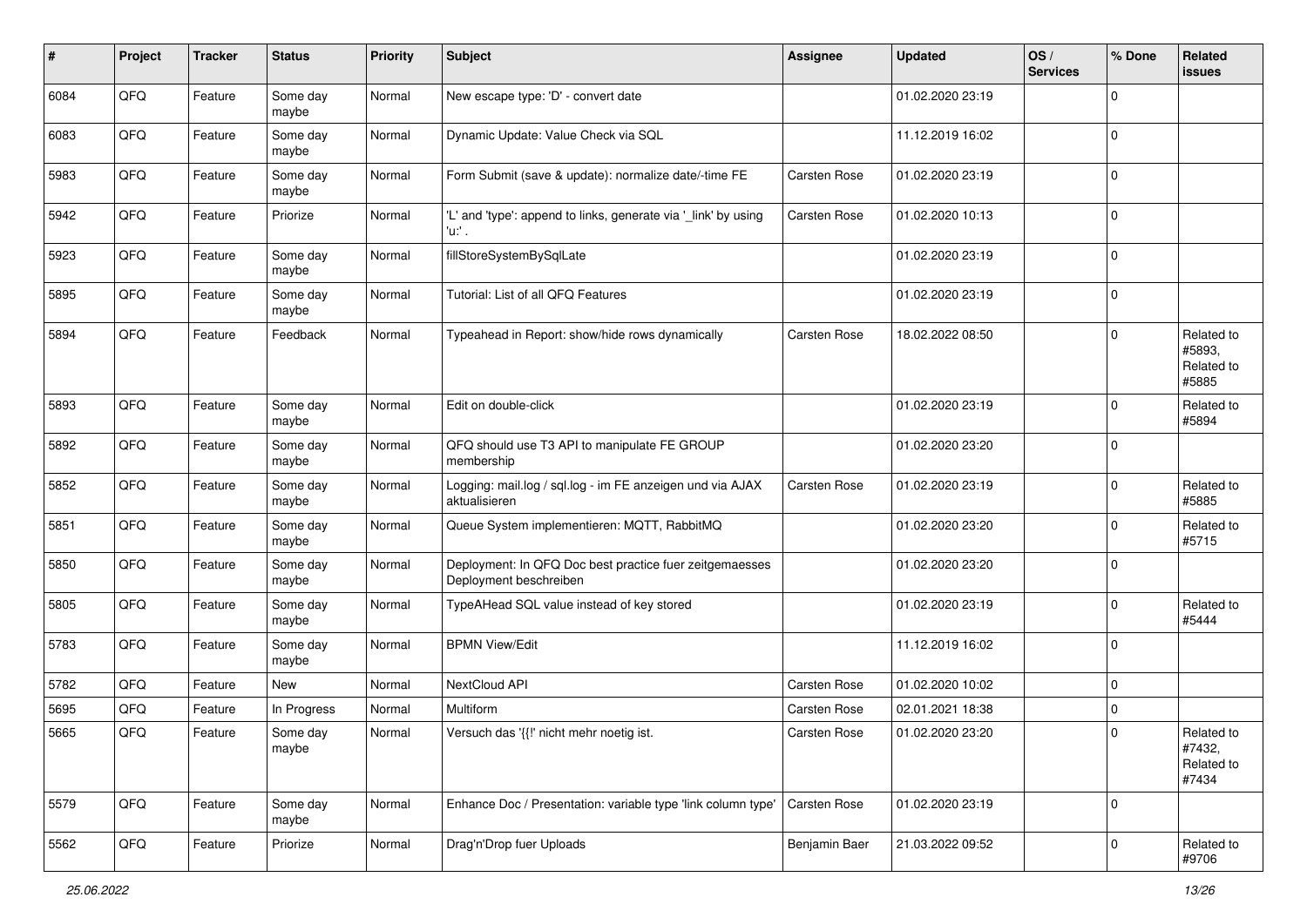| $\pmb{\#}$ | Project | <b>Tracker</b> | <b>Status</b>     | <b>Priority</b> | Subject                                                                                            | Assignee            | <b>Updated</b>   | OS/<br><b>Services</b> | % Done      | <b>Related</b><br><b>issues</b> |
|------------|---------|----------------|-------------------|-----------------|----------------------------------------------------------------------------------------------------|---------------------|------------------|------------------------|-------------|---------------------------------|
| 5548       | QFQ     | Feature        | Some day<br>maybe | Normal          | 801 Textfiles/Scriptfiles als Thumbnail                                                            | Carsten Rose        | 07.03.2022 16:26 |                        | $\mathbf 0$ |                                 |
| 5480       | QFQ     | Feature        | Some day<br>maybe | Normal          | QFQ: Dokumentation mit Screenshots versehen                                                        | Carsten Rose        | 01.02.2020 23:20 |                        | $\mathbf 0$ | Related to<br>#9879             |
| 5455       | QFQ     | Feature        | Some day<br>maybe | Normal          | Mail Redirects grld abhaengig                                                                      |                     | 01.02.2020 23:20 |                        | $\mathbf 0$ |                                 |
| 5452       | QFQ     | Feature        | Some day<br>maybe | Normal          | Thumbnails from PDF: bad quality                                                                   |                     | 01.02.2020 23:20 |                        | $\mathbf 0$ |                                 |
| 5428       | QFQ     | Feature        | Some day<br>maybe | Normal          | secure thumbnail: late render on access.                                                           | <b>Carsten Rose</b> | 01.02.2020 23:20 |                        | $\Omega$    |                                 |
| 5389       | QFQ     | Feature        | Some day<br>maybe | Normal          | QFQ Design: Multline label / note                                                                  | Benjamin Baer       | 01.02.2020 23:19 |                        | $\mathbf 0$ |                                 |
| 5366       | QFQ     | Feature        | Priorize          | Normal          | Saving with keyboard shortcuts                                                                     | Benjamin Baer       | 21.03.2022 09:47 |                        | $\mathbf 0$ |                                 |
| 5345       | QFQ     | Feature        | New               | Normal          | Report: UPDATE / INSERT / DELETE statements should<br>trigger subqueries, depending on the result. | Carsten Rose        | 27.05.2020 16:11 |                        | $\mathbf 0$ |                                 |
| 5342       | QFQ     | Feature        | Some day<br>maybe | Normal          | link - with HTML Attributes                                                                        |                     | 01.02.2020 23:20 |                        | $\mathbf 0$ | Related to<br>#14077            |
| 5160       | QFQ     | Feature        | Some day<br>maybe | Normal          | QFQ collaborative / together.js, ShareJS, y-js, collaborative,                                     |                     | 11.12.2019 16:02 |                        | $\Omega$    |                                 |
| 5132       | QFQ     | Feature        | Some day<br>maybe | Normal          | Error Message sendmail missing attachment: more details                                            | <b>Carsten Rose</b> | 01.02.2020 23:19 |                        | $\mathbf 0$ |                                 |
| 5131       | QFQ     | Feature        | New               | Normal          | Activate Spin Gear ('wait/busy' indicator) via LINK attribute                                      | <b>Carsten Rose</b> | 01.02.2020 23:21 |                        | $\mathbf 0$ |                                 |
| 5129       | QFQ     | Feature        | Some day<br>maybe | Normal          | Reports: SQL fuer x Achse und y Achse                                                              |                     | 11.12.2019 16:02 |                        | $\mathbf 0$ |                                 |
| 5024       | QFQ     | Feature        | Some day<br>maybe | Normal          | Fabric: Generate PDF with edits                                                                    | Benjamin Baer       | 01.02.2020 23:20 |                        | $\mathbf 0$ | Related to<br>#10704            |
| 4974       | QFQ     | Feature        | Some day<br>maybe | Normal          | Long polling - inform all listening clients of changes                                             |                     | 11.12.2019 16:02 |                        | $\mathbf 0$ |                                 |
| 4956       | QFQ     | Feature        | Some day<br>maybe | Normal          | Sendmail: Benutzerdefinierte Headers                                                               | <b>Carsten Rose</b> | 11.12.2019 16:02 |                        | $\pmb{0}$   |                                 |
| 4872       | QFQ     | Feature        | Some day<br>maybe | Normal          | Fields of Typo3 page available in STORE TYPO3                                                      | <b>Carsten Rose</b> | 01.02.2020 23:19 |                        | $\Omega$    |                                 |
| 4869       | QFQ     | Feature        | Some day<br>maybe | Normal          | Dynamic Update (show, hide, readonly?, required?) for<br><b>Template Group Elements</b>            | Carsten Rose        | 01.02.2020 23:19 |                        | $\mathbf 0$ | Related to<br>#4865             |
| 4839       | QFQ     | Feature        | Some day<br>maybe | Normal          | qfq-handle in <head> Abschnitt</head>                                                              | Carsten Rose        | 11.12.2019 16:02 |                        | $\mathbf 0$ |                                 |
| 4816       | QFQ     | Feature        | Some day<br>maybe | Normal          | Templates for QFQ Reports (Tables, Radios, )                                                       |                     | 01.02.2020 23:20 |                        | $\mathbf 0$ |                                 |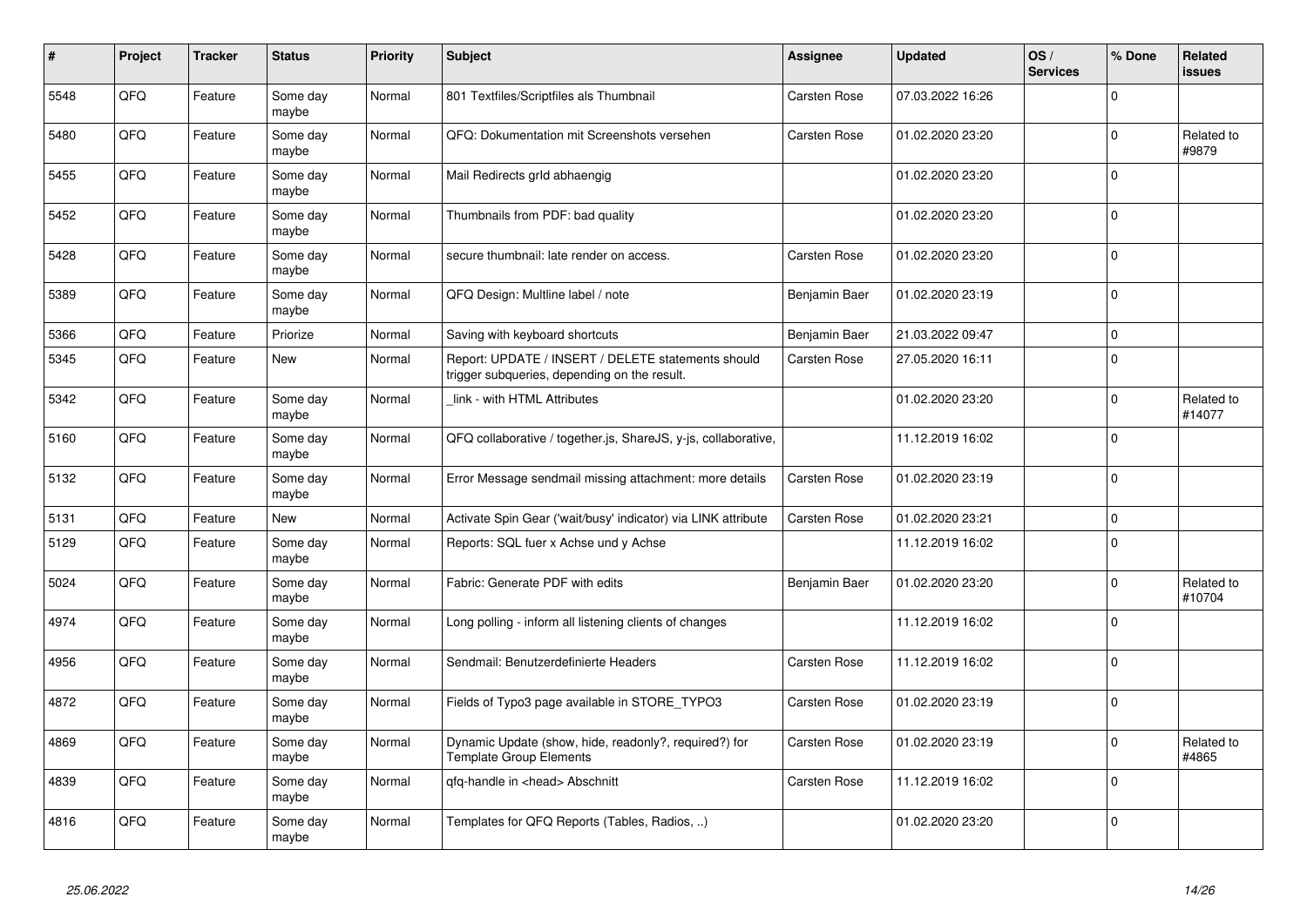| $\vert$ # | Project | <b>Tracker</b> | <b>Status</b>     | <b>Priority</b> | Subject                                                                                                                                                       | Assignee     | <b>Updated</b>   | OS/<br><b>Services</b> | % Done      | <b>Related</b><br><b>issues</b>             |
|-----------|---------|----------------|-------------------|-----------------|---------------------------------------------------------------------------------------------------------------------------------------------------------------|--------------|------------------|------------------------|-------------|---------------------------------------------|
| 4757      | QFQ     | Feature        | Some day<br>maybe | Normal          | Test subrecord: download links ok? Links ok?                                                                                                                  | Carsten Rose | 01.02.2020 23:20 |                        | $\Omega$    |                                             |
| 4719      | QFQ     | Feature        | Some day<br>maybe | Normal          | Custom Message in Client in case of 'Browser tab close,<br>modification will be lost'                                                                         |              | 01.02.2020 23:20 |                        | $\mathbf 0$ |                                             |
| 4652      | QFQ     | Feature        | Some day<br>maybe | Normal          | UZH CD: Weiterleitung auf benutzerdefinierte 403/404 Seite                                                                                                    | Carsten Rose | 01.02.2020 23:20 |                        | $\mathbf 0$ |                                             |
| 4650      | QFQ     | Feature        | Some day<br>maybe | Normal          | Convert html to doc/rtf                                                                                                                                       | Carsten Rose | 01.02.2020 23:20 |                        | 0           | Related to<br>#10704                        |
| 4640      | QFQ     | Feature        | Some day<br>maybe | Normal          | Rename System Forms                                                                                                                                           |              | 01.02.2020 23:20 |                        | $\mathbf 0$ |                                             |
| 4627      | QFQ     | Feature        | Some day<br>maybe | Normal          | dbupdate: all tables - check 'create', 'modified' if it is<br>possible to change to default 'CURRENT_TIMESTAMP' and<br>modified 'ON UPDATE CURRENT TIMESTAMP' |              | 01.02.2020 23:20 |                        | 0           |                                             |
| 4626      | QFQ     | Feature        | Some day<br>maybe | Normal          | Mobile View: 'classBody=qfq-form-right' makes no sense                                                                                                        |              | 01.02.2020 23:20 |                        | $\mathbf 0$ |                                             |
| 4606      | QFQ     | Feature        | Some day<br>maybe | Normal          | link: qualifier to render bootstrap button                                                                                                                    | Carsten Rose | 01.02.2020 23:19 |                        | $\mathbf 0$ |                                             |
| 4551      | QFQ     | Feature        | Some day<br>maybe | Normal          | Set 'pills' via dynamicUpdate to show/hide/disabled                                                                                                           |              | 01.02.2020 23:20 |                        | 0           | Related to<br>#3752                         |
| 4536      | QFQ     | Feature        | Some day<br>maybe | Normal          | FE upload: problem with delete if mutliple uploads an<br>FE.name="                                                                                            |              | 01.02.2020 23:20 |                        | $\mathbf 0$ |                                             |
| 4446      | QFQ     | Feature        | Some day<br>maybe | Normal          | New FE get same feldContainerId as last modifed FE                                                                                                            |              | 01.02.2020 23:20 |                        | 0           |                                             |
| 4445      | QFQ     | Feature        | Some day<br>maybe | Normal          | template group: Option to simulate fieldset                                                                                                                   |              | 28.06.2021 14:11 |                        | $\mathbf 0$ |                                             |
| 4444      | QFQ     | Feature        | Some day<br>maybe | Normal          | FE.type=upload: detect mime type                                                                                                                              |              | 11.12.2019 16:02 |                        | $\mathbf 0$ | Related to<br>#4303                         |
| 4443      | QFQ     | Feature        | Some day<br>maybe | Normal          | Form: multiple secondary tables                                                                                                                               |              | 01.02.2020 23:20 |                        | $\mathbf 0$ |                                             |
| 4442      | QFQ     | Feature        | Some day<br>maybe | Normal          | Special Column Name: _link - new symbol G (Glyph) to<br>choose any available symbol                                                                           |              | 11.12.2019 16:02 |                        | $\mathbf 0$ |                                             |
| 4440      | QFQ     | Feature        | Some day<br>maybe | Normal          | Manual.rst: explain how to. expand PHP Session to 4h                                                                                                          |              | 11.12.2019 16:02 |                        | 0           |                                             |
| 4439      | QFQ     | Feature        | Some day<br>maybe | Normal          | Log: report all actions fired by an FE Element, incl. the<br>original directive (slaveld, sqllnsert, )                                                        |              | 01.02.2020 23:20 |                        | $\Omega$    | Related to<br>#4432.<br>Related to<br>#5458 |
| 4435      | QFQ     | Feature        | Some day<br>maybe | Normal          | Report: striptags - specify allowed tags                                                                                                                      |              | 01.02.2020 23:20 |                        | $\Omega$    |                                             |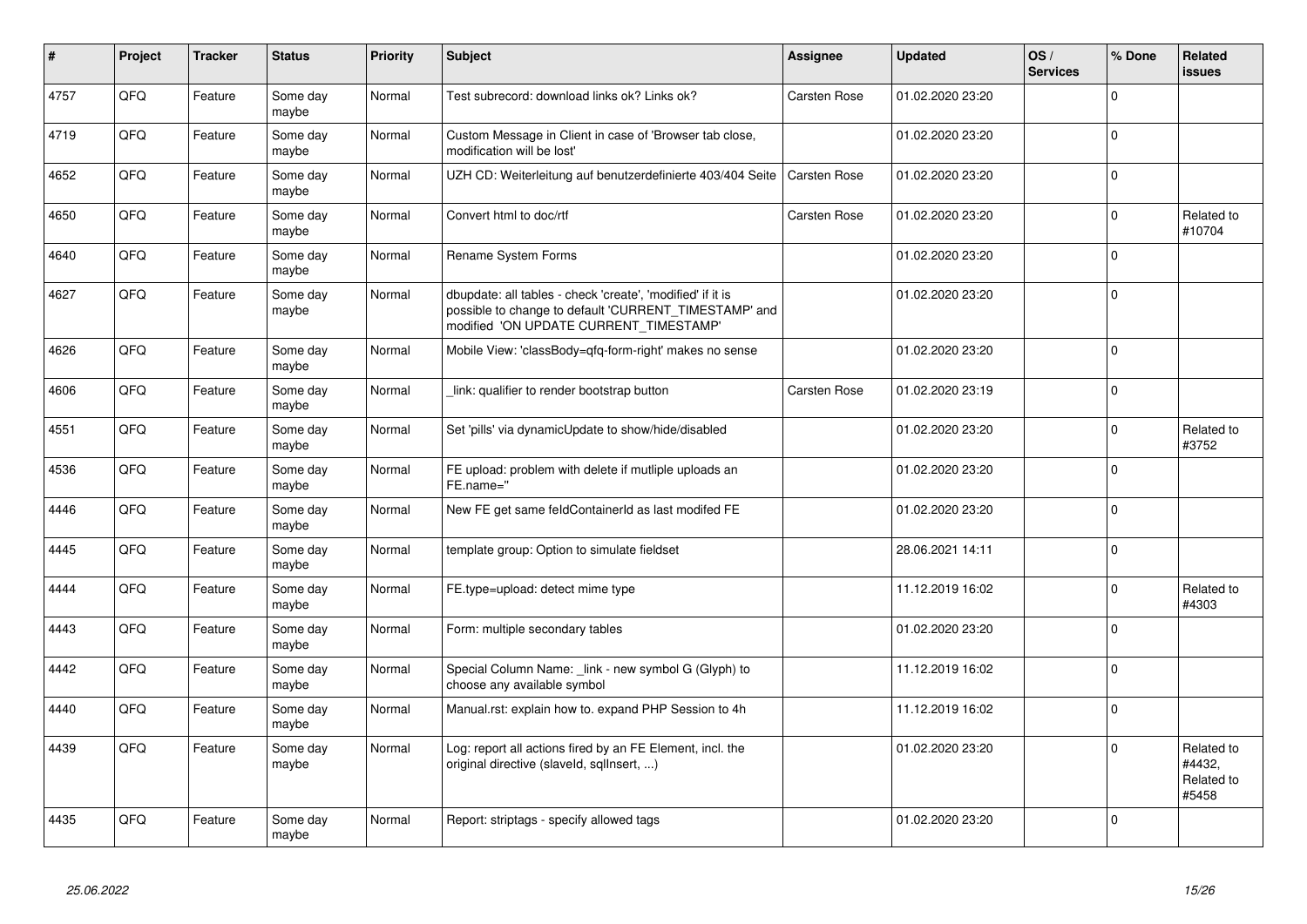| $\vert$ # | Project | <b>Tracker</b> | <b>Status</b>     | <b>Priority</b> | <b>Subject</b>                                                                                                          | Assignee      | <b>Updated</b>   | OS/<br><b>Services</b> | % Done      | Related<br>issues                           |
|-----------|---------|----------------|-------------------|-----------------|-------------------------------------------------------------------------------------------------------------------------|---------------|------------------|------------------------|-------------|---------------------------------------------|
| 4433      | QFQ     | Feature        | Some day<br>maybe | Normal          | Log when SIP will be destroyed by QFQ for any (security)<br>reason                                                      |               | 01.02.2020 23:20 |                        | $\Omega$    | Related to<br>#4432,<br>Related to<br>#5458 |
| 4420      | QFQ     | Feature        | Some day<br>maybe | Normal          | Client: Local Storage - store the changes of a form, local in<br>the browser.                                           | Benjamin Baer | 11.12.2019 16:02 |                        | $\Omega$    |                                             |
| 4413      | QFQ     | Feature        | <b>New</b>        | Normal          | fieldset: show/hidden, modeSql, dynamicUpdate                                                                           | Carsten Rose  | 09.02.2022 15:19 |                        | $\mathbf 0$ |                                             |
| 4365      | QFQ     | Feature        | Some day<br>maybe | Normal          | Multi Language: new way of config                                                                                       | Carsten Rose  | 01.02.2020 23:20 |                        | $\Omega$    |                                             |
| 4349      | QFQ     | Feature        | Some day<br>maybe | Normal          | link download: downloaded external URL to<br>deliver/concatenate - check mimetipe and handle it correctly               | Carsten Rose  | 11.12.2019 16:02 |                        | $\Omega$    |                                             |
| 4343      | QFQ     | Feature        | Some day<br>maybe | Normal          | Link: Classifier to add 'attributes'                                                                                    | Carsten Rose  | 01.02.2020 23:20 |                        | $\mathbf 0$ | Related to<br>#14077                        |
| 4330      | QFQ     | Feature        | Some day<br>maybe | Normal          | Error Message: report missing {{ / }} in sqlUpdate, sqlInsert,<br>sglDelete, sglAfter, sglBefore in FE action elements. | Carsten Rose  | 01.02.2020 23:20 |                        | $\mathbf 0$ |                                             |
| 4259      | QFQ     | Feature        | Some day<br>maybe | Normal          | Instant trigger a cron job                                                                                              | Carsten Rose  | 11.12.2019 16:03 |                        | $\mathbf 0$ |                                             |
| 4250      | QFQ     | Feature        | <b>New</b>        | Normal          | AutoCron in QFQ via PHP                                                                                                 | Carsten Rose  | 01.02.2020 23:21 |                        | $\Omega$    | Related to<br>#3292,<br>Related to<br>#3291 |
| 4197      | QFQ     | Feature        | Some day<br>maybe | Normal          | Unit Test fuer JSON Stream von QuickFormQuery.php ><br>doForm()                                                         | Carsten Rose  | 11.12.2019 16:03 |                        | $\mathbf 0$ |                                             |
| 4194      | QFQ     | Feature        | In Progress       | Normal          | Bootstrap 4 ist jetzt offiziel                                                                                          |               | 03.05.2021 20:47 |                        | $\mathbf 0$ | Related to<br>#10114                        |
| 4082      | QFQ     | Feature        | <b>New</b>        | Normal          | Dynamic Update: modeSql - useful default                                                                                | Carsten Rose  | 01.02.2020 23:22 |                        | $\mathbf 0$ |                                             |
| 4050      | QFQ     | Feature        | <b>New</b>        | Normal          | sql.log: 1) FormElement ID which causes a specific action,<br>2) Result in the same row.                                | Carsten Rose  | 15.04.2020 11:35 |                        | $\Omega$    | Related to<br>#5458                         |
| 4027      | QFQ     | Feature        | Some day<br>maybe | Normal          | Missing: orange 'check' / 'bullet'                                                                                      |               | 11.12.2019 16:03 |                        | $\Omega$    |                                             |
| 4026      | QFQ     | Feature        | Some day<br>maybe | Normal          | sqlLog.sql: log number of FE.id                                                                                         | Carsten Rose  | 11.12.2019 16:03 |                        | $\Omega$    | Related to<br>#5458                         |
| 4023      | QFQ     | Feature        | New               | Normal          | prepared statements - FE action: salveld, sqllnsert,<br>sqlUpdate, sqlDelete, sqlBefore, sqlAfter                       | Carsten Rose  | 11.12.2019 16:15 |                        | $\mathbf 0$ |                                             |
| 4018      | QFQ     | Feature        | Some day<br>maybe | Normal          | typeahead: solve problem with potential long query<br>parameter                                                         | Carsten Rose  | 11.12.2019 16:03 |                        | $\Omega$    |                                             |
| 3991      | QFQ     | Feature        | Some day<br>maybe | Normal          | report: Columnname ' skipWrap' skips 'fbeg', 'fend'                                                                     | Carsten Rose  | 11.12.2019 16:03 |                        | $\mathbf 0$ |                                             |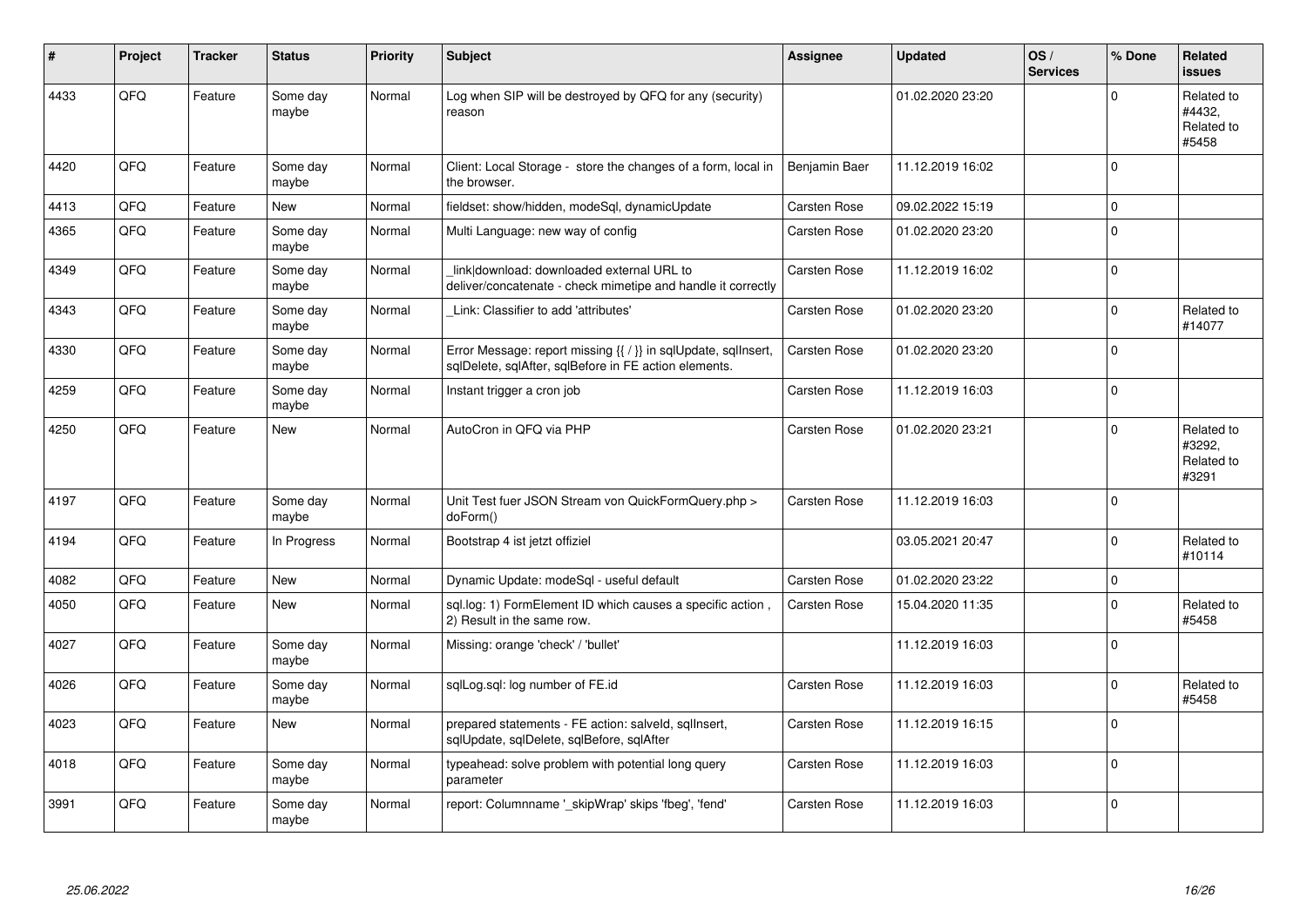| #    | Project | <b>Tracker</b> | <b>Status</b>     | <b>Priority</b> | <b>Subject</b>                                                                                                                                           | <b>Assignee</b> | <b>Updated</b>   | OS/<br><b>Services</b> | % Done      | Related<br><b>issues</b>                    |
|------|---------|----------------|-------------------|-----------------|----------------------------------------------------------------------------------------------------------------------------------------------------------|-----------------|------------------|------------------------|-------------|---------------------------------------------|
| 3947 | QFQ     | Feature        | Some day<br>maybe | Normal          | Attack detectect: logout current user                                                                                                                    | Carsten Rose    | 11.12.2019 16:03 |                        | $\Omega$    | Related to<br>#5458.<br>Related to<br>#6299 |
| 3942 | QFQ     | Feature        | Some day<br>maybe | Normal          | Action Elemente: neu generierte IDs via FE weitergeben                                                                                                   | Carsten Rose    | 11.12.2019 16:03 |                        | $\mathbf 0$ | Related to<br>#3941                         |
| 3941 | QFQ     | Feature        | Some day<br>maybe | Normal          | sqlAfter: es sollten mehrere moeglich sein                                                                                                               | Carsten Rose    | 11.12.2019 16:03 |                        | $\Omega$    | Related to<br>#3942                         |
| 3905 | QFQ     | Feature        | Some day<br>maybe | Normal          | Documentation: Best Practice anhand eines Online<br>Bewerbungstools                                                                                      | Carsten Rose    | 11.12.2019 16:03 |                        | $\Omega$    |                                             |
| 3900 | QFQ     | Feature        | Some day<br>maybe | Normal          | Extend documentation of 'Copy / Paste'                                                                                                                   | Carsten Rose    | 11.12.2019 16:03 |                        | $\Omega$    | Related to<br>#3899                         |
| 3880 | QFQ     | Feature        | Some day<br>maybe | Normal          | Form 'Form': anlegen einer Tabelle                                                                                                                       |                 | 14.01.2021 10:12 |                        | $\Omega$    |                                             |
| 3879 | QFQ     | Feature        | Some day<br>maybe | Normal          | Form 'FormElement': Beim Feld 'name' rechts in der Notiz<br>einen Link einblenden - a) aktuelle Definition anzeigen, b)<br>Spalte in der Tabelle anlegen |                 | 11.12.2019 16:03 |                        | $\Omega$    |                                             |
| 3878 | QFQ     | Feature        | Some day<br>maybe | Normal          | Form 'FormElement': Spalte 'name' typeAhead mit<br>Spaltennamen der Primarytable.                                                                        |                 | 11.12.2019 16:03 |                        | $\mathbf 0$ |                                             |
| 3877 | QFQ     | Feature        | Some day<br>maybe | Normal          | FormEditor: die Felder die aktuell nicht gebraucht werden<br>nur auf readonly/disabled setzen (nicht ausblenden > das<br>irritiert.                      | Carsten Rose    | 11.12.2019 16:03 |                        | $\Omega$    |                                             |
| 3867 | QFQ     | Feature        | Priorize          | Normal          | Readonly Formular: Template Groups add/delete<br>ausbeldnen                                                                                              | Carsten Rose    | 05.05.2021 22:12 |                        | $\Omega$    |                                             |
| 3864 | QFQ     | Feature        | <b>New</b>        | Normal          | Encrypt / decrypt field                                                                                                                                  | Carsten Rose    | 08.03.2021 18:08 |                        | $\mathbf 0$ |                                             |
| 3708 | QFQ     | Feature        | Some day<br>maybe | Normal          | Form: input - 'specialchars', 'none'  gewisse tags<br>erlauben, andere verbieten                                                                         | Carsten Rose    | 11.12.2019 16:02 |                        | $\Omega$    | Related to<br>#14320                        |
| 3692 | QFQ     | Feature        | Some day<br>maybe | Normal          | QFQ Webseite                                                                                                                                             | Benjamin Baer   | 11.12.2019 16:02 |                        | $\mathbf 0$ | Related to<br>#5033                         |
| 3677 | QFQ     | Feature        | Some day<br>maybe | Normal          | wkhtmltopdf: FE User access prohibited, if client IP changes<br>- \$TYPO3_CONF_VARS[FE][lockIP]                                                          | Carsten Rose    | 11.12.2019 16:02 |                        | $\Omega$    |                                             |
| 3666 | QFQ     | Feature        | Some day<br>maybe | Normal          | a) Performance Messung: mysql_real_escape_string() im<br>Vergleich zu str_replace(), b) doppeltes Aufrufen von<br>mysql real escape string()             | Carsten Rose    | 11.12.2019 16:02 |                        | $\Omega$    |                                             |
| 3646 | QFQ     | Feature        | Some day<br>maybe | Normal          | Moeglichkeit HTML Tags in Reports auszugeben (zu<br>enkodieren: htmlspecialchars)                                                                        |                 | 11.12.2019 16:02 |                        | $\Omega$    | Related to<br>#14320                        |
| 3617 | QFQ     | Feature        | Some day<br>maybe | Normal          | Load javascripts at bottom                                                                                                                               |                 | 11.12.2019 16:02 |                        | $\Omega$    |                                             |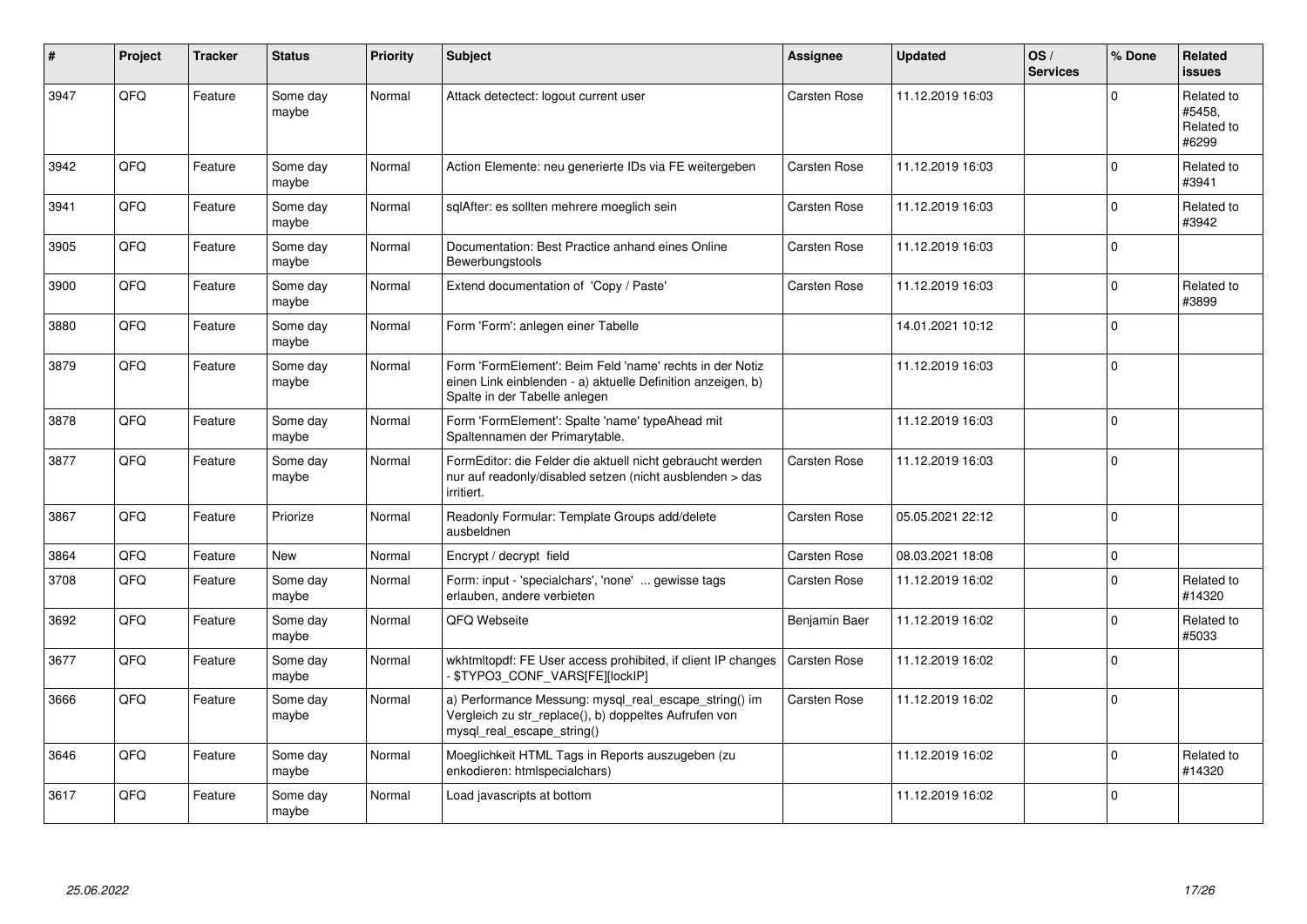| #    | <b>Project</b> | <b>Tracker</b> | <b>Status</b>     | <b>Priority</b> | <b>Subject</b>                                                                                                     | <b>Assignee</b> | <b>Updated</b>   | OS/<br><b>Services</b> | % Done      | <b>Related</b><br>issues                    |
|------|----------------|----------------|-------------------|-----------------|--------------------------------------------------------------------------------------------------------------------|-----------------|------------------|------------------------|-------------|---------------------------------------------|
| 3504 | QFQ            | Feature        | <b>New</b>        | Normal          | Logging: welche Action FEs werden wann wie ausgefuehrt                                                             | Carsten Rose    | 01.02.2020 23:21 |                        | $\Omega$    | Related to<br>#5458.<br>Related to<br>#4092 |
| 3495 | QFQ            | Feature        | Some day<br>maybe | Normal          | Predifined Parameter werden nicht in '+' (add new record)<br>SIP gerendert.                                        |                 | 11.12.2019 16:02 |                        | $\Omega$    |                                             |
| 3458 | QFQ            | Feature        | Some day<br>maybe | Normal          | Display 'Edit Form Element'-Checkbox on form: should<br>depend on FE Group                                         | Carsten Rose    | 11.12.2019 16:02 |                        | $\mathbf 0$ | Related to<br>#3447                         |
| 3457 | QFQ            | Feature        | Some day<br>maybe | Normal          | LDAP: concat multi values to one single entry                                                                      | Carsten Rose    | 11.12.2019 16:02 |                        | $\mathbf 0$ |                                             |
| 3432 | QFQ            | Feature        | <b>New</b>        | Normal          | subrecord: dynamicUpdate                                                                                           | Carsten Rose    | 11.06.2020 21:10 |                        | $\mathbf 0$ | Related to<br>#5691                         |
| 3415 | QFQ            | Feature        | Some day<br>maybe | Normal          | FE Login Box Templatefile                                                                                          | Benjamin Baer   | 11.12.2019 16:02 |                        | 0           |                                             |
| 3402 | QFQ            | Feature        | Some day<br>maybe | Normal          | Syntax Highlighting via CodeMirror                                                                                 | Carsten Rose    | 11.12.2019 16:02 |                        | 100         | Related to<br>#3207                         |
| 3385 | QFQ            | Feature        | Some day<br>maybe | Normal          | templateGroup: insert/update/delete non primary records                                                            | Carsten Rose    | 11.12.2019 16:02 |                        | $\Omega$    |                                             |
| 3350 | QFQ            | Feature        | Some day<br>maybe | Normal          | FormEditor: Hilfetext hinter 'checktype'                                                                           | Carsten Rose    | 11.12.2019 16:02 |                        | 0           |                                             |
| 3332 | QFQ            | Feature        | Some day<br>maybe | Normal          | Uploads: Thumbnails, Details zum hochgeladenen File                                                                | Carsten Rose    | 11.12.2019 16:02 |                        | $\Omega$    | Related to<br>#3264,<br>Related to<br>#5333 |
| 3331 | QFQ            | Feature        | Some day<br>maybe | Normal          | Default Tooltip fuer _page? Links: mit Form und Record ID                                                          | Carsten Rose    | 11.12.2019 16:02 |                        | $\Omega$    |                                             |
| 3291 | QFQ            | Feature        | Some day<br>maybe | Normal          | AutoCron websiteToken                                                                                              | Carsten Rose    | 11.12.2019 16:02 |                        | $\Omega$    | Related to<br>#4250                         |
| 3285 | QFQ            | Feature        | Some day<br>maybe | Normal          | Zeichenlimit pro Feld: textarea / editor                                                                           | Carsten Rose    | 11.12.2019 16:02 |                        | $\mathbf 0$ |                                             |
| 3267 | QFQ            | Feature        | Some day<br>maybe | Normal          | 2 Forms auf einer Seite: real + Read only                                                                          | Carsten Rose    | 11.12.2019 16:03 |                        | $\mathbf 0$ |                                             |
| 3216 | QFQ            | Feature        | Some day<br>maybe | Normal          | dynamic update für checkbox label2                                                                                 | Carsten Rose    | 11.12.2019 16:03 |                        | 0           | Related to<br>#2081                         |
| 2995 | QFQ            | Feature        | Some day<br>maybe | Normal          | Dropdown JQuery Plugin: 'chosen' - Moeglichkeit um Select<br>Listen mehr Funktion zu geben. Kein Bootstrap noetig. | Carsten Rose    | 11.12.2019 16:03 |                        | $\mathbf 0$ |                                             |
| 2950 | QFQ            | Feature        | Some day<br>maybe | Normal          | Inhalt QFQ Records als File                                                                                        |                 | 11.12.2019 16:03 |                        | $\Omega$    |                                             |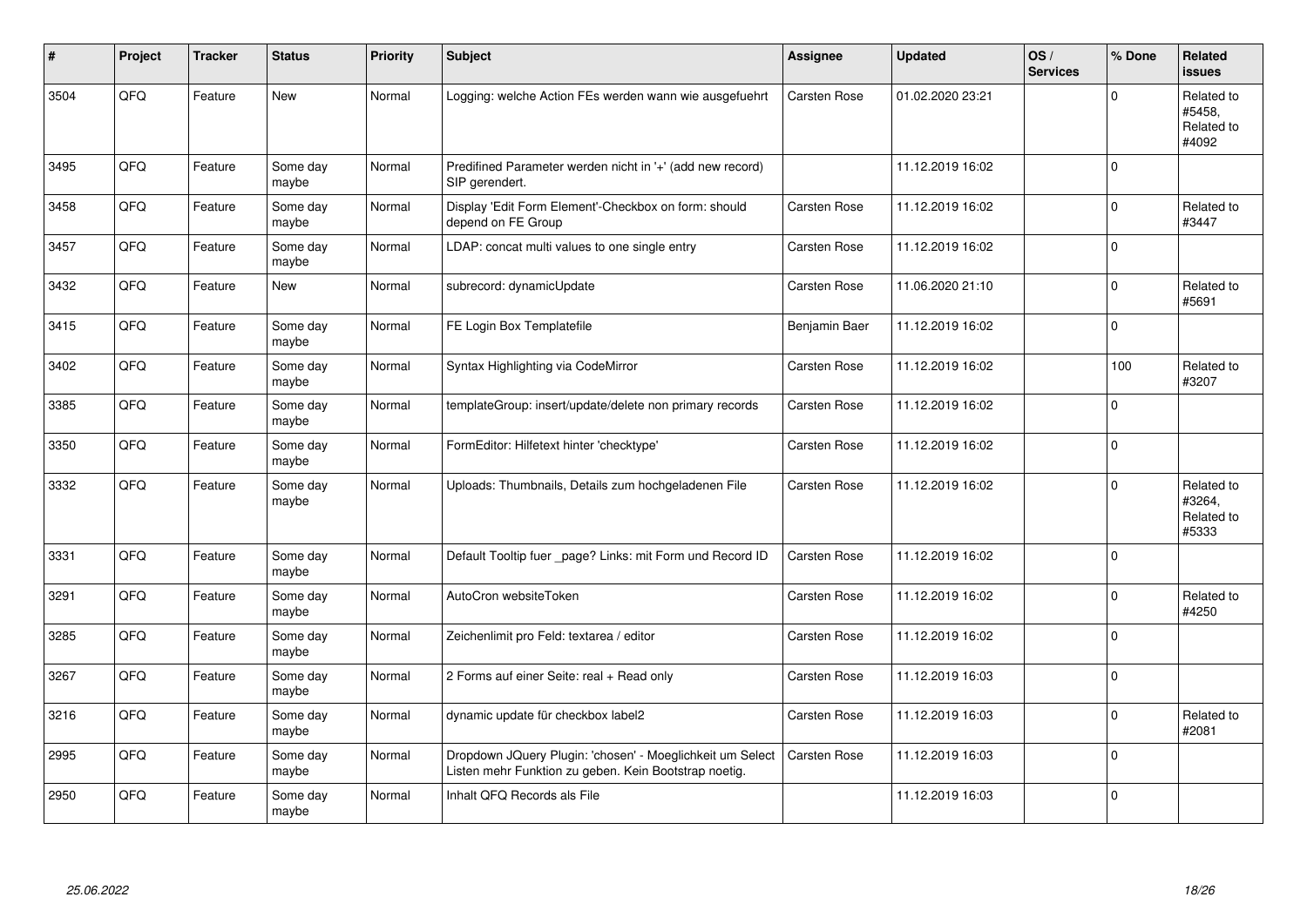| $\sharp$ | Project | <b>Tracker</b> | <b>Status</b>     | <b>Priority</b> | <b>Subject</b>                                                                                               | Assignee      | <b>Updated</b>   | OS/<br><b>Services</b> | % Done         | Related<br><b>issues</b>                    |
|----------|---------|----------------|-------------------|-----------------|--------------------------------------------------------------------------------------------------------------|---------------|------------------|------------------------|----------------|---------------------------------------------|
| 2361     | QFQ     | Feature        | New               | Normal          | Logging wer/wann/wo welches Formular aufgerufen hat                                                          | Carsten Rose  | 11.12.2019 16:15 |                        | $\mathbf 0$    | Related to<br>#4432,<br>Related to<br>#7480 |
| 2084     | QFQ     | Feature        | Some day<br>maybe | Normal          | Mailto mit encryption: Subrecord                                                                             | Carsten Rose  | 11.12.2019 16:03 |                        | $\mathbf 0$    | Related to<br>#2082                         |
| 1946     | QFQ     | Feature        | Some day<br>maybe | Normal          | Kontrolle ob der ReadOnly Modus bei den<br>Formularelementen korrekt implementiert ist                       | Carsten Rose  | 11.12.2019 16:03 |                        | $\Omega$       |                                             |
| 1635     | QFQ     | Feature        | Some day<br>maybe | Normal          | QFQ Extension content record: weitere Optionen<br>einblenden.                                                | Carsten Rose  | 11.12.2019 16:03 |                        | $\pmb{0}$      |                                             |
| 1623     | QFQ     | Feature        | Some day<br>maybe | Normal          | RealURL                                                                                                      |               | 11.12.2019 16:03 |                        | 30             |                                             |
| 1510     | QFQ     | Feature        | Some day<br>maybe | Normal          | jquery von google laden, falls das nicht geht lokal                                                          |               | 11.12.2019 16:03 |                        | $\mathbf 0$    |                                             |
| 1253     | QFQ     | Feature        | Some day<br>maybe | Normal          | QF: Colorpicker                                                                                              |               | 11.12.2019 16:03 |                        | $\pmb{0}$      |                                             |
| 1251     | QFQ     | Feature        | Some day<br>maybe | Normal          | QF: Combo                                                                                                    |               | 11.12.2019 16:03 |                        | $\mathbf 0$    |                                             |
| 1234     | QFQ     | Feature        | Some day<br>maybe | Normal          | QF: Record numbering: Im Grid soll in Spalte 1 optional die<br>laufende Nummer der Records angezeigt werden. |               | 01.02.2020 23:20 |                        | $\mathbf 0$    |                                             |
| 955      | QFQ     | Feature        | Some day<br>maybe | Normal          | QF: Notizen vor/nach dem Form                                                                                |               | 01.02.2020 23:20 |                        | 0              |                                             |
| 3567     | QFQ     | Feature        | Some day<br>maybe | Low             | 'Save', 'Close', 'New' als FormElement                                                                       |               | 11.12.2019 16:02 |                        | $\mathbf 0$    |                                             |
| 3537     | QFQ     | Feature        | Some day<br>maybe | Low             | SHOW COLUMNS FROM tableName - Extend '{{!'<br>definition                                                     | Carsten Rose  | 11.12.2019 16:02 |                        | $\pmb{0}$      |                                             |
| 3273     | QFQ     | Feature        | Some day<br>maybe | Low             | Dirty Flag in Form                                                                                           | Carsten Rose  | 11.12.2019 16:02 |                        | $\mathbf 0$    |                                             |
| 12545    | QFQ     | Bug            | <b>New</b>        | Urgent          | sql.log not created / updated                                                                                | Carsten Rose  | 14.12.2021 16:02 |                        | $\mathbf 0$    |                                             |
| 12468    | QFQ     | <b>Bug</b>     | New               | Urgent          | Form: update Form.title after save                                                                           | Carsten Rose  | 03.05.2021 21:12 |                        | $\pmb{0}$      |                                             |
| 9534     | QFQ     | Bug            | Priorize          | Urgent          | FE.type=upload: 'Unknown Mode: ID"                                                                           | Carsten Rose  | 03.05.2021 21:14 |                        | $\mathbf 0$    | Related to<br>#9532                         |
| 9173     | QFQ     | Bug            | Priorize          | Urgent          | Stale Record Lock: Firefox                                                                                   | Carsten Rose  | 03.05.2021 21:14 |                        | $\overline{0}$ | Related to<br>#9789                         |
| 13716    | QFQ     | Bug            | New               | High            | Firefox ask to store username/password                                                                       | Enis Nuredini | 30.05.2022 09:31 |                        | $\mathbf 0$    | Related to<br>#13827                        |
| 12974    | QFQ     | Bug            | New               | High            | Sanitize Queries in Action-Elements                                                                          | Carsten Rose  | 07.12.2021 17:19 |                        | $\mathsf 0$    |                                             |
| 12702    | QFQ     | Bug            | New               | High            | templateGroup: broken in multiDb Setup                                                                       | Carsten Rose  | 14.12.2021 16:02 |                        | $\pmb{0}$      |                                             |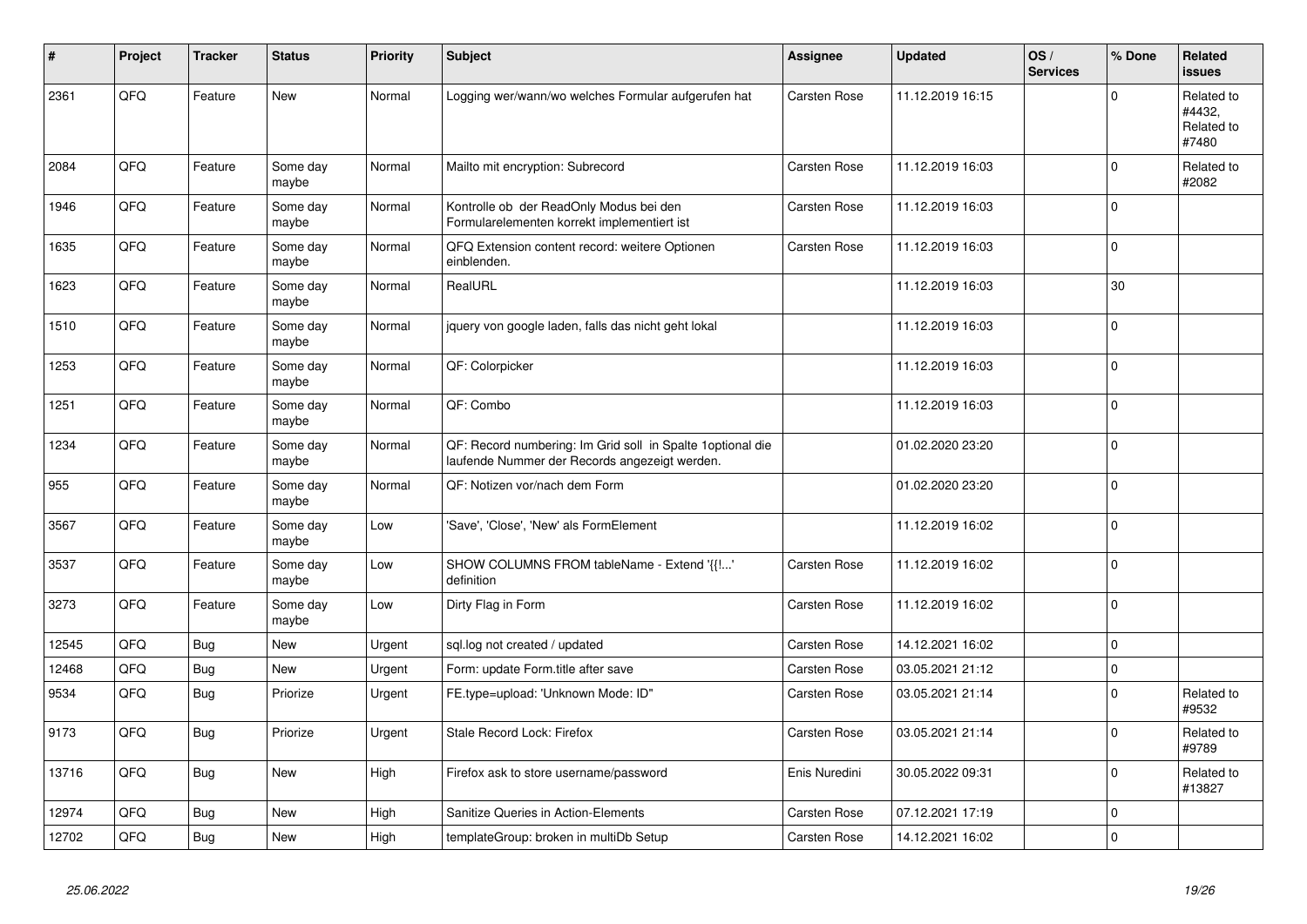| $\vert$ # | Project | <b>Tracker</b> | <b>Status</b> | <b>Priority</b> | Subject                                                                                 | <b>Assignee</b>     | <b>Updated</b>   | OS/<br><b>Services</b> | % Done       | <b>Related</b><br><b>issues</b>                                      |
|-----------|---------|----------------|---------------|-----------------|-----------------------------------------------------------------------------------------|---------------------|------------------|------------------------|--------------|----------------------------------------------------------------------|
| 12670     | QFQ     | <b>Bug</b>     | <b>New</b>    | High            | Dropdown-Menu classes können nicht mehr angegeben<br>werden                             | <b>Carsten Rose</b> | 07.12.2021 17:19 |                        | $\Omega$     |                                                                      |
| 12513     | QFQ     | <b>Bug</b>     | <b>New</b>    | High            | Implement server side check of maxlength                                                | <b>Carsten Rose</b> | 07.12.2021 17:19 |                        | $\mathbf 0$  |                                                                      |
| 12508     | QFQ     | Bug            | In Progress   | High            | gfg Form: sendMail                                                                      | Karin Niffeler      | 19.03.2022 17:48 |                        | $\mathbf{0}$ |                                                                      |
| 12463     | QFQ     | Bug            | ToDo          | High            | QFQ Function: 'function' and 'sql' on same level - output of<br>sal is shown two times. | <b>Carsten Rose</b> | 15.12.2021 16:31 |                        | $\mathbf 0$  |                                                                      |
| 12395     | QFQ     | Bug            | ToDo          | High            | QFQ Function: Result two times shown                                                    | Carsten Rose        | 18.02.2022 08:59 |                        | $\mathbf 0$  |                                                                      |
| 12066     | QFQ     | Bug            | New           | High            | enterAsSubmit: Forward wird nicht ausgeführt                                            | Enis Nuredini       | 29.05.2022 09:23 |                        | $\mathbf 0$  |                                                                      |
| 11630     | QFQ     | <b>Bug</b>     | Feedback      | High            | Bitte check ob CALL() in 20.11.0 noch so funktioniert wie in<br>20.4.1                  | Enis Nuredini       | 28.05.2022 13:45 |                        | $\Omega$     | Related to<br>#11325                                                 |
| 11237     | QFQ     | Bug            | New           | High            | Radiobutton / parameter.buttonClass= btn-default - kein<br>dirty Trigger                | Benjamin Baer       | 03.05.2021 21:12 |                        | $\Omega$     | Related to<br>#10766                                                 |
| 11057     | QFQ     | Bug            | <b>New</b>    | High            | Checkboxes ohne span.checkmark im Report werden<br>ausgeblendet                         | Benjamin Baer       | 03.05.2021 21:12 |                        | $\Omega$     | Related to<br>#11039                                                 |
| 10766     | QFQ     | <b>Bug</b>     | New           | High            | Radiobutton / parameter.buttonClass=btn-default: dynamic<br>update                      |                     | 03.05.2021 21:12 |                        | $\Omega$     | Related to<br>#11237                                                 |
| 10640     | QFQ     | <b>Bug</b>     | New           | High            | TypeAhead Tag: FE editierbar trotz readOnly                                             | Carsten Rose        | 03.05.2021 21:12 |                        | $\mathbf 0$  |                                                                      |
| 10508     | QFQ     | <b>Bug</b>     | <b>New</b>    | High            | Multi Form broken on Multi DB Instance                                                  | Carsten Rose        | 03.05.2021 21:12 |                        | $\pmb{0}$    |                                                                      |
| 10506     | QFQ     | Bug            | New           | High            | Template Group broken on MultiDB instance                                               | <b>Carsten Rose</b> | 03.05.2021 21:12 |                        | $\mathbf 0$  | Related to<br>#10505                                                 |
| 10081     | QFQ     | Bug            | New           | High            | Stale record lock after 'forbidden' character                                           | <b>Carsten Rose</b> | 03.05.2021 21:12 |                        | $\Omega$     | Related to<br>#10082,<br>Related to<br>#9789                         |
| 9789      | QFQ     | Bug            | In Progress   | High            | Record Lock: release to early on 'leave page'                                           | <b>Carsten Rose</b> | 10.01.2022 09:25 |                        | 100          | Related to<br>#10081,<br>Related to<br>#9173.<br>Related to<br>#8702 |
| 9531      | QFQ     | Bug            | <b>New</b>    | High            | FE File: Dynamic Update / modeSql / required detected<br>even it not set                | <b>Carsten Rose</b> | 11.06.2021 20:32 |                        | $\Omega$     | Related to<br>#12398                                                 |
| 9347      | OFQ     | <b>Bug</b>     | New           | High            | FE.type=upload with dynamic show/hidden: required not<br>detected                       | Carsten Rose        | 12.06.2021 10:40 |                        | $\Omega$     | Related to<br>#5305.<br>Related to<br>#12398                         |
| 9121      | QFQ     | Bug            | Priorize      | High            | sip links have r and dblndexData set                                                    | <b>Carsten Rose</b> | 12.06.2021 10:41 |                        | $\mathbf 0$  |                                                                      |
| 8891      | QFQ     | <b>Bug</b>     | <b>New</b>    | High            | formSubmitLog: do not log passwords                                                     | Enis Nuredini       | 25.03.2022 09:06 |                        | $\Omega$     |                                                                      |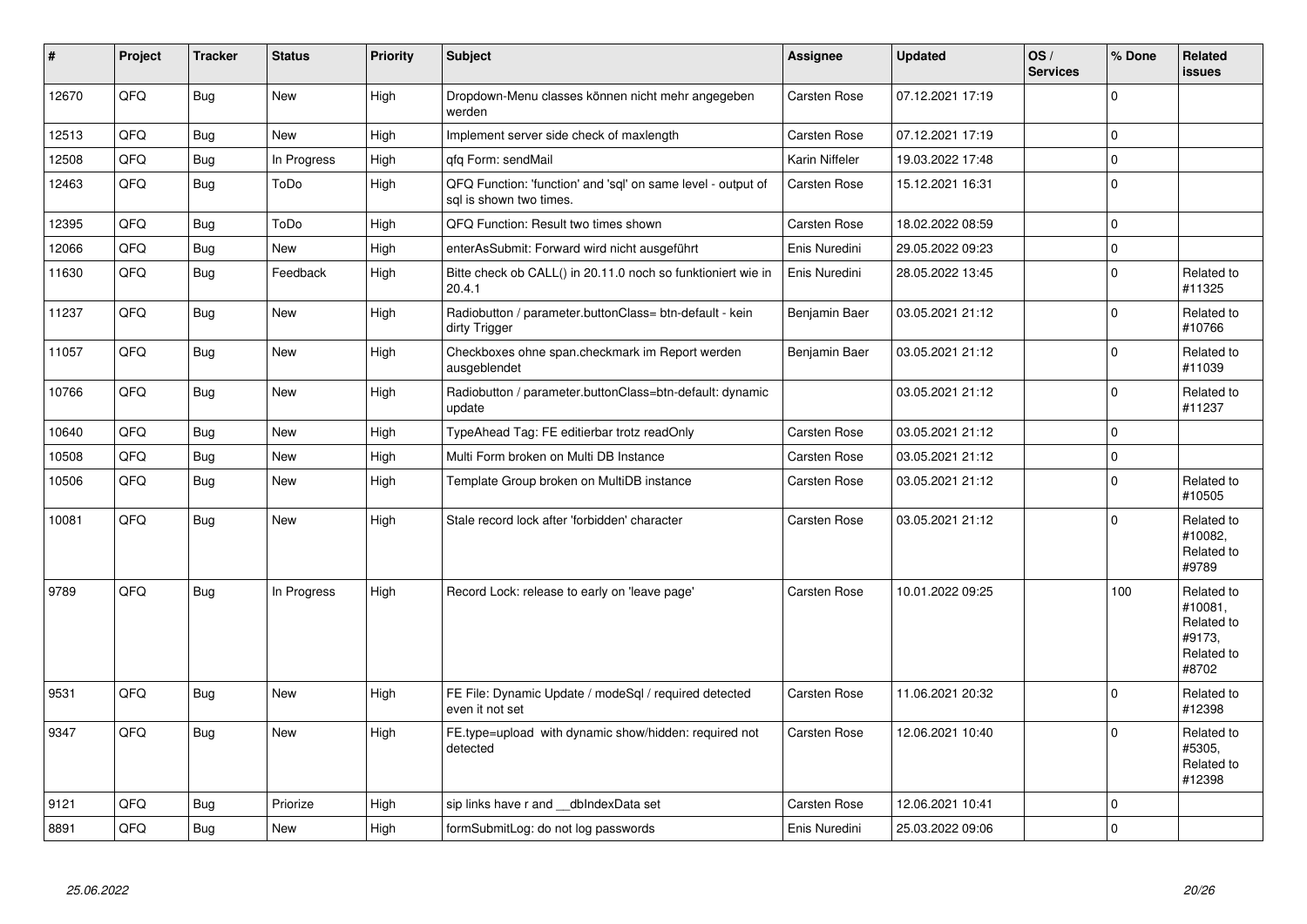| #     | Project | <b>Tracker</b> | <b>Status</b>     | <b>Priority</b> | <b>Subject</b>                                                                                         | Assignee            | <b>Updated</b>   | OS/<br><b>Services</b> | % Done      | Related<br><b>issues</b>                     |
|-------|---------|----------------|-------------------|-----------------|--------------------------------------------------------------------------------------------------------|---------------------|------------------|------------------------|-------------|----------------------------------------------|
| 8668  | QFQ     | <b>Bug</b>     | <b>New</b>        | High            | Pill disabled: dyamic mode 'hidden' not respected - FE is still Carsten Rose<br>required               |                     | 03.05.2021 21:14 |                        | $\Omega$    |                                              |
| 8431  | QFQ     | <b>Bug</b>     | <b>New</b>        | High            | autocron.php with wrong path                                                                           | <b>Carsten Rose</b> | 03.05.2021 21:14 |                        | $\mathbf 0$ |                                              |
| 8083  | QFQ     | <b>Bug</b>     | New               | High            | FormEditor: primary table list does not respect<br>'indexDb={{indexData:Y}}'                           | Carsten Rose        | 03.05.2021 21:14 |                        | $\Omega$    | Has duplicate<br>#6678                       |
| 7899  | QFQ     | <b>Bug</b>     | New               | High            | Fe.type=password / retype / required: always complain<br>about missing value                           | <b>Carsten Rose</b> | 03.05.2021 21:14 |                        | $\mathbf 0$ |                                              |
| 7650  | QFQ     | <b>Bug</b>     | <b>New</b>        | High            | Optional do not show 'required' sign on FormElement                                                    | Carsten Rose        | 03.05.2021 21:14 |                        | $\Omega$    |                                              |
| 6116  | QFQ     | Bug            | Priorize          | High            | value of checkbox not saved                                                                            | <b>Carsten Rose</b> | 07.12.2021 17:19 |                        | $\mathbf 0$ |                                              |
| 5459  | QFQ     | <b>Bug</b>     | New               | High            | Multi DB: spread system tables between 'QFQ' and<br>'Data'-DB                                          | Carsten Rose        | 03.05.2021 21:14 |                        | $\Omega$    | Related to<br>#4720                          |
| 5221  | QFQ     | Bug            | New               | High            | Download Dialog: Bleibt stehen in FF wenn Datei<br>automatisch gespeichert wird.                       | <b>Carsten Rose</b> | 03.05.2021 21:14 |                        | $\Omega$    |                                              |
| 4279  | QFQ     | <b>Bug</b>     | Some day<br>maybe | High            | config.linkVars lost                                                                                   | <b>Carsten Rose</b> | 03.05.2021 21:14 |                        | $\mathbf 0$ |                                              |
| 3570  | QFQ     | <b>Bug</b>     | Some day<br>maybe | High            | Formular mit prmitnew permitEdit=Always wird nicht<br>aufgerufen (ist leer)                            | Carsten Rose        | 03.05.2021 21:14 |                        | $\Omega$    |                                              |
| 3109  | QFQ     | <b>Bug</b>     | Some day<br>maybe | High            | RealUrl: Links werden nicht korrekt gerendert                                                          | <b>Carsten Rose</b> | 03.05.2021 21:14 |                        | $\mathbf 0$ |                                              |
| 3061  | QFQ     | <b>Bug</b>     | Some day<br>maybe | High            | winstitute: mysql connection durcheinander - nmhp17<br>(ag7)/QFQ arbeitet mit DB/Tabellen von biostat. | <b>Carsten Rose</b> | 03.05.2021 21:14 |                        | $\Omega$    |                                              |
| 14377 | QFQ     | <b>Bug</b>     | New               | Normal          | Documentation > General Tips: white page after migration                                               | Enis Nuredini       | 19.06.2022 16:37 |                        | $\Omega$    |                                              |
| 14323 | QFQ     | <b>Bug</b>     | In Progress       | Normal          | Report: render=both single - no impact                                                                 | <b>Carsten Rose</b> | 19.06.2022 18:31 |                        | $\Omega$    |                                              |
| 14322 | QFQ     | <b>Bug</b>     | New               | Normal          | Form Load: by default no scroll (save & close should be<br>visible)                                    | Enis Nuredini       | 15.06.2022 14:12 |                        | $\Omega$    | Related to<br>#14321,<br>Related to<br>#6232 |
| 14305 | QFQ     | <b>Bug</b>     | <b>New</b>        | Normal          | Inline Report editing does not create history entries                                                  | Carsten Rose        | 10.06.2022 11:55 |                        | $\mathbf 0$ |                                              |
| 14304 | QFQ     | <b>Bug</b>     | New               | Normal          | table sorter view safer does not work                                                                  | <b>Carsten Rose</b> | 10.06.2022 11:49 |                        | 0           |                                              |
| 14303 | QFQ     | Bug            | ToDo              | Normal          | datetime broken with picker                                                                            | Enis Nuredini       | 17.06.2022 09:02 |                        | $\Omega$    | Related to<br>#12630                         |
| 14283 | QFQ     | Bug            | Priorize          | Normal          | HEIC / HEIF convert doesn't trigger                                                                    | Carsten Rose        | 19.06.2022 16:37 |                        | $\Omega$    |                                              |
| 14245 | QFQ     | Bug            | New               | Normal          | Form Save Btn bleibt disabled wenn Datumsfeld über<br>Datepicker geändert                              | Enis Nuredini       | 27.05.2022 13:45 |                        | $\mathbf 0$ | Related to<br>#13689                         |
| 14233 | QFQ     | <b>Bug</b>     | New               | Normal          | AS _link: question - HTML is not rendered                                                              | Carsten Rose        | 28.05.2022 11:02 |                        | 0           |                                              |
| 14175 | QFQ     | Bug            | In Progress       | Normal          | Opening a form with no QFQ Session cookie fails                                                        | Carsten Rose        | 03.06.2022 10:40 |                        | $\mathbf 0$ |                                              |
| 14091 | QFQ     | Bug            | New               | Normal          | inconsistent template path for twig                                                                    | Carsten Rose        | 19.04.2022 18:36 |                        | 0           |                                              |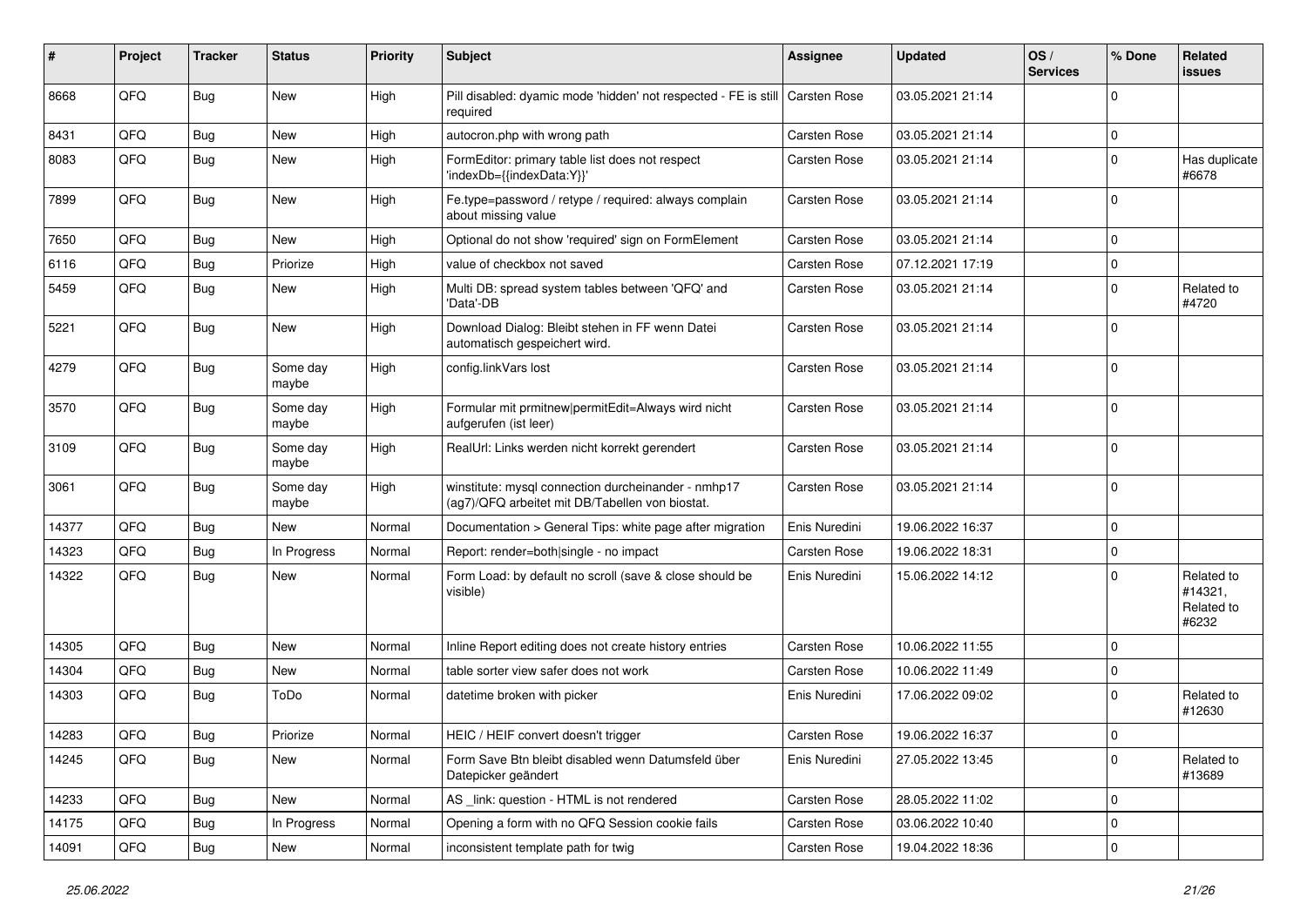| #     | Project | <b>Tracker</b> | <b>Status</b> | <b>Priority</b> | Subject                                                                                                                                             | Assignee      | <b>Updated</b>   | OS/<br><b>Services</b> | % Done      | <b>Related</b><br><b>issues</b>                  |
|-------|---------|----------------|---------------|-----------------|-----------------------------------------------------------------------------------------------------------------------------------------------------|---------------|------------------|------------------------|-------------|--------------------------------------------------|
| 14077 | QFQ     | Bug            | <b>New</b>    | Normal          | As _link: Attribute 'class' missing by r:1 and r:3 - but should<br>set                                                                              | Carsten Rose  | 28.05.2022 11:02 |                        | $\Omega$    | Related to<br>#5342.<br>Related to<br>#4343      |
| 13943 | QFQ     | <b>Bug</b>     | Priorize      | Normal          | unable to find formgroup                                                                                                                            | Enis Nuredini | 28.05.2022 11:03 |                        | $\mathbf 0$ |                                                  |
| 13899 | QFQ     | <b>Bug</b>     | ToDo          | Normal          | Selenium: zum laufen bringen                                                                                                                        | Enis Nuredini | 25.03.2022 10:24 |                        | $\mathbf 0$ |                                                  |
| 13767 | QFQ     | <b>Bug</b>     | Feedback      | Normal          | date/time-picker: required shows up/down button orange                                                                                              | Enis Nuredini | 16.05.2022 23:16 |                        | $\mathbf 0$ |                                                  |
| 13706 | QFQ     | <b>Bug</b>     | <b>New</b>    | Normal          | Wrong CheckType in FieldElement LastStatus of Form Cron                                                                                             | Carsten Rose  | 21.01.2022 18:20 |                        | $\mathbf 0$ |                                                  |
| 13689 | QFQ     | Bug            | New           | Normal          | Enter auf Eingabefeld mit ungültigem Wert führt zu blurry<br>Seite                                                                                  | Enis Nuredini | 28.05.2022 10:53 |                        | $\Omega$    | Related to<br>#14245, Has<br>duplicate<br>#11891 |
| 13659 | QFQ     | <b>Bug</b>     | <b>New</b>    | Normal          | wrong sanitize class applied to R-store                                                                                                             | Carsten Rose  | 15.01.2022 14:23 |                        | $\Omega$    |                                                  |
| 13647 | QFQ     | Bug            | <b>New</b>    | Normal          | Autofocus funktioniert nicht auf Chrome                                                                                                             | Benjamin Baer | 19.03.2022 17:44 |                        | $\mathbf 0$ |                                                  |
| 13592 | QFQ     | <b>Bug</b>     | <b>New</b>    | Normal          | QFQ Build Queue: das vergeben von Tags klappt nicht. Es<br>werden keine Releases gebaut.                                                            | Carsten Rose  | 19.03.2022 17:45 |                        | $\Omega$    |                                                  |
| 13528 | QFQ     | <b>Bug</b>     | <b>New</b>    | Normal          | qfq.io > releases: es wird kein neues Release angelegt                                                                                              | Benjamin Baer | 19.03.2022 17:46 |                        | $\Omega$    |                                                  |
| 13460 | QFQ     | <b>Bug</b>     | <b>New</b>    | Normal          | Doc: Password set/reset  password should not processed<br>with 'html encode'                                                                        | Carsten Rose  | 19.03.2022 17:46 |                        | $\mathbf 0$ |                                                  |
| 13451 | QFQ     | <b>Bug</b>     | <b>New</b>    | Normal          | Character Counter / Max Character: Problem in Safari                                                                                                | Carsten Rose  | 15.04.2022 17:18 |                        | $\mathbf 0$ |                                                  |
| 13332 | QFQ     | <b>Bug</b>     | <b>New</b>    | Normal          | Multi Form: Required Felder werden visuell nicht markiert.                                                                                          | Carsten Rose  | 19.03.2022 17:47 |                        | $\mathbf 0$ |                                                  |
| 13331 | QFQ     | <b>Bug</b>     | <b>New</b>    | Normal          | Multi Form: Clear Icon misplaced                                                                                                                    | Carsten Rose  | 19.03.2022 17:47 |                        | $\mathbf 0$ |                                                  |
| 12989 | QFQ     | <b>Bug</b>     | <b>New</b>    | Normal          | empty string does not trigger dynamic update                                                                                                        | Enis Nuredini | 28.05.2022 11:09 |                        | $\mathbf 0$ |                                                  |
| 12716 | QFQ     | <b>Bug</b>     | New           | Normal          | template group: Pattern only applied to first instance                                                                                              | Carsten Rose  | 19.03.2022 17:47 |                        | $\mathbf 0$ |                                                  |
| 12714 | QFQ     | <b>Bug</b>     | <b>New</b>    | Normal          | Conversion of GIF to PDF broken when GIF contains Alpha.                                                                                            | Carsten Rose  | 19.03.2022 17:49 |                        | $\Omega$    |                                                  |
| 12581 | QFQ     | Bug            | <b>New</b>    | Normal          | Form.forward=close: Record 'new' in new browser tab ><br>save (& close) >> Form is not reloaded with new created<br>record id and stays in mode=new | Carsten Rose  | 19.03.2022 17:48 |                        | $\mathbf 0$ |                                                  |
| 12546 | QFQ     | Bug            | Feedback      | Normal          | Branch 'Development' - Unit Tests mit dirty workaround<br>angepasst                                                                                 | Carsten Rose  | 19.03.2022 17:48 |                        | $\mathbf 0$ |                                                  |
| 12520 | QFQ     | <b>Bug</b>     | New           | Normal          | Switch FE User: still active even FE User session expired                                                                                           | Carsten Rose  | 19.03.2022 17:48 |                        | $\mathbf 0$ |                                                  |
| 12512 | QFQ     | <b>Bug</b>     | New           | Normal          | Some MySQL Installation can't use 'stored procedures'                                                                                               | Carsten Rose  | 19.03.2022 17:48 |                        | $\pmb{0}$   |                                                  |
| 12327 | QFQ     | Bug            | New           | Normal          | Copy to clipboard: Glyphicon can not be changed                                                                                                     | Carsten Rose  | 27.12.2021 17:59 |                        | $\mathbf 0$ |                                                  |
| 12325 | QFQ     | <b>Bug</b>     | Priorize      | Normal          | MultiDB form.dblndex not working for report syntax                                                                                                  | Carsten Rose  | 07.09.2021 13:37 |                        | $\mathbf 0$ | Related to<br>#12145,<br>Related to<br>#12314    |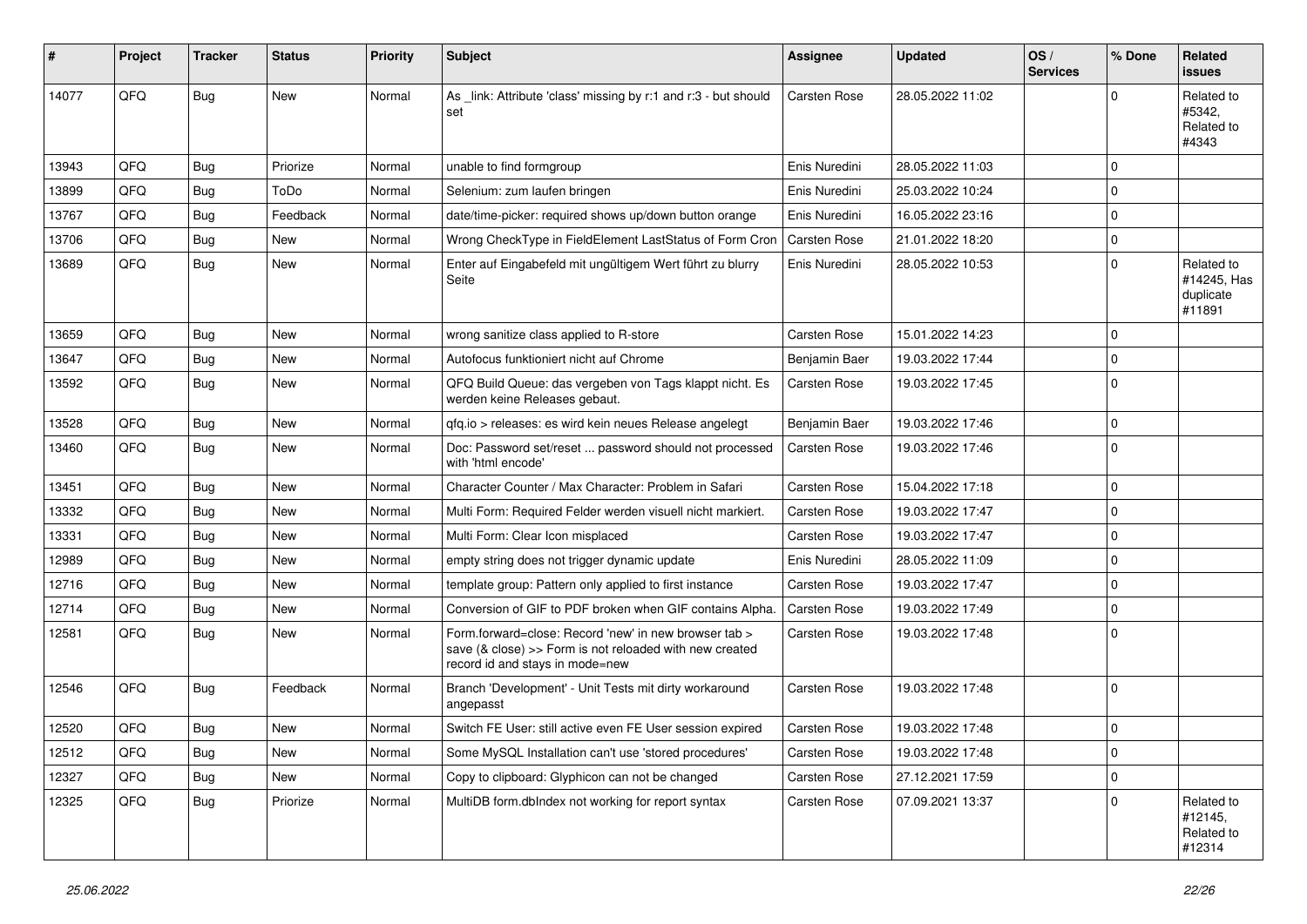| #     | Project | <b>Tracker</b> | <b>Status</b> | <b>Priority</b> | <b>Subject</b>                                                                      | Assignee            | <b>Updated</b>   | OS/<br><b>Services</b> | % Done      | <b>Related</b><br><b>issues</b>                                                                                                |
|-------|---------|----------------|---------------|-----------------|-------------------------------------------------------------------------------------|---------------------|------------------|------------------------|-------------|--------------------------------------------------------------------------------------------------------------------------------|
| 12187 | QFQ     | <b>Bug</b>     | <b>New</b>    | Normal          | Trigger FormAsFile() via Report: probably problem with<br>multi DB setup            | Carsten Rose        | 20.03.2021 21:20 |                        | $\mathbf 0$ |                                                                                                                                |
| 12133 | QFQ     | <b>Bug</b>     | <b>New</b>    | Normal          | NPM, phpSpreadSheet aktualisieren                                                   | Carsten Rose        | 15.03.2021 09:04 |                        | 0           |                                                                                                                                |
| 12045 | QFQ     | <b>Bug</b>     | <b>New</b>    | Normal          | templateGroup afterSave FE: Aufruf ohne<br>sglHonorFormElements funktioniert nicht  | <b>Carsten Rose</b> | 18.02.2021 16:33 |                        | $\Omega$    |                                                                                                                                |
| 12040 | QFQ     | <b>Bug</b>     | <b>New</b>    | Normal          | FE Mode 'hidden' für zwei FEs auf einer Zeile                                       | <b>Carsten Rose</b> | 18.02.2021 10:13 |                        | $\mathbf 0$ |                                                                                                                                |
| 11752 | QFQ     | Bug            | <b>New</b>    | Normal          | checkbox renders multiple input elements with same name                             | <b>Carsten Rose</b> | 17.12.2020 14:58 |                        | $\mathbf 0$ | Related to<br>#11750                                                                                                           |
| 11715 | QFQ     | <b>Bug</b>     | New           | Normal          | acceptZeroAsRequired and requiredOffButMark do not<br>coincide                      |                     | 08.12.2020 12:13 |                        | $\mathbf 0$ |                                                                                                                                |
| 11695 | QFQ     | <b>Bug</b>     | <b>New</b>    | Normal          | MultiForm required FE Error                                                         | Carsten Rose        | 04.12.2020 13:34 |                        | $\pmb{0}$   |                                                                                                                                |
| 11668 | QFQ     | <b>Bug</b>     | <b>New</b>    | Normal          | Play function.sql - problem with mysql                                              | Carsten Rose        | 03.05.2021 20:48 |                        | $\mathbf 0$ |                                                                                                                                |
| 11667 | QFQ     | <b>Bug</b>     | New           | Normal          | MySQL mariadb-server-10.3: Incorrect datetime value                                 | Carsten Rose        | 03.05.2021 20:48 |                        | $\mathbf 0$ |                                                                                                                                |
| 11522 | QFQ     | <b>Bug</b>     | New           | Normal          | Aus/Einblenden von Reitern                                                          |                     | 13.11.2020 14:58 |                        | $\mathbf 0$ |                                                                                                                                |
| 11517 | QFQ     | Bug            | In Progress   | Normal          | extraButtonInfo Broken for multiple FormElements                                    | <b>Carsten Rose</b> | 12.05.2022 13:12 |                        | $\mathbf 0$ | Related to<br>#7890,<br>Related to<br>#3811, Has<br>duplicate<br>#10905, Has<br>duplicate<br>#10553, Has<br>duplicate<br>#6779 |
| 11347 | QFQ     | <b>Bug</b>     | Feedback      | Normal          | If Bedingungen funktionieren nicht korrekt                                          | Christoph Fuchs     | 21.03.2021 20:37 |                        | $\mathbf 0$ |                                                                                                                                |
| 11239 | QFQ     | Bug            | New           | Normal          | Radiobutton (plain): horizontales Rendern abhängig vom<br>Datentyp in der Datenbank | <b>Carsten Rose</b> | 30.09.2020 18:37 |                        | $\mathbf 0$ |                                                                                                                                |
| 10937 | QFQ     | <b>Bug</b>     | <b>New</b>    | Normal          | Fehler mit abhängigen Select- Feldern beim Positionieren                            | Carsten Rose        | 12.11.2020 23:45 |                        | $\pmb{0}$   |                                                                                                                                |
| 10890 | QFQ     | <b>Bug</b>     | <b>New</b>    | Normal          | AutoCron hangs                                                                      |                     | 20.07.2020 13:56 |                        | $\pmb{0}$   |                                                                                                                                |
| 10759 | QFQ     | <b>Bug</b>     | <b>New</b>    | Normal          | emptyMeansNull - Feld falsch aktualisiert                                           |                     | 12.11.2020 23:45 |                        | $\pmb{0}$   |                                                                                                                                |
| 10704 | QFQ     | <b>Bug</b>     | New           | Normal          | wkhtml problem rendering fullCalendar.js / fabric.js >><br>successor: puppeteer     | <b>Carsten Rose</b> | 12.11.2020 23:45 |                        | $\Omega$    | Related to<br>#5024,<br>Related to<br>#4650.<br>Related to<br>#10715                                                           |
| 10661 | QFQ     | <b>Bug</b>     | In Progress   | Normal          | Typo3 Warnungen                                                                     | <b>Carsten Rose</b> | 07.09.2021 13:23 |                        | $\Omega$    | Related to<br>#12440                                                                                                           |
| 10658 | QFQ     | Bug            | New           | Normal          | processReadOnly broken                                                              | Carsten Rose        | 27.05.2020 17:55 |                        | $\mathbf 0$ |                                                                                                                                |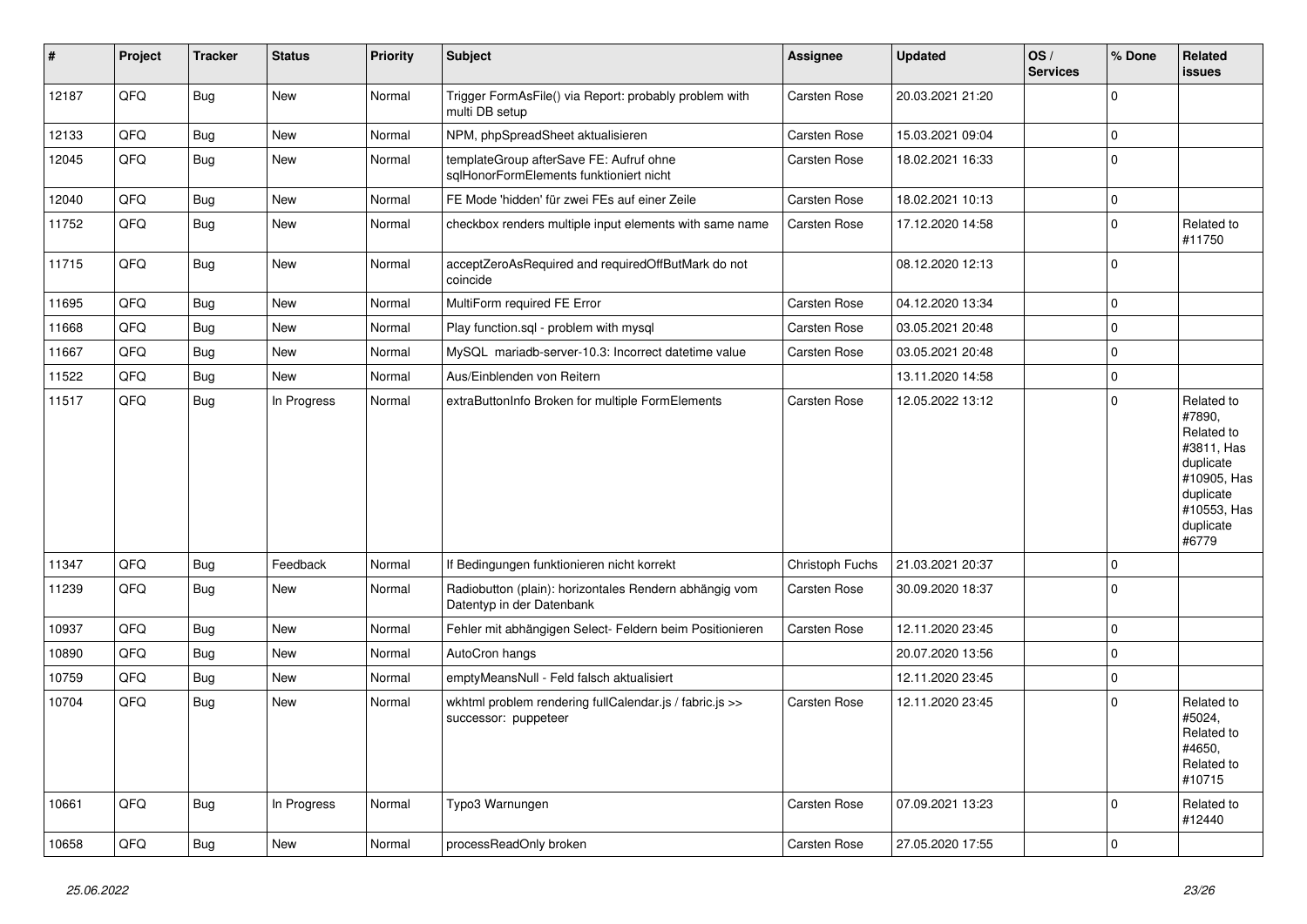| #     | Project | <b>Tracker</b> | <b>Status</b>     | <b>Priority</b> | <b>Subject</b>                                                                                           | Assignee      | <b>Updated</b>   | OS/<br><b>Services</b> | % Done      | Related<br>issues                                                       |
|-------|---------|----------------|-------------------|-----------------|----------------------------------------------------------------------------------------------------------|---------------|------------------|------------------------|-------------|-------------------------------------------------------------------------|
| 10588 | QFQ     | Bug            | New               | Normal          | typeahed Tag: Doku anpassen                                                                              | Carsten Rose  | 12.11.2020 23:45 |                        | $\mathbf 0$ |                                                                         |
| 10324 | QFQ     | Bug            | <b>New</b>        | Normal          | Excel Export mit Template funktioniert nur, wenn Template<br>vor uid kommt                               |               | 30.03.2020 11:20 |                        | $\mathbf 0$ | Related to<br>#10257                                                    |
| 10322 | QFQ     | Bug            | New               | Normal          | FormElement / Radio: missing column 'enum' >> FE not<br>reported                                         | Carsten Rose  | 07.05.2020 09:37 |                        | $\Omega$    |                                                                         |
| 10082 | QFQ     | Bug            | <b>New</b>        | Normal          | FE.type=SELECT - 'sanatize' Class                                                                        | Carsten Rose  | 07.05.2020 09:36 |                        | $\Omega$    | Related to<br>#10081                                                    |
| 9975  | QFQ     | Bug            | Priorize          | Normal          | Dropdown Menu: 'r:3' broken                                                                              | Carsten Rose  | 01.02.2020 10:13 |                        | $\Omega$    |                                                                         |
| 9958  | QFQ     | <b>Bug</b>     | Priorize          | Normal          | Broken subrecord query: no error message                                                                 | Carsten Rose  | 05.02.2021 15:15 |                        | $\mathbf 0$ |                                                                         |
| 9947  | QFQ     | Bug            | Priorize          | Normal          | Unwanted error message if missing 'typeAheadSqlPrefetch'                                                 | Carsten Rose  | 01.02.2020 10:13 |                        | $\mathbf 0$ |                                                                         |
| 9898  | QFQ     | Bug            | Feedback          | Normal          | Formular trotz Timeout gespeichert                                                                       | Benjamin Baer | 01.02.2020 15:56 |                        | $\mathbf 0$ |                                                                         |
| 9862  | QFQ     | <b>Bug</b>     | Priorize          | Normal          | Failed writing to sql mail qfq.log should throw an exception                                             | Carsten Rose  | 01.02.2020 10:13 |                        | $\mathbf 0$ |                                                                         |
| 9855  | QFQ     | <b>Bug</b>     | New               | Normal          | <b>Required Check</b>                                                                                    |               | 01.02.2020 15:56 |                        | $\mathbf 0$ |                                                                         |
| 9834  | QFQ     | Bug            | Priorize          | Normal          | Input elements with tag 'disabled' are missing on<br>form-submit: server option 'processReadOnly' broken | Carsten Rose  | 07.12.2021 16:43 |                        | $\Omega$    | Related to<br>#9691,<br>Related to<br>#5305, Has<br>duplicate<br>#12331 |
| 9783  | QFQ     | <b>Bug</b>     | <b>New</b>        | Normal          | Email with special characters                                                                            | Carsten Rose  | 01.02.2020 23:22 |                        | $\Omega$    |                                                                         |
| 9773  | QFQ     | Bug            | New               | Normal          | form.parameter.formModeGlobal=requiredOff                                                                | Carsten Rose  | 01.02.2020 15:56 |                        | 0           |                                                                         |
| 9691  | QFQ     | Bug            | In Progress       | Normal          | Checkbox: dynamic update > readonly                                                                      | Carsten Rose  | 01.02.2020 23:22 |                        | 50          | Related to<br>#9834                                                     |
| 9669  | QFQ     | Bug            | Some day<br>maybe | Normal          | Checkbox / Template Group: radio/checkbox visible broken<br>after 'add'                                  | Carsten Rose  | 16.06.2021 13:47 |                        | $\Omega$    | Related to<br>#8091                                                     |
| 9535  | QFQ     | Bug            | Feedback          | Normal          | Report:  AS '_vertical' - column to wide - vertical >> rot45,<br>rot <sub>90</sub>                       | Benjamin Baer | 01.02.2020 15:56 |                        | $\mathbf 0$ |                                                                         |
| 9533  | QFQ     | Bug            | <b>New</b>        | Normal          | FE.type=upload: Check in 'beforeSave' if upload is given                                                 | Carsten Rose  | 01.02.2020 23:22 |                        | $\Omega$    | Related to<br>#11523                                                    |
| 9317  | QFQ     | Bug            | <b>New</b>        | Normal          | FE.type=note: with dynamic show/hidden an empty label<br>causes trouble                                  | Carsten Rose  | 01.02.2020 23:22 |                        | 0           |                                                                         |
| 9281  | QFQ     | Bug            | Some day<br>maybe | Normal          | Allow STRICT_TRANS_TABLES                                                                                | Carsten Rose  | 02.01.2021 18:43 |                        | 0           |                                                                         |
| 9275  | QFQ     | <b>Bug</b>     | New               | Normal          | autcron: t3 page, which takes to long to respond, is not<br>reported properly                            | Carsten Rose  | 01.02.2020 23:22 |                        | 100         |                                                                         |
| 9177  | QFQ     | Bug            | New               | Normal          | Bug? QFQ tries to save an action FE, which has real<br>existing column name                              | Carsten Rose  | 01.02.2020 23:22 |                        | 0           |                                                                         |
| 9127  | QFQ     | Bug            | New               | Normal          | Error Message: change 'roll over' color - text not readable                                              | Carsten Rose  | 01.02.2020 23:22 |                        | $\pmb{0}$   |                                                                         |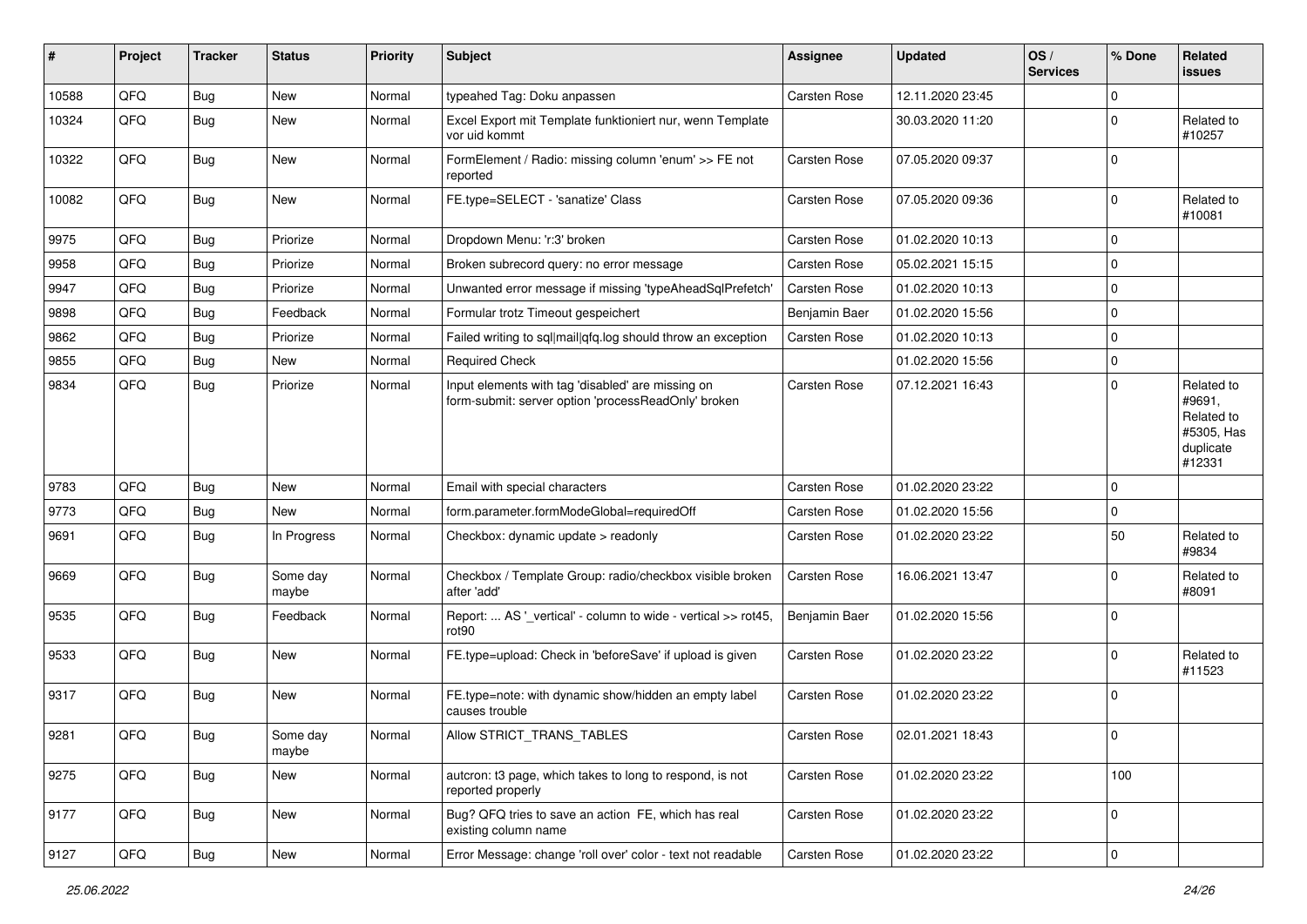| #    | Project | <b>Tracker</b> | <b>Status</b>     | <b>Priority</b> | <b>Subject</b>                                                                                        | Assignee            | <b>Updated</b>   | OS/<br><b>Services</b> | % Done      | Related<br><b>issues</b> |
|------|---------|----------------|-------------------|-----------------|-------------------------------------------------------------------------------------------------------|---------------------|------------------|------------------------|-------------|--------------------------|
| 9126 | QFQ     | Bug            | Some day<br>maybe | Normal          | hidden Form elements are present in page source                                                       |                     | 02.01.2021 18:41 |                        | $\Omega$    |                          |
| 9077 | QFQ     | <b>Bug</b>     | New               | Normal          | typeAheadSql: report broken SQL                                                                       | Carsten Rose        | 01.02.2020 23:22 |                        | $\Omega$    |                          |
| 9024 | QFQ     | Bug            | Some day<br>maybe | Normal          | QFQ Einarbeitung                                                                                      |                     | 01.02.2020 15:56 |                        | $\Omega$    |                          |
| 9020 | QFQ     | <b>Bug</b>     | Some day<br>maybe | Normal          | radio mit buttonClass und dynamicUpdate lassen sich nicht<br>kombinieren                              |                     | 11.12.2019 16:01 |                        | $\Omega$    |                          |
| 9013 | QFQ     | Bug            | New               | Normal          | Error in Twig template not handled                                                                    | Carsten Rose        | 20.10.2021 13:43 |                        | $\Omega$    |                          |
| 8316 | QFQ     | Bug            | Feedback          | Normal          | Documentation/Behaviour for Nested Queries and<br>Record-Store confusing                              | Nicola Chiapolini   | 20.11.2019 09:14 |                        | $\Omega$    |                          |
| 8106 | QFQ     | Bug            | Some day<br>maybe | Normal          | Dynamic Update: Feld kann nicht auf empty zurückgesetzt<br>werden                                     | Carsten Rose        | 11.12.2019 16:01 |                        | $\Omega$    |                          |
| 8049 | QFQ     | <b>Bug</b>     | New               | Normal          | FE.type=note, column 'value': text moves some pixel to top<br>after save                              | Carsten Rose        | 01.02.2020 23:22 |                        | $\Omega$    |                          |
| 8037 | QFQ     | <b>Bug</b>     | Priorize          | Normal          | FE.type=upload (advanced mode): {{slaveld:V}} missing<br>during dynamic update                        | Carsten Rose        | 01.02.2020 10:13 |                        | $\Omega$    |                          |
| 7890 | QFQ     | Bug            | <b>New</b>        | Normal          | FormElement 'required': extraButtonInfo not aligned                                                   | Carsten Rose        | 11.06.2021 21:17 |                        | $\mathbf 0$ | Related to<br>#11517     |
| 7795 | QFQ     | Bug            | <b>New</b>        | Normal          | Readonly Form: Typeahead-Felder                                                                       | Carsten Rose        | 01.02.2020 23:22 |                        | $\Omega$    |                          |
| 7685 | QFQ     | <b>Bug</b>     | New               | Normal          | Open FormElement from QFQ error message and save<br>modified record: error about missing {{formId:F}} | Carsten Rose        | 01.02.2020 23:22 |                        | $\Omega$    |                          |
| 7656 | QFQ     | Bug            | Priorize          | Normal          | FE with required, 'pattern' and 'extraButtonLock': always<br>complain about missing value             | Carsten Rose        | 01.02.2020 10:13 |                        | $\Omega$    |                          |
| 7616 | QFQ     | Bug            | Priorize          | Normal          | Selectlist with Enum & Dynamic Update                                                                 | Carsten Rose        | 01.02.2020 10:13 |                        | $\mathbf 0$ |                          |
| 7574 | QFQ     | Bug            | New               | Normal          | Substitute error: form element not reported / dont parse<br>Form.note                                 | Carsten Rose        | 01.02.2020 23:21 |                        | $\Omega$    |                          |
| 7547 | QFQ     | Bug            | New               | Normal          | Error Message in afterSave: wrong parameter column<br>reported                                        | Carsten Rose        | 01.02.2020 23:22 |                        | $\Omega$    |                          |
| 7524 | QFQ     | Bug            | <b>New</b>        | Normal          | QFQ throws a 'General Error' if 'fileadmin/protected/log/' is<br>not writeable                        | <b>Carsten Rose</b> | 01.02.2020 23:22 |                        | $\Omega$    |                          |
| 7513 | QFQ     | Bug            | New               | Normal          | Radios not correct aligned                                                                            | Carsten Rose        | 01.02.2020 23:22 |                        | $\Omega$    |                          |
| 7512 | QFQ     | Bug            | New               | Normal          | FE: inputType=number >> 'pattern' is not respected                                                    | Carsten Rose        | 01.02.2020 23:22 |                        | $\Omega$    |                          |
| 7402 | QFQ     | <b>Bug</b>     | Some day<br>maybe | Normal          | thumbnail cache: outdated picture when permission denied<br>and permission resolved.                  |                     | 01.02.2020 23:20 |                        | $\mathbf 0$ |                          |
| 7281 | QFQ     | Bug            | Some day<br>maybe | Normal          | Subrecords: on large screen separator line too short                                                  |                     | 01.02.2020 23:19 |                        | $\mathbf 0$ |                          |
| 7261 | QFQ     | <b>Bug</b>     | New               | Normal          | Report pathFilename for user without path, only the<br>filename                                       | Carsten Rose        | 01.02.2020 23:21 |                        | $\mathbf 0$ |                          |